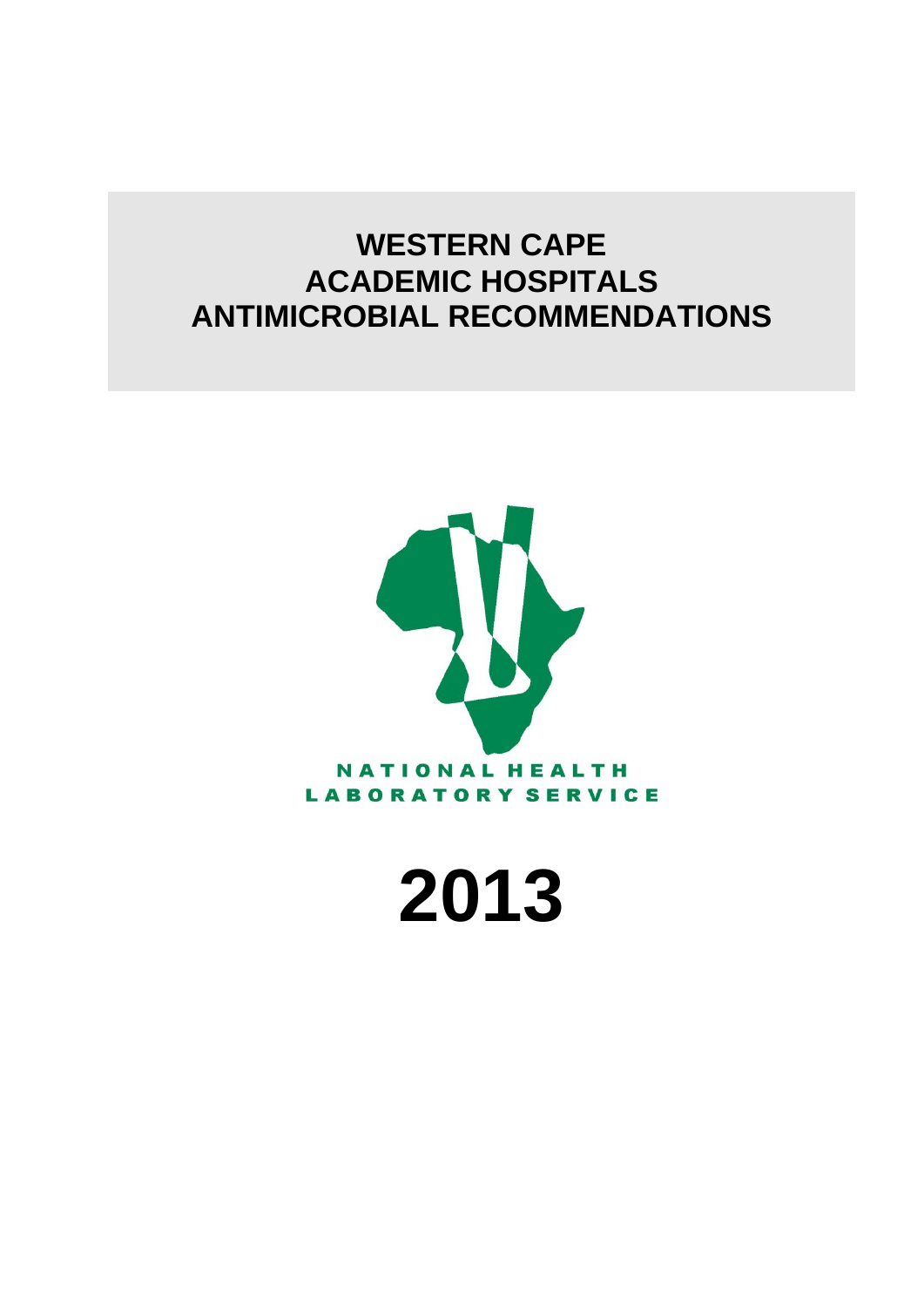**This booklet has been made possible by valuable input from many different people at both Groote Schuur and Tygerberg Hospitals. As far as possible members of different departments were consulted about issues that particularly affect their discipline. Suggestions for changes are always welcome and should be communicated to Prof Andrew Whitelaw at Tygerberg Hospital and Dr Colleen Bamford at Groote Schuur.**

**For further advice please contact the microbiology departments at Tygerberg Hospital (021-9384006) or Groote Schuur Hospital (0829075282 – GSH speed-dial 76652 or 021-4045137)**



**This booklet is an initiative of the National Health Laboratory Service (NHLS) at Groote Schuur and Tygerberg Hospitals**

**Originally compiled by Dr S Oliver for the Departments of Medical Microbiology and Infectious Diseases Groote Schuur and Tygerberg Hospitals**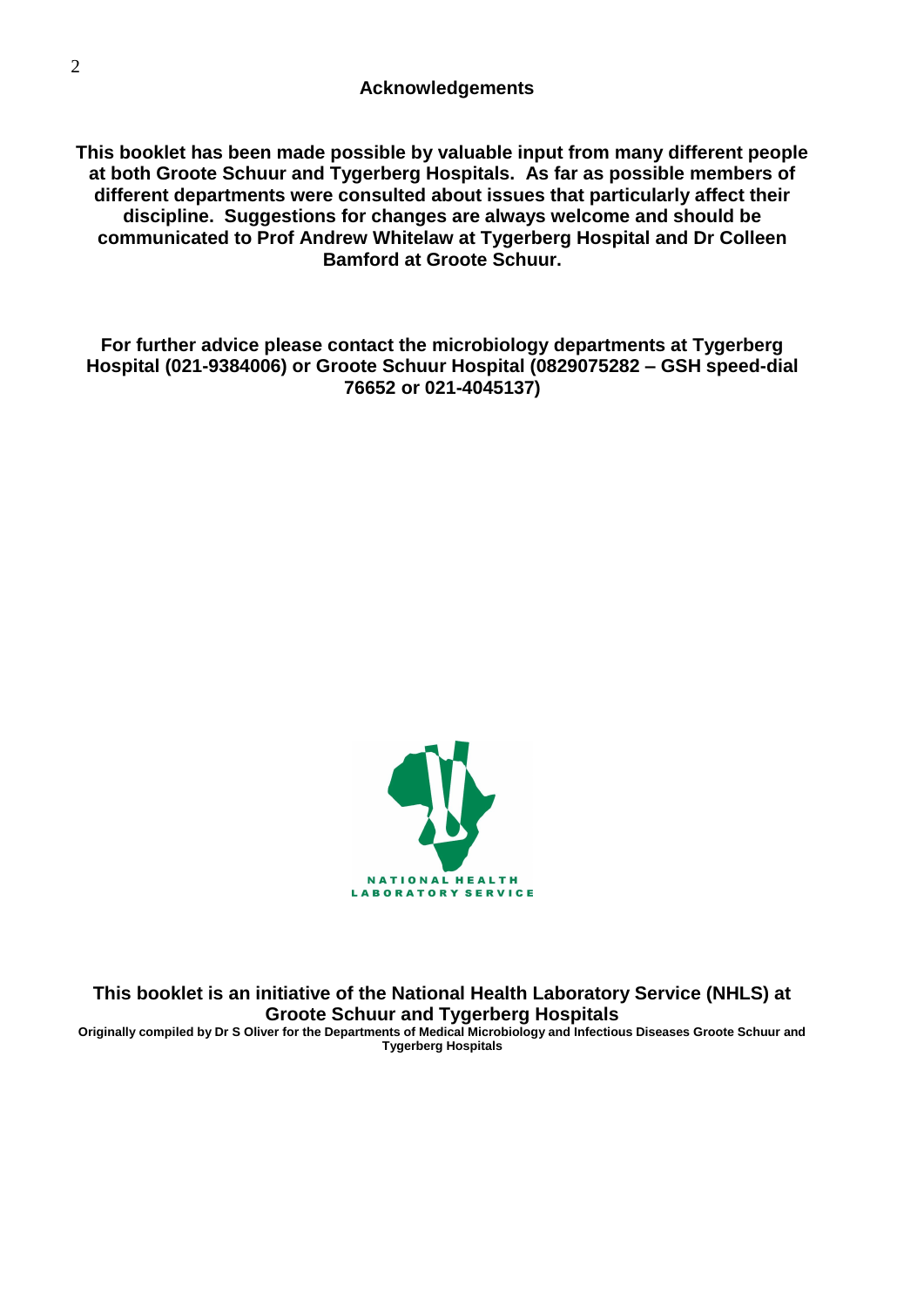# **TABLE OF CONTENTS**

|                | page |
|----------------|------|
|                |      |
|                |      |
|                |      |
|                |      |
|                |      |
|                |      |
|                |      |
|                |      |
|                |      |
|                |      |
|                |      |
|                |      |
|                |      |
|                |      |
|                |      |
|                |      |
|                |      |
| <b>THERAPY</b> |      |
|                |      |
|                |      |
|                |      |
|                |      |
|                |      |
|                |      |
|                |      |
|                |      |
|                |      |
|                |      |
|                |      |
|                |      |
|                |      |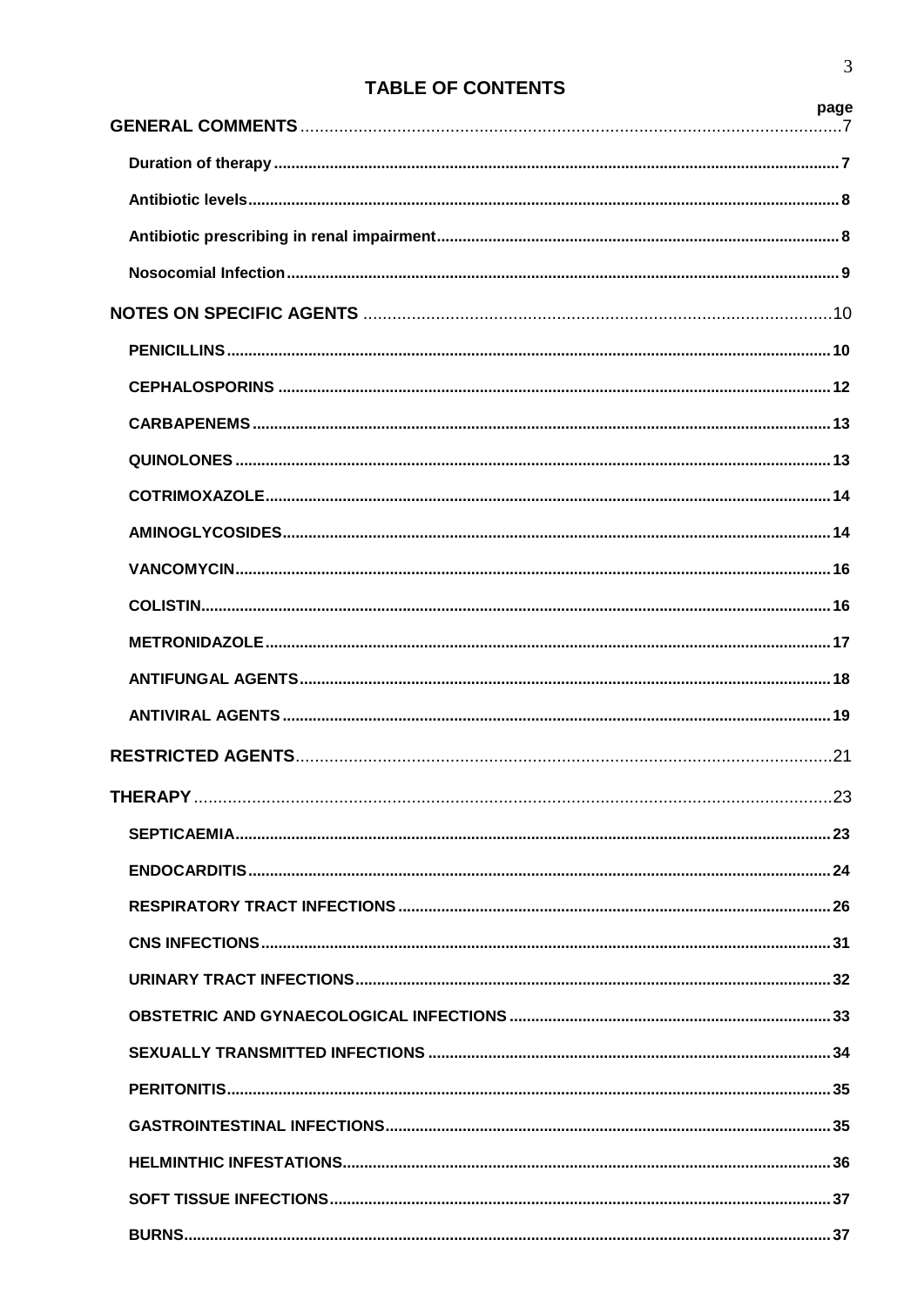| $\overline{4}$ |             |    |
|----------------|-------------|----|
|                |             |    |
|                |             |    |
|                |             |    |
|                |             |    |
|                |             |    |
|                |             |    |
|                |             |    |
|                |             |    |
|                |             |    |
|                |             |    |
|                |             |    |
|                |             |    |
|                |             |    |
|                |             |    |
|                |             |    |
|                |             |    |
|                |             |    |
|                | HFPATITIS R | 52 |
|                |             |    |
|                |             |    |
|                |             |    |
|                |             |    |
|                |             |    |
|                |             |    |
|                |             |    |
|                |             |    |
|                |             |    |
|                |             |    |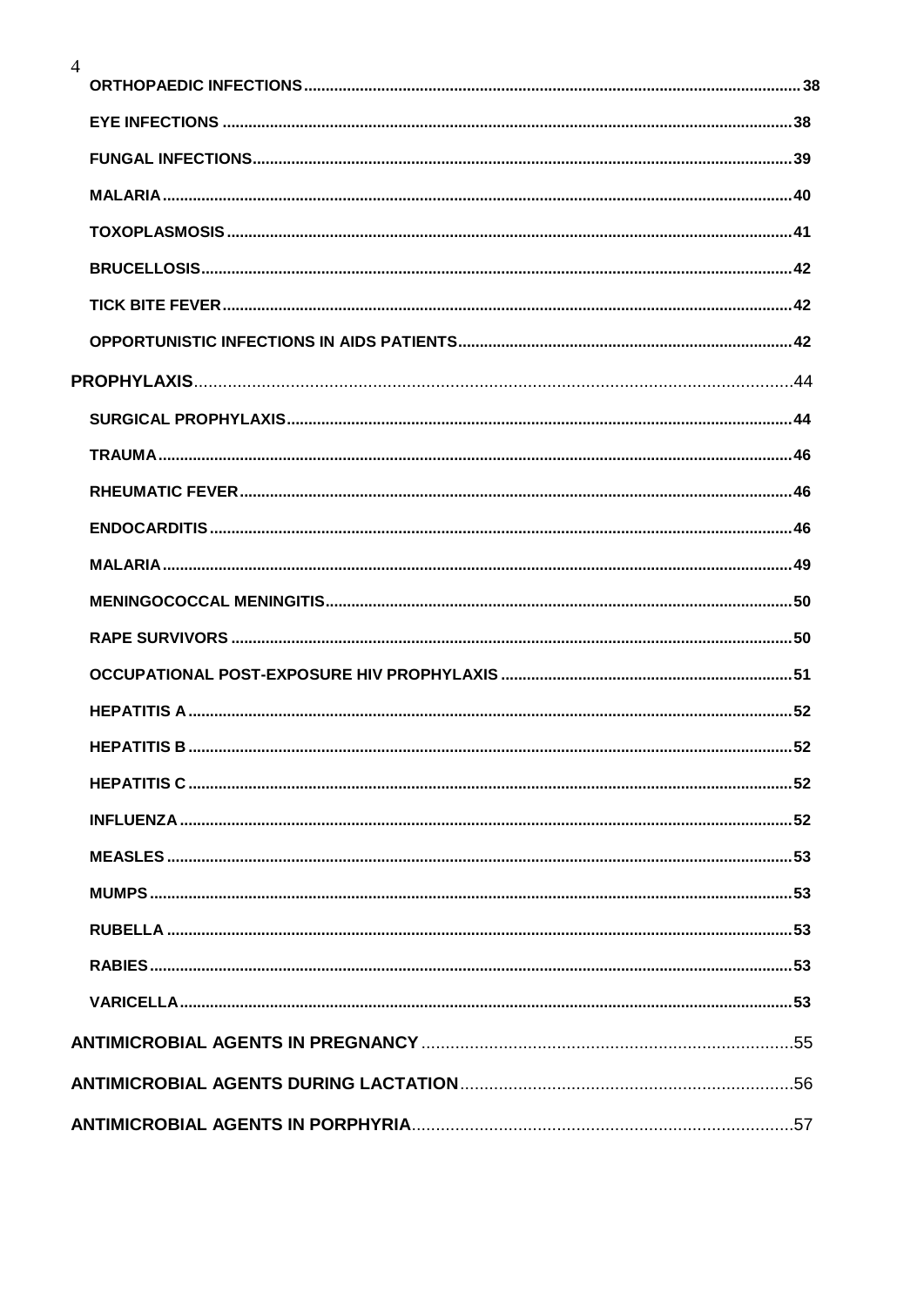#### <span id="page-4-0"></span>**ANTIMICROBIAL AGENTS AVAILABLE**

The doses stated are those generally prescribed for adults although exceptions may occur (where dose per kg is used, the calculation was performed for a 70 kg patient).

| <b>DRUG NAME</b>       |                                        | <b>DOSE</b>                          | <b>DOSING</b><br><b>INTERVAL</b> | <b>HOSPITAL COST</b><br>(per day, in rands) |
|------------------------|----------------------------------------|--------------------------------------|----------------------------------|---------------------------------------------|
|                        | <b>ANTIMICROBIALS - oral</b>           |                                      |                                  |                                             |
| Amoxicillin            |                                        | 500 <sub>mg</sub>                    | 8 hourly                         | 0.83                                        |
| Azithromycin           |                                        | 500mg                                | daily                            | 7.34                                        |
| Cefixime               |                                        | 400mg                                | <b>STAT</b>                      | 19.46                                       |
| Cefuroxime             |                                        | 250mg                                | 12 hourly                        | 3.02                                        |
| Ciprofloxacin          |                                        | 500 <sub>mg</sub>                    | 12 hourly                        | 0.88                                        |
| Clarithromycin         |                                        | 500mg                                | 12 hourly                        | 4.63                                        |
| Clindamycin            |                                        | 450mg                                | 8 hourly                         | 7.90                                        |
| Co-amoxiclav           |                                        | 1 <sub>g</sub><br>160/800mg (2 tabs) | 12 hourly                        | 2,98                                        |
| Cotrimoxazole          |                                        |                                      | 12 hourly                        | 0.51                                        |
| Doxycycline            |                                        | 100mg                                | 12 hourly                        | 0.39                                        |
| Erythromycin           |                                        | 500mg                                | 6 hourly                         | 4.62                                        |
| Ethambutol             |                                        | 1.2g                                 | daily                            | 1.36                                        |
| Ethionamide            |                                        | 750mg                                | daily                            | 4.48                                        |
| Flucloxacillin         |                                        | 500mg                                | 6 hourly                         | 3.57                                        |
| Fusidic acid           |                                        | 500mg                                | 8 hourly                         | 106.20                                      |
| Isoniazid              |                                        | 300mg                                | daily<br>12 hourly               | 0.57                                        |
| Linezolid              |                                        | 600mg                                |                                  | 564.49                                      |
|                        | Metronidazole suppository              | 1 <sub>g</sub>                       | 8 hourly                         | 7.37                                        |
| Metronidazole          |                                        | 400mg<br>400mg                       | 8 hourly<br>daily                | 0.56                                        |
| Moxifloxacin           |                                        |                                      |                                  | 3.61                                        |
| Nitrofurantoin         |                                        | 100mg                                | 8 hourly                         | 7.167                                       |
|                        | Para-amino Salicylic acid <sup>#</sup> | 4g                                   | 8 hourly                         | 78.10                                       |
|                        | Penicillin V (strep pharyngitis)       | 500mg                                | 12 hourly                        | 0.67                                        |
| Pyrazinamide           |                                        | 1.5g                                 | daily                            | 0.87                                        |
| Rifampicin             |                                        | 600mg                                | daily                            | 0.85                                        |
|                        | RHZE (4 drug combination for TB)       | 5 tablets                            | daily                            | 3.28                                        |
| Terizidone             |                                        | 250mg                                | 8 hourly                         | 19.63                                       |
| <b>ANTIVIRALS-oral</b> |                                        |                                      |                                  |                                             |
| Abacavir               |                                        | 300mg                                | 12 hourly                        | 6.47                                        |
| Aciclovir              | H. simplex                             | 400mg                                | 8 hourly                         | 1.95                                        |
|                        | H. zoster                              | 800mg                                | 5 times daily                    | 6.50                                        |
|                        | Lopinavir/ritonavir (Aluvia)           | 2 tablets                            | 12 hourly                        | 7.69                                        |
| Lamivudine             |                                        | 150 <sub>mg</sub>                    | 12 hourly                        | 0.74                                        |
| Zidovudine             |                                        | 300 <sub>mg</sub>                    | 12 hourly                        | 2.26                                        |
| Stavudine              |                                        | 30 <sub>mg</sub>                     | 12 hourly                        | 0.44                                        |
| Didanosine             |                                        | 400mg                                | daily                            | 3.75                                        |
| Tenofovir              |                                        | 300mg                                | daily                            | 1.96                                        |

 \* 4-drug combination tablets (**R**ifampicin, isoniazid(**H**), pyra**Z**inamide, **E**thambutol) are provided by different suppliers under various trade names e.g. RIFAFOUR E-200, RIMSTAR and MYRIN PLUS. We recommend the use of the abbreviation RHZE when prescribing.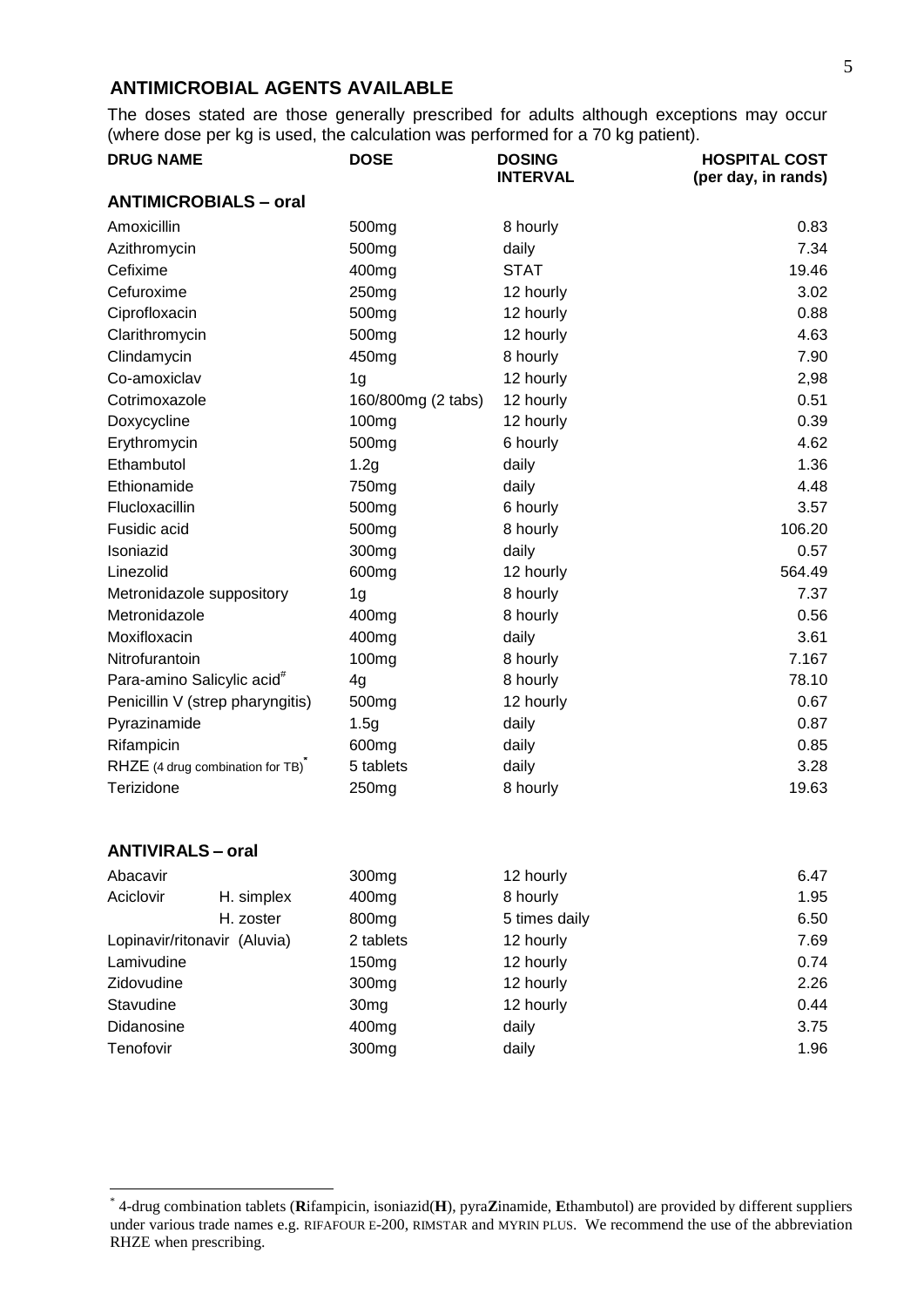### 6

#### **ANTIFUNGALS – oral**

| Fluconazole         | 400 <sub>mg</sub> | daily     | 2.86   |
|---------------------|-------------------|-----------|--------|
| Griseofulvin        | 500 <sub>mg</sub> | daily     | 2.46   |
| Itraconazole        | 200 <sub>mg</sub> | 12 hourly | 14.75  |
| Ketoconazole        | 400 <sub>mg</sub> | daily     | 5.79   |
| Nystatin suspension | 1ml               | 6 hourly  | 1.26   |
| Voriconazole        | 200 <sub>mg</sub> | 12 hourly | 204.30 |

# **ANTIHELMINTHICS – oral**

| Mebendazole  | 100mg | 12 hourly | 0.63   |
|--------------|-------|-----------|--------|
| Albendazole  | 400mg | stat      | 2.50   |
| Praziquantel | 3.5g  | daily     | 194.68 |

### **ANTIMICROBIALS – parenteral**

| 1 <sub>g</sub>          | daily     | 9.94                     |
|-------------------------|-----------|--------------------------|
| 1 <sub>g</sub>          | 6 hourly  | 12.96                    |
| daily<br>1 <sub>g</sub> |           | 89.80                    |
| 1 <sub>g</sub>          | stat      | 4.52                     |
| 1g (2g for Pseudomonas) | 12 hourly | 45.144                   |
| 1g (2g for Pseudomonas) | 8 hourly  | 98.22                    |
| 1 <sub>g</sub>          | daily     | 4.55                     |
| 2g (for meningitis)     | 12 hourly | 9.10                     |
| 1 <sub>g</sub>          | 8 hourly  | 10.82                    |
| 750mg                   | 8 hourly  | 26.58                    |
| 500 <sub>mg</sub>       | 6 hourly  | 48.92                    |
| 400mg                   | 8 hourly  | 167.58                   |
| 500mg                   | 12 hourly | 216.49                   |
| 600mg                   | 8 hourly  | 34.14                    |
| 2g                      | 6 hourly  | 116.91                   |
| 1.2g                    | 8 hourly  | 39.60                    |
| 3 MU                    | 8 hourly  | 184.68                   |
| 160/800mg (2 amps)      | 12 hourly | 9.96                     |
| 1 <sub>g</sub>          | 6 hourly  | 671.20                   |
| 1 <sub>g</sub>          | daily     | 368.33                   |
| 500 <sub>mg</sub>       | 8 hourly  | 410.97                   |
| 420mg                   | daily     | 11.61                    |
| 500 <sub>mg</sub>       | 6 hourly  | 217.24                   |
| 300mg                   | daily     | 362.10                   |
| 1 <sub>g</sub>          | daily     | 12.46                    |
| 600mg                   | 12 hourly | 573.10                   |
| 1 <sub>g</sub>          | 8 hourly  | 377.85                   |
| 500mg                   | 8 hourly  | 16.17                    |
| 400mg                   | daily     | 289.12                   |
| 400mg                   | 12 hourly | 1222.81                  |
| 2.4MU                   | weekly    | 12.30                    |
| 2MU                     | 6 hourly  | (using a 1MU vial) 44.64 |
| 600 000U                | daily     | 15.11                    |
| 4.5g                    | 8 hourly  | 180.00                   |
| 600mg                   | daily     | 314.41                   |
| 1 <sub>g</sub>          | daily     | 5.54                     |
|                         |           |                          |

# not available at TBH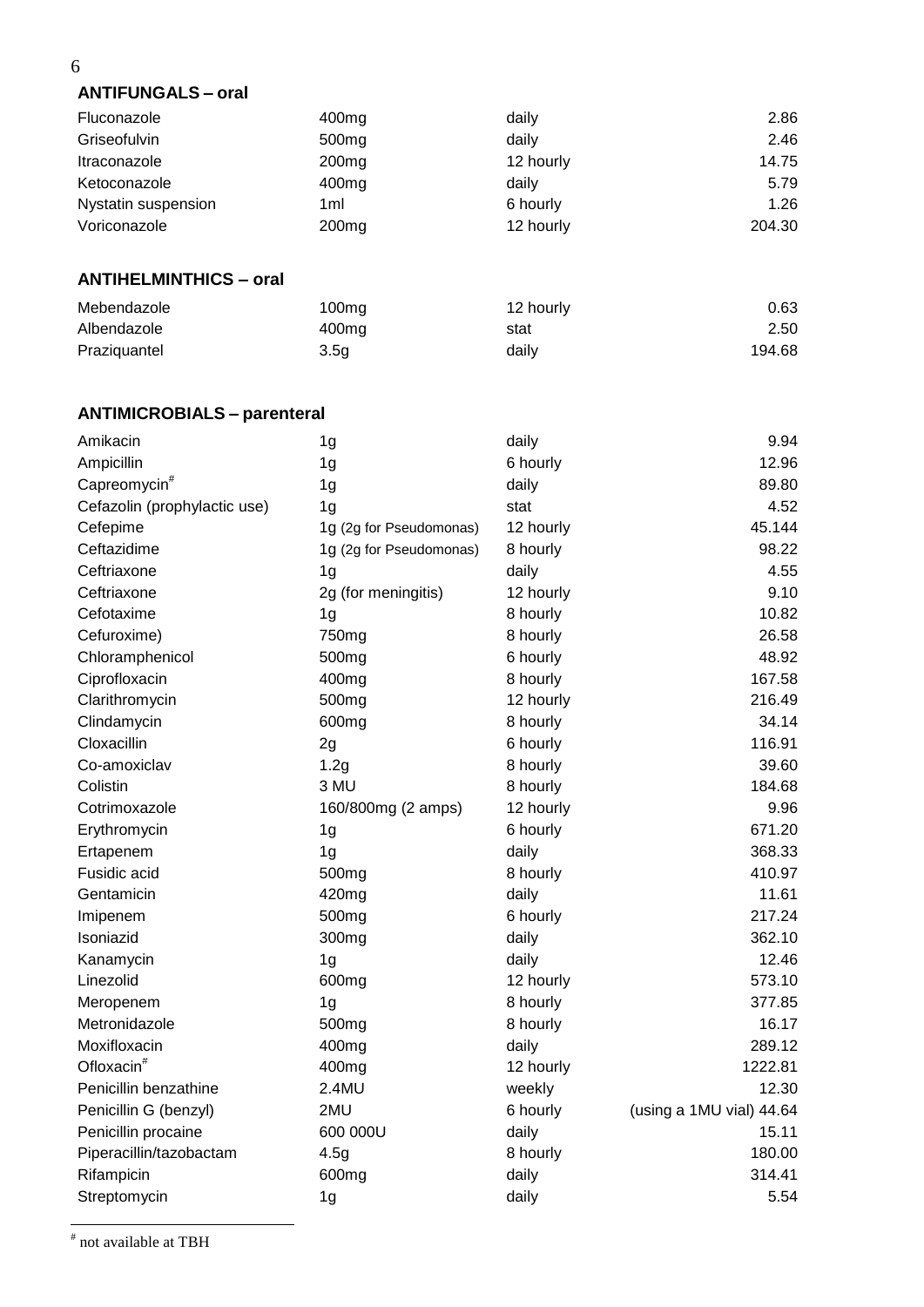| Teicoplanin<br>Tobramycin<br>Vancomycin | 400 <sub>mg</sub><br>420 <sub>mg</sub><br>1,5g | daily<br>daily<br>12 hourly | 144.78<br>(six 80mg vials) 59.34<br>215.18 |
|-----------------------------------------|------------------------------------------------|-----------------------------|--------------------------------------------|
| <b>ANTIVIRALS - parenteral</b>          |                                                |                             |                                            |
| Aciclovir                               | 500 <sub>mg</sub>                              | 8 hourly                    | 311.40                                     |
| Ganciclovir                             | 350 <sub>mg</sub>                              | 12 hourly                   | 767.48                                     |
| <b>ANTIFUNGALS - parenteral</b>         |                                                |                             |                                            |
| Amphotericin B (1mg/kg)                 | 70 <sub>mg</sub>                               | daily                       | 69.66                                      |
| Amphotericin B (bladder washouts)       | 50 <sub>m</sub> g/l                            | daily                       | (incl 1lt water for injection) 84.22       |
| Fluconazole                             | 400 <sub>mg</sub>                              | daily                       | 37.21                                      |
| Voriconazole                            | 200 <sub>mg</sub>                              | 12 hourly                   | 694.62                                     |

7

# <span id="page-6-0"></span>**GENERAL COMMENTS**

This handbook is not intended to be an antibiotic textbook nor to replace the antibiotic section of the SAMF. Its function is to indicate the GSH and TBH antibiotic recommendations and to provide some additional therapeutic suggestions for a number of clinical situations. These guidelines pertain to local antibiotic sensitivity patterns and may not be appropriate in other areas.

#### **Awareness of cost**

Choices often exist between antibiotics of equal efficacy and safety but differing cost. Where such a choice exists the cheaper agent should be used whenever possible. If a more expensive agent is used empirically, a change to a cheaper, appropriate agent should be made as soon as the sensitivity report is available.

The cost of the same antibiotic can differ markedly depending on its route of administration e.g. IV versus oral or rectal metronidazole, IV versus oral cotrimoxazole, IV versus IM penicillin (see page [5\)](#page-4-0)

Direct IV administration by slow injection into the drip tubing can be used for many agents e.g. aminoglycosides, penicillins and cephalosporins. This avoids the costs of minibags and additional lines.

#### **Dose**

There is an erroneous belief that maximal doses are always best. The dose most frequently used in adults is given in the listing on pages [5-](#page-4-0)8. However, doses should be tailored to individual patients and may differ according to the site of infection. Always consider a loading dose in critically ill patients requiring ICU admission and ensure that the antibiotic is administered as soon an infectious aetiology is considered. Delays result in poorer outcomes.

#### <span id="page-6-1"></span>**Duration of therapy**

Duration of therapy should be determined by clinical factors such as site of infection, severity of illness and response to treatment. As a general guide, antibiotics can be discontinued within 48-72 hours of the temperature returning to normal. Infections at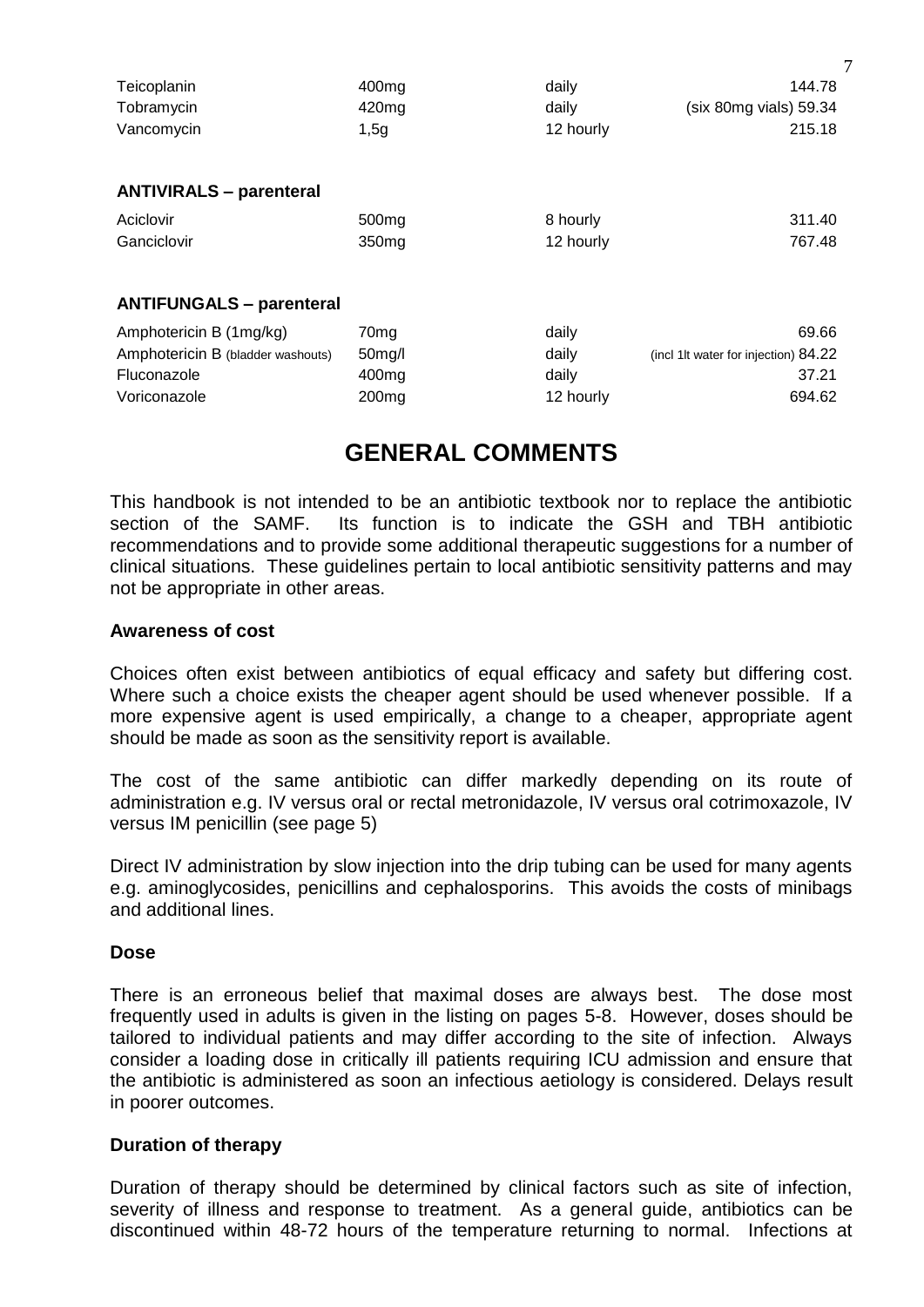certain sites (e.g. pyelonephritis, osteitis or endocarditis) or with particular organisms, may require more prolonged therapy. Guidelines are given in the text where this is relevant. In uncomplicated infections oral antibiotics or an early change from IV to oral therapy is frequently justified.

With all antibiotics, but particularly with toxic agents, an ongoing re-evaluation of the patient's infection should occur with the aim of stopping the antibiotic as soon as it is no longer necessary.

#### <span id="page-7-0"></span>**Antibiotic levels**

Measurement of serum antibiotic levels should be routinely performed when administering aminoglycosides or vancomycin.

For aminoglycosides trough levels should be monitored about twice weekly if the renal function is normal. If the appropriate dose has been calculated on a mg/kg basis, determination of peak levels for efficacy may not be indicated. However, in critically ill, overweight or underweight patients, peak levels should be performed to establish that the dose is adequate. Peak levels are taken one hour after a bolus IM or IV, or one hour after an IV infusion is commenced. Trough levels are taken just before the next dose. Requests for levels should be submitted to the pharmacology laboratory.

For vancomycin a peak level is usually not necessary. The first trough level should be measured just before the fourth dose. Thereafter trough levels should be measured twice a week (provided they are in the therapeutic range). In patients with sensitive organisms, trough vancomycin levels should be maintained between 10 and 15 mg/l, but higher concentrations are recommended for organisms with higher MICs (consult with microbiology or infectious diseases and see "Vancomycin" below).

When vancomycin is administered to patients in renal failure a stat dose should be followed by a "random" measurement of the vancomycin level one to five days later, depending on the degree of renal dysfunction. Once the therapeutic range is reached (see above) the next dose of vancomycin should be given. Vancomycin levels should not be allowed to fall below the therapeutic range.

#### <span id="page-7-1"></span>**Antibiotic prescribing in renal impairment**

Drug adjustments are based on the patient's estimated endogenous creatinine clearance using the modified Cockroft and Gault formula:

Creatinine clearance  $(mI/min) = (140 - age) \times Wt (kg)$ serum creatinine (umol/l)

(For women multiply calculated creatinine clearance by 0.85 to adjust for lower contribution of muscle mass to total body weight.) Alternatively use the eGFR provided by NHLS (note that this differs somewhat from the creatinine clearance, but either can be used to guide dosing)

Most antibiotic dosages need to be adjusted in the setting of renal failure. Patients receiving dialysis may require dose adjustments especially if the dialysis leads to increased clearance of the drug.

8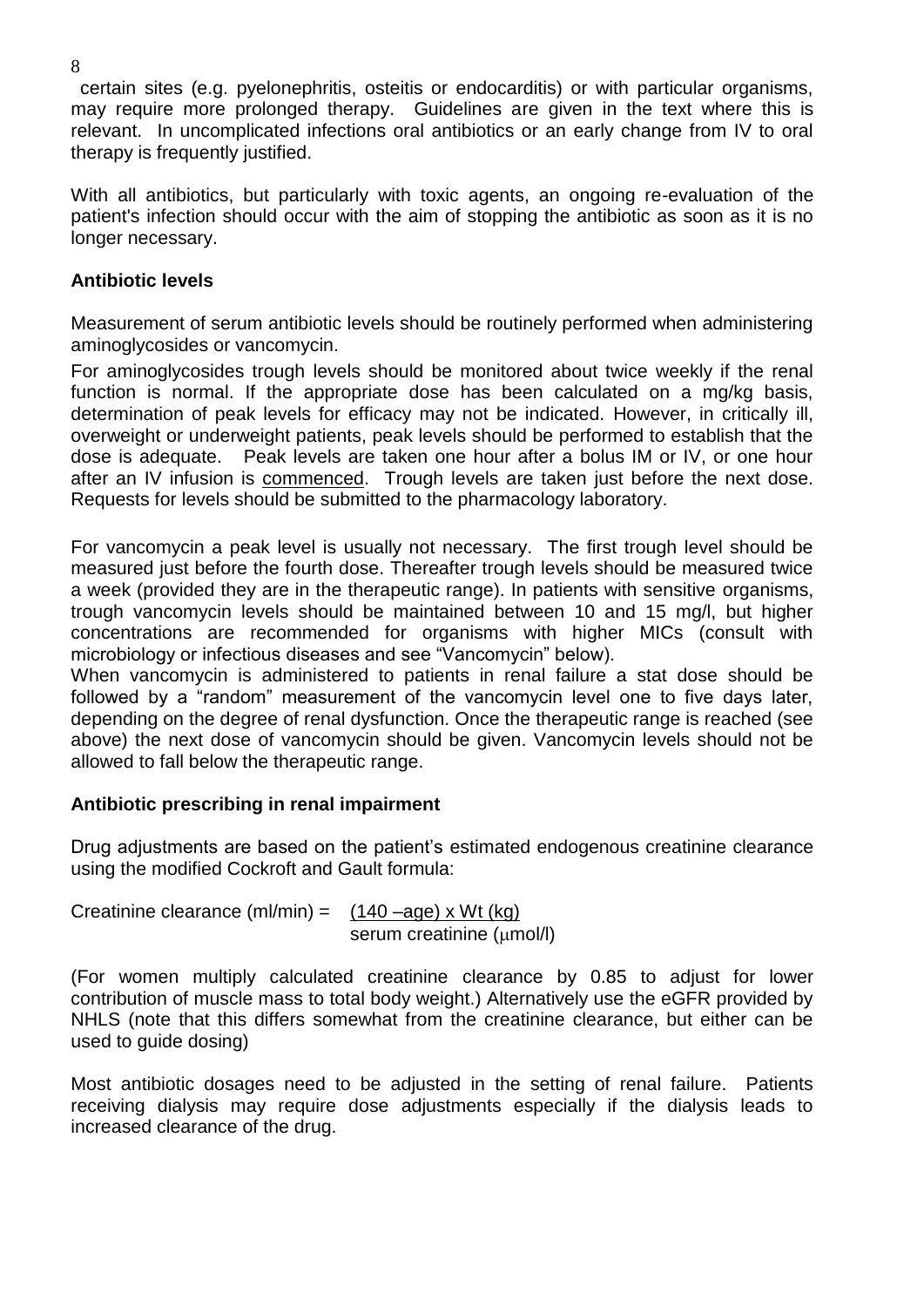The following agents listed need **not** be adjusted in renal failure. All other antibiotics, antifungals and HIV drugs require dose adjustments in renal insufficiency.

**Antibiotics**: azithromycin, ceftriaxone, ciprofloxacin, clindamycin, doxycycline, linezolid, moxifloxacin, rifabutin, rifampicin, isoniazid **Antifungals:** amphotericin B, itraconazole and voriconazole **Antivirals:** abacavir, efavirenz, nevirapine, lopinavir

Consult the following references for further information:

- **South African Medical Formulary**
- <span id="page-8-0"></span>• The Sanford Guide to Antimicrobial Therapy

#### **Nosocomial Infection**

#### **Definition**

Nosocomial infection can be defined as an infection occurring at least 48 hours after hospital admission. Infections that arise within 30 days of an operation and other infections that follow discharge from hospital may also be classified as hospital acquired depending on the nature of the infection.

#### **Diagnosis**

- The diagnosis of nosocomial sepsis is firstly based on clinical features. Always attempt to make a clinical assessment of the likely source of infection.
- It is essential to obtain appropriate microbiology cultures, including properly collected blood cultures, before antimicrobial therapy is initiated in view of the high risk of multidrug resistant organisms.

Choice of antibiotics

- Choice of empiric antibiotic therapy is influenced by knowledge of local pathogens and antibiotic sensitivities, as well as by the nature and severity of the patient's condition, duration of hospitalization, location in the hospital (general ward vs ICU), previous infection or colonisation with particular pathogens and previous antibiotic therapy.
- Common nosocomial pathogens in the Western Cape include extended spectrum beta lactamase (ESBL)-producing *Enterobacteriaceae*, (resistant to all penicillins and cephalosporins), cloxacillin-resistant staphylococci (MRSA) and carbapenemresistant Acinetobacter species. More recently multi-drug resistant *Pseudomonas aeruginosa* and carbapenem resistant *Enterobacteriaceae* (CRE) have been emerging as nosocomial pathogens, although these are (for the moment) not as common.
- ICUs have the highest prevalence of nosocomial infections as well as the greatest proportion of antibiotic resistance.
- For severely ill patients initial intravenous broad-spectrum antibiotic therapy is recommended. De-escalation to more narrow- spectrum specific therapy, according to microbiological results, is important for patient safety (as it reduces the risk of e.g. antibiotic-associated diarrhoea) and reduces the selection of drug resistance. (Höffken & Niederman, Chest 2002; 122: 2183)
- Antimicrobial regimens should always be reassessed after 48 72 hours. A switch to oral therapy may be possible or a different regimen may be needed.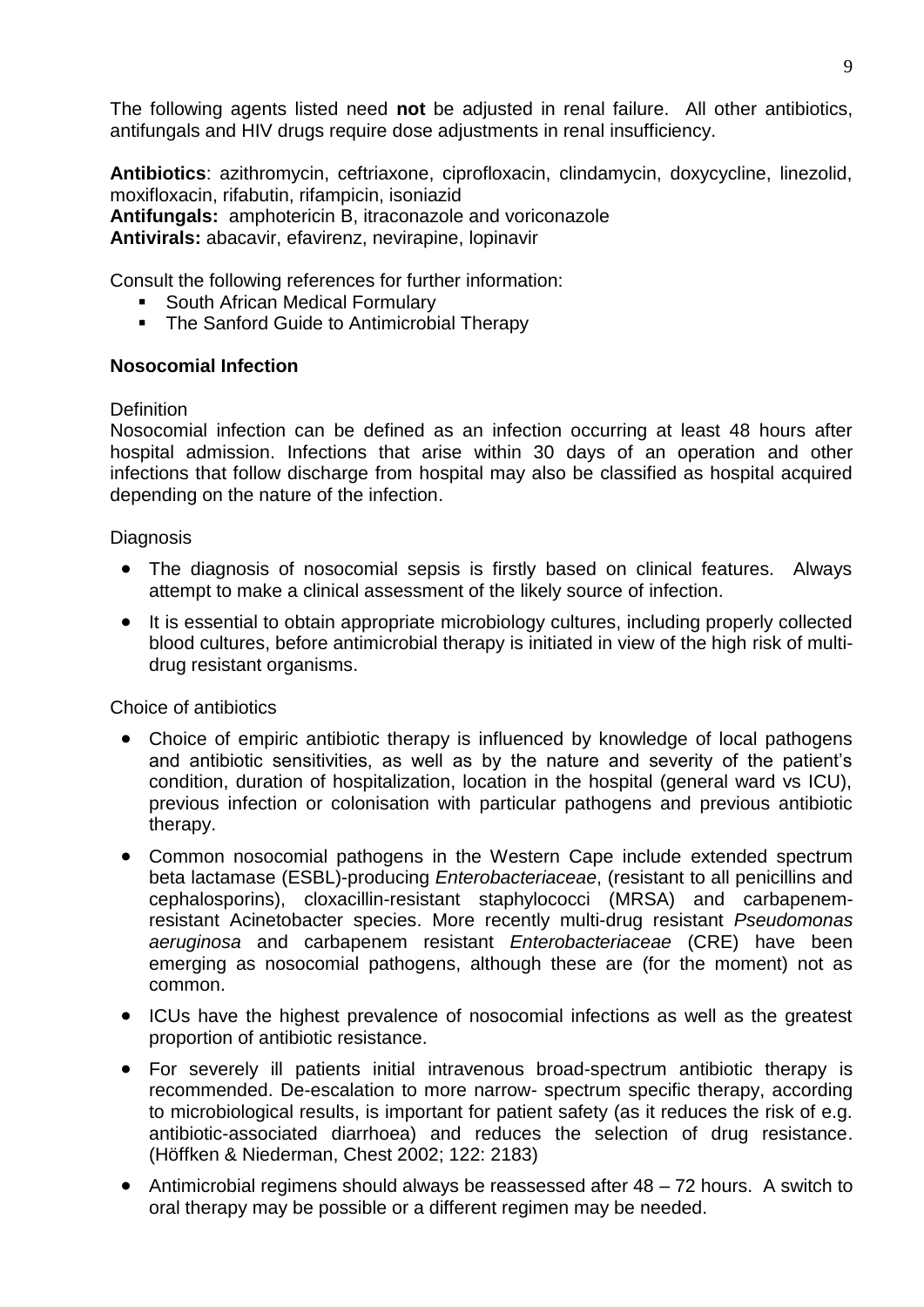The Study of the Efficacy of Nosocomial Infection Control (SENIC) demonstrated that a third of nosocomial infection might be prevented with appropriate infection control measures.

#### **Antibiotic Stewardship**

Due to the limited number of antibiotics currently available, the increasing problem of antibiotic resistance among bacterial pathogens, and the lack of antibiotics in development, appropriate use of antibiotics is becoming ever more important to preserve the antibiotics we have. The following measures (some of which have been mentioned already) are therefore strongly recommended:

- Always think carefully about whether an antibiotic is actually necessary.
- Always send appropriate cultures BEFORE starting antibiotic therapy
- Where possible, avoid antibiotics with overlapping activity
- If starting antibiotics empirically, always review after 3 days.
	- o Are antibiotics still indicated?
	- $\circ$  If so, is the current choice appropriate?
- Consider de-escalation once culture results are available
- Consider switching from IV to oral once the patient is stable
- Stop antibiotics as soon as possible

# <span id="page-9-1"></span><span id="page-9-0"></span>**NOTES ON SPECIFIC AGENTS**

#### **PENICILLINS**

#### **Penicillin allergic patients**

Different alternatives are appropriate in different clinical situations. For soft tissue infections, clindamycin can be used. Erythromycin is not recommended for severe infections as many staphylococci and some strains of *Streptococcus pyogenes* (group A haemolytic streptococcus) are resistant. For pneumonia, ceftriaxone (unless penicillin allergy was severe – see below) or moxifloxacin are suitable agents. Where a penicillin/aminoglycoside combination is being used, e.g. in abdominal infections, it may be appropriate to replace both agents with a second or third generation cephalosporin in penicillin allergic patients. Cross hypersensitivity reactions between penicillins and cephalosporins may occur in up to 5% of cases, but the risk is much lower with third generation cephalosporins (e.g. ceftriaxone). **With a history of severe penicillin allergy e.g. anaphylaxis, it would be inadvisable to use a cephalosporin if a suitable alternative were available. However in some situations (e.g. meningitis), if suitable alternatives are not readily available, antibiotics should not be delayed, and ceftriaxone should be used with careful observation**

#### *AMOXICILLIN*

- For most indications 500mg 8 hourly is the appropriate dose.
- Amoxicillin should not be used for pharyngitis as severe skin reactions can occur when this is due to Epstein-Barr virus. Oral penicillin V 500mg 12 hourly, given for ten days is equally effective.
- In respiratory tract infections, amoxicillin remains the oral drug of choice for pneumococci.

10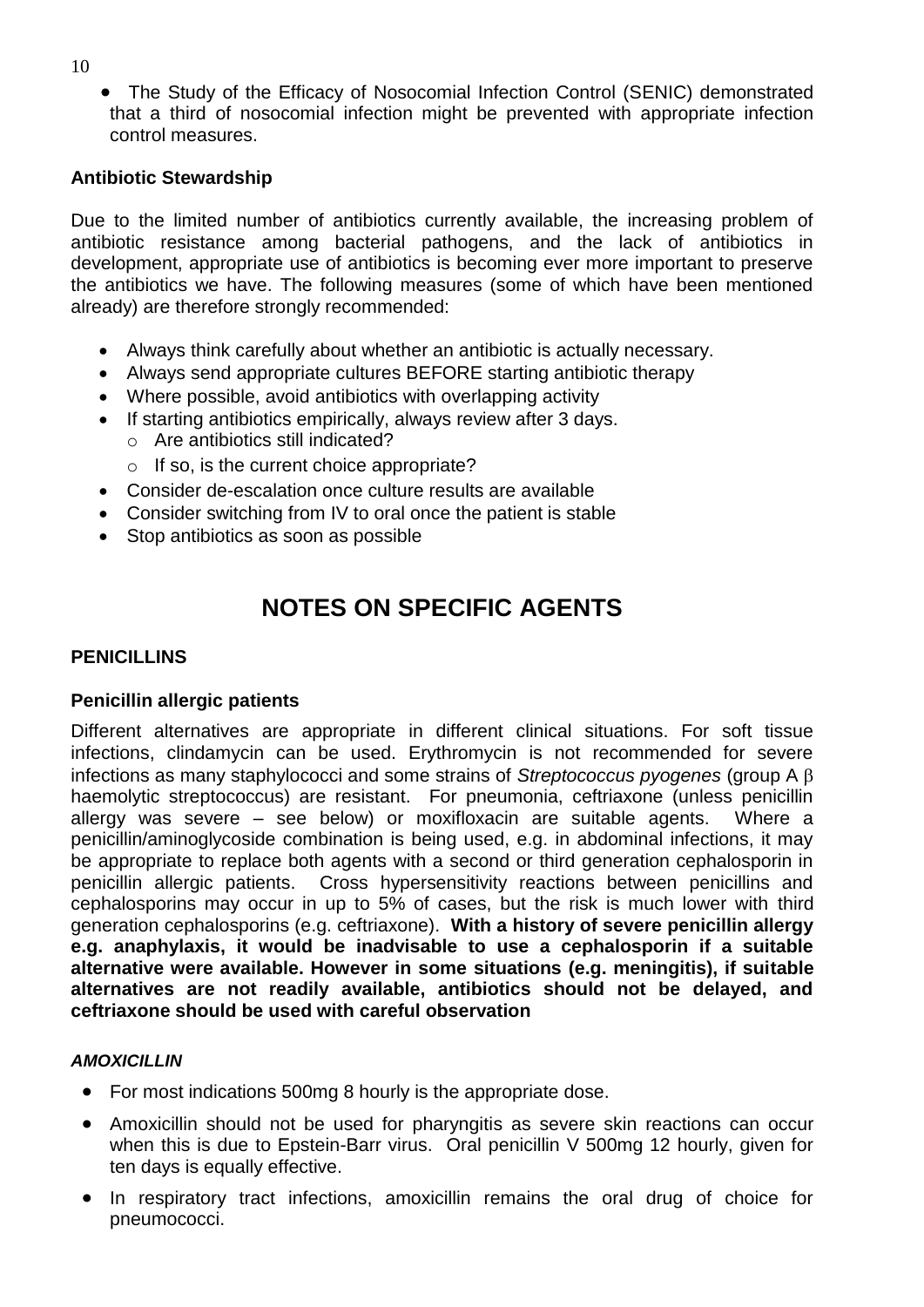#### *PENICILLIN*

There are numerous preparations of injectable penicillins available in the pharmacy. As the trade names may change from time to time it is suggested that to avoid confusion the following terminology be adopted when prescribing:

NOTE: the term "bicillin" is particularly confusing and should no longer be used.

| <b>RECOMMENDED</b><br><b>TERMINOLOGY</b>                                                 | <b>ROUTE</b> | <b>COMPONENTS</b>        | <b>AMPOULE</b><br><b>CONTENT</b> | <b>INDICATIONS</b>                                                                                                                           | <b>DOSE</b>                                |
|------------------------------------------------------------------------------------------|--------------|--------------------------|----------------------------------|----------------------------------------------------------------------------------------------------------------------------------------------|--------------------------------------------|
| benzathine<br>penicillin<br>(provides<br>sustained<br>low<br>levels<br>of<br>penicillin) | <b>IM</b>    | benzathine<br>penicillin | 1,2MU                            | prophylaxis for:<br>rheumatic fever,<br>recurrent<br>cellulitis,<br>recurrent<br>meningococcal<br>meningitis<br>streptococcal<br>sore throat | 1,2MU<br>every<br>third week<br>1,2MU stat |
|                                                                                          |              |                          | 2,4MU                            | syphilis                                                                                                                                     | see page 34                                |
| procaine penicillin                                                                      | IM           | procaine penicillin      | 300 000U                         | replaces benzyl<br>penicillin when<br>a daily or twice<br>daily<br>IM<br>injection<br>preferred to IV<br>therapy                             | 600 000U<br>daily                          |
|                                                                                          |              |                          |                                  | syphilis                                                                                                                                     | see page 34                                |

| penicillin G | IV | sodium<br>penicillin | benzyl | 1MU | infections<br>for<br>which oral or IM<br>preparations<br>are not suitable | 2MU 6 hourly                                          |
|--------------|----|----------------------|--------|-----|---------------------------------------------------------------------------|-------------------------------------------------------|
|              |    |                      |        | 5MU | endocarditis<br>and meningitis                                            | 5MU<br>6 hourly<br>4MU<br>or<br>4 hourly <sup>1</sup> |

<sup>1</sup> For the IV administration of penicillin G a 4 hourly or constant infusion regimen is preferable. Six hourly dosing can be used when dictated by staff shortages.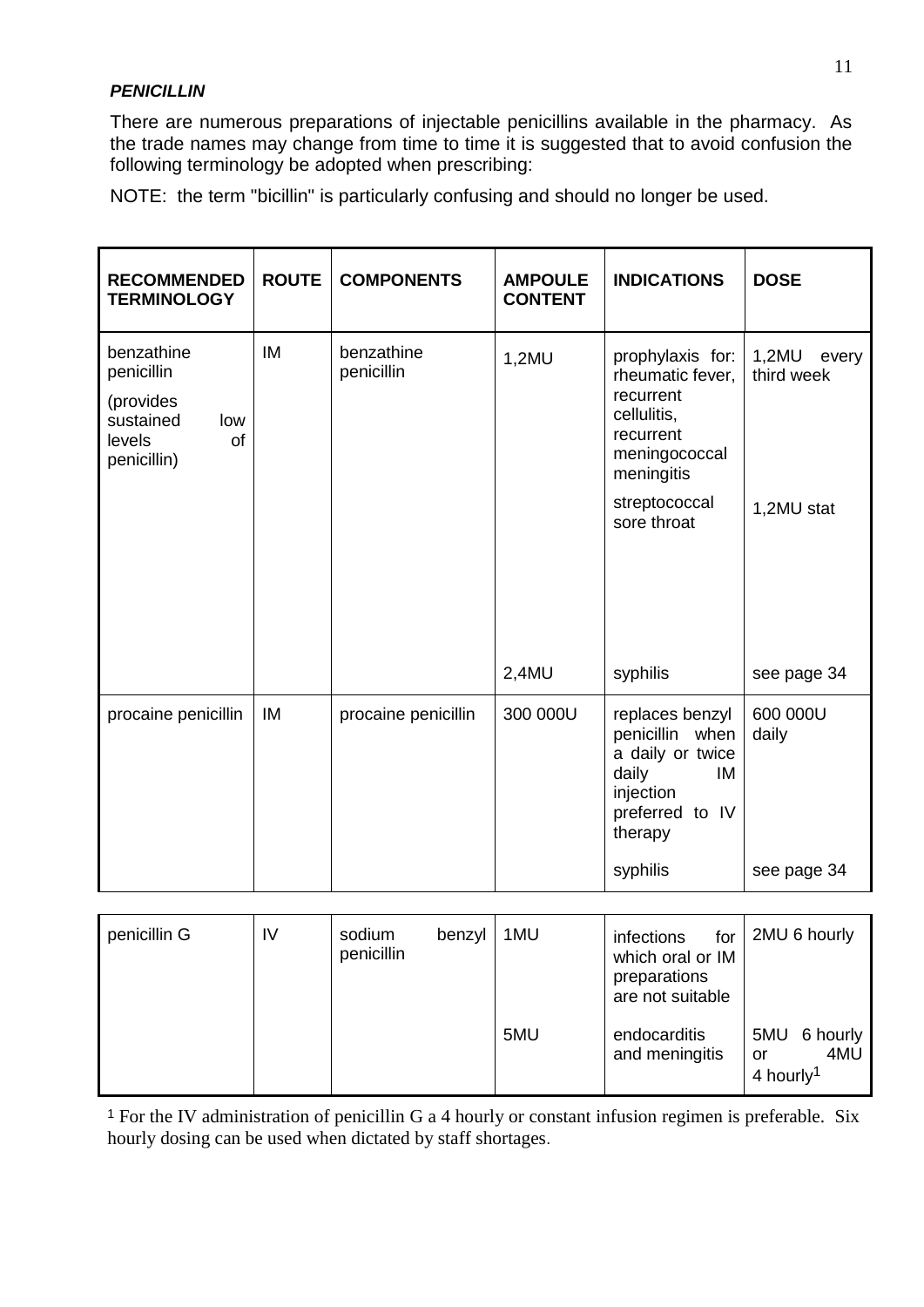## *CLOXACILLIN*

This agent is primarily used to treat staphylococcal infections and, if the isolate is sensitive to cloxacillin, cloxacillin is the best agent. It is worth remembering that cloxacillinsusceptible staphylococci are susceptible to most other beta-lactams except penicillin, amoxicillin, ampicillin and piperacillin. Thus in cases of a mixed infection, co-amoxiclav or a cephalosprin can be used to successfully treat a cloxacillin-susceptible staphylococcus. However, the converse is also true - staphylococci that are resistant to cloxacillin are resistant to ALL (currently available) beta-lactam agents.

#### *CO-AMOXICLAV*

- The IV formulation must be administered immediately after reconstitution as the clavulanic acid begins to degrade after 20 minutes.
- The bacteriological spectrum includes streptococci, enterococci, staphylococci (cloxacillin-sensitive), community-acquired gram-negative bacilli, haemophili, (including those producing ß-lactamase) and anaerobes – in view of the latter, it is unnecessary to add metronidazole to co-amoxiclav
- The most convenient and cost-effective oral dose is 1g 12 hourly  $-$  can be used for infection at any site amenable to oral therapy. infection at any site amenable to oral therapy. **NOTE: The common causative organisms for upper and lower respiratory tract infections remain sensitive to amoxicillin in the majority of instances and coamoxiclav should therefore not be routinely prescribed for uncomplicated infections at these sites.**

#### **CEPHALOSPORINS**

- <span id="page-11-0"></span>Cephalosporins are broad spectrum agents with some individual differences.
- First generation cephalosporins cover mainly gram-positive organisms (streptococci and cloxacillin-sensitive staphylococci) but do have some gram-negative cover as well.
- Second, third and fourth generation cephalosporins may be used as an alternative to aminoglycosides in the treatment of gram-negative infections
- All have streptococcal cover that makes the addition of penicillin unnecessary (ceftazidime is an exception).
- **Currently available cephalosporins do not have any activity against enterococci.**
- Cefazolin, cefuroxime, ceftriaxone, cefotaxime and cefepime have good activity against cloxacillin-sensitive staphylococci.
- Cefixime 400 mg STAT is the treatment of choice for gonorrhoea
- Cefotaxime and ceftriaxone have the same antimicrobial activity, but differ in pharmacology. Ceftriaxone has greater protein binding and hence a longer half-life which allows for once or twice daily dosing.

ADVISORY ISSUED BY ROCHE RE CEFTRIAXONE:

Ceftriaxone, which may be used as a once daily intravenous or intramuscular injection, is currently the most cost-effective third generation cephalosporin available. However, Roche has recently released the following safety advice: "Rocephin (a trade name for ceftriaxone) and calcium-containing solutions, including continuous calcium-containing infusions such as parenteral nutrition, should not be mixed or co-administered to any patient irrespective of age, even via different infusion lines at different sites. As a further theoretical consideration and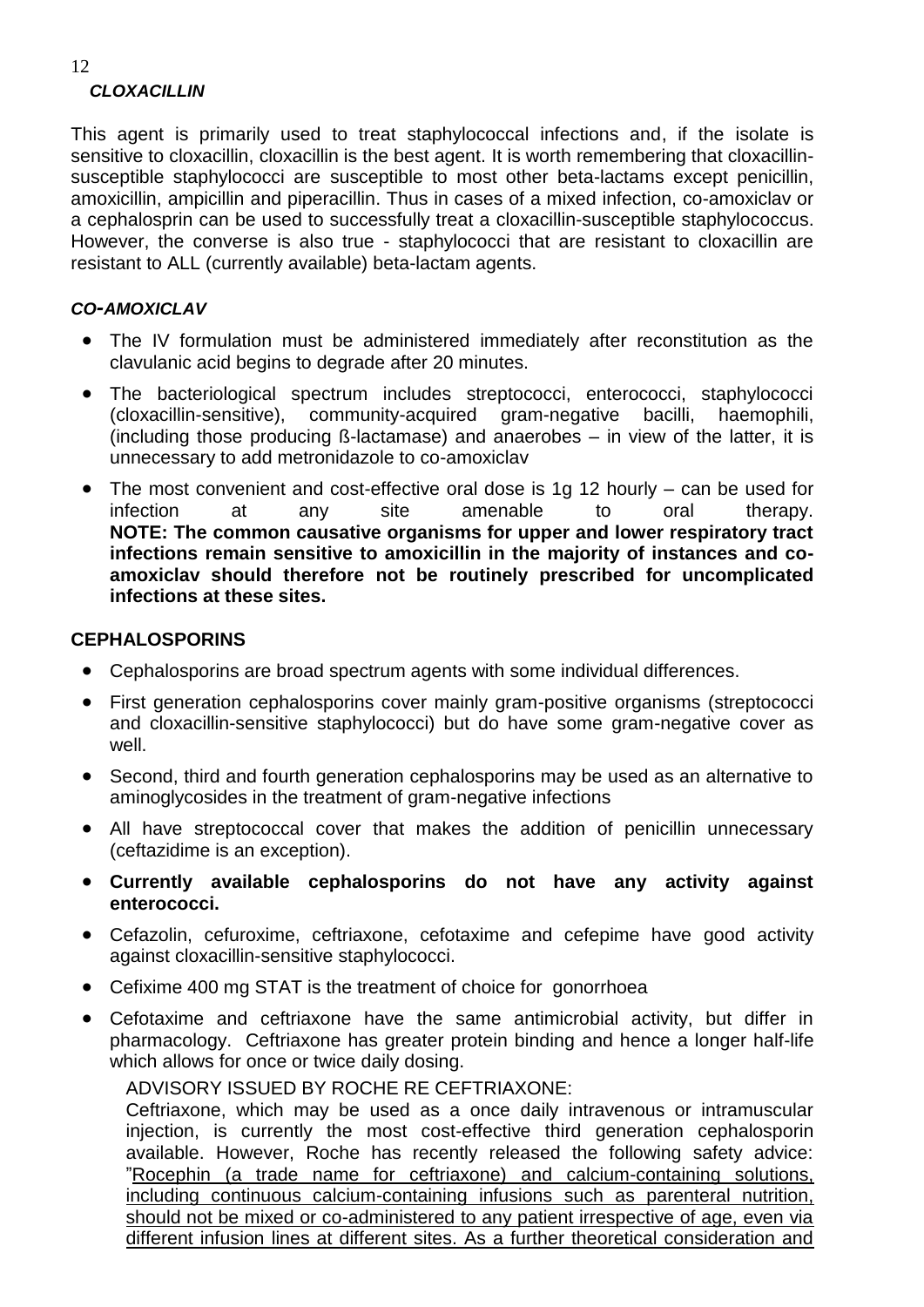based on 5 half-lives of ceftriaxone, Rocephin and IV calcium-containing solutions should not be administered within 48 hours of each other in any patient". This recommendation was made following reports of intravascular or pulmonary precipitations in neonates, treated with ceftriaxone and calcium-containing IV solutions (including Ringer's lactate).

- Ceftazidime and cefepime are active against many strains of *Pseudomonas aeruginosa.*
- Third and fourth generation cephalosporins are used in CNS infections (at higher doses) because therapeutic levels are readily achievable in the CSF.
- Increasing resistance in hospital gram-negatives has made cephalosporins an inappropriate choice for empiric therapy in nosocomial infections.
- The only oral cephalosporin available at GSH and TBH is cefuroxime. At GSH this is a restricted agent and is only used in cases where co-amoxiclav is inappropriate for some reason.

#### <span id="page-12-0"></span>**CARBAPENEMS**

Carbapenems are very broad-spectrum beta-lactam antibiotics, with activity against many Gram-positive and Gram-negative aerobic and anaerobic bacteria. Carbapenems are not active against cloxacillin-resistant staphylococci. Their use is generally limited to severe nosocomial infections. If carbapenems are used empirically for nosocomial infections, it is very important to 'step-down' to a narrower-spectrum agent if the results of susceptibility tests become available. Overuse of carbapenems promotes the emergence of resistance.

- Imipenem and meropenem have a similar spectrum of activity. Meropenem is the preferred agent for CNS infections.
- Ertapenem is not active against Pseudomonas and Acinetobacter, but has good activity against ESBL-producing *Enterobacteriaceae*. It is therefore most suitable for empiric treatment of severe nosocomial infections where Acinetobacter and Pseudomonas are not frequently encountered, e.g. outside the ICU setting. There is no data on the CNS penetration of ertapenem and it is thus NOT recommended for CNS infections.

#### **QUINOLONES**

- <span id="page-12-1"></span> Ciprofloxacin has excellent activity against Haemophilus, Legionella and gramnegative rods including Pseudomonas. It is the drug of choice for shigellosis, typhoid, and **uncomplicated** UTIs, as defined in the treatment section. It also has some activity against staphylococci, chlamydia and mycobacteria but is seldom used for these indications. It has no useful activity against streptococci or anaerobes.
- When treating *Pseudomonas aeruginosa* infections a higher dose (750mg bd oral or 400mg 8 hourly IV) should be used.
- Stat dose for UTI should be 500mg.
- Ofloxacin has a spectrum of activity almost identical to that of ciprofloxacin. It is currently used mainly in the treatment of patients with MDR TB, although it is being replaced by moxifloxacin for this indication.
- Moxifloxacin is a new quinolone with improved activity against streptococci and anaerobes. It retains all the activity of the earlier quinolones, including legionella but is not useful in the treatment of pseudomonas infections. Its spectrum makes it an extremely useful agent in the treatment of respiratory tract infections and it is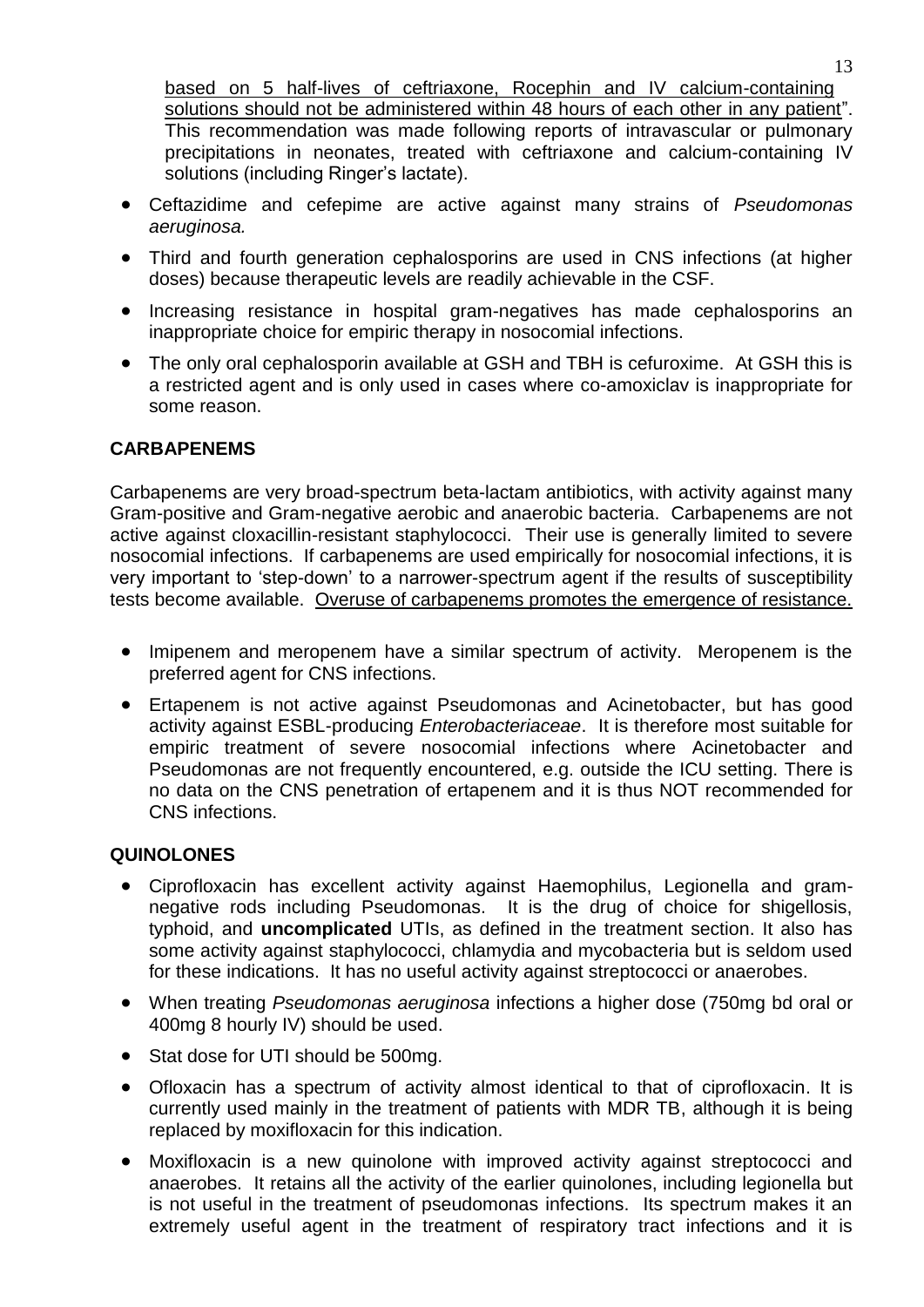currently reserved for this indication for patients who are allergic to penicillin. It is also being used for treatment of MDR-TB (see above)

 The IV formulations of all quinolones should be used in severely ill patients as oral absorption is impaired.

# <span id="page-13-2"></span>**COTRIMOXAZOLE**

- <span id="page-13-0"></span> Cotrimoxazole is seldom used nowadays outside of HIV infection due to high prevalence of resistance among community acquired isolates and the high frequency of severe hypersensitivity reactions.
- Its main use is in HIV-positive persons for prophylaxis and treatment of Pneumocystis and other infections.
- Although adverse reactions are not uncommon, the lack of alternative therapies means that it may be worthwhile to attempt desensitisation.
- The following protocol describes a simple approach for cotrimoxazole desensitization Use cotrimoxazole suspension 240mg/5ml.

Desensitisation must be conducted in hospital and should be done WITHOUT antihistamine or steroid cover.

Take 1ml co-trimoxazole suspension ( 240mg/5ml) and dilute to 1litre with distilled water and shake very well **(mixture A)**

| Time      | Dose                                              | Dose                    | in | mls | Ωf |
|-----------|---------------------------------------------------|-------------------------|----|-----|----|
|           |                                                   | undiluted cotrimoxazole |    |     |    |
|           |                                                   | suspension              |    |     |    |
| Time 0    | Administer 5ml of mixture B. (Discard balance of  | 0.0005                  |    |     |    |
|           | mixture B)                                        |                         |    |     |    |
| Time 1hr  | Administer 5ml of mixture A (after shaking well)  | 0.005                   |    |     |    |
| Time 2hr  | Administer 50ml of mixture A (after shaking well) | 0.05                    |    |     |    |
|           | (Discard balance of mixture A)                    |                         |    |     |    |
| Time 3hr  | Administer 0,5ml of co-trimox suspension diluted  | 0.5                     |    |     |    |
|           | to 5ml with water                                 |                         |    |     |    |
| Time 4hr  | Administer 5ml of cotrimox suspension             | 5.0                     |    |     |    |
| Time 5hr  | Administer 2 single strength cotrimox tablets     |                         |    |     |    |
| Time 6 hr | Start full-dose cotrimoxazole                     |                         |    |     |    |

Now take 1ml of mixture A and dilute with distilled water to 10ml. **(mixture B).**

Medicines Information Centre, Division of Pharmacology **University of Cape Town Faculty of Health Sciences**

#### **AMINOGLYCOSIDES**

- <span id="page-13-1"></span> The total daily dose should be given as a single daily dose, except when used for synergy in infective endocarditis.
- The practice of using beta-lactams plus aminoglycosides for synergy is generally not indicated (recent meta-analyses show no benefit) – exceptions are infective endocarditis and certain resistant organisms (eg pseudomonas, enterococci).
- The recommended maximum duration of usage is 14 days. The need to continue empiric aminoglycoside treatment should be reviewed after 48 hours according to clinical response and microbiological data.
- Peak levels as indicated below need to be achieved for effective bacterial killing.

14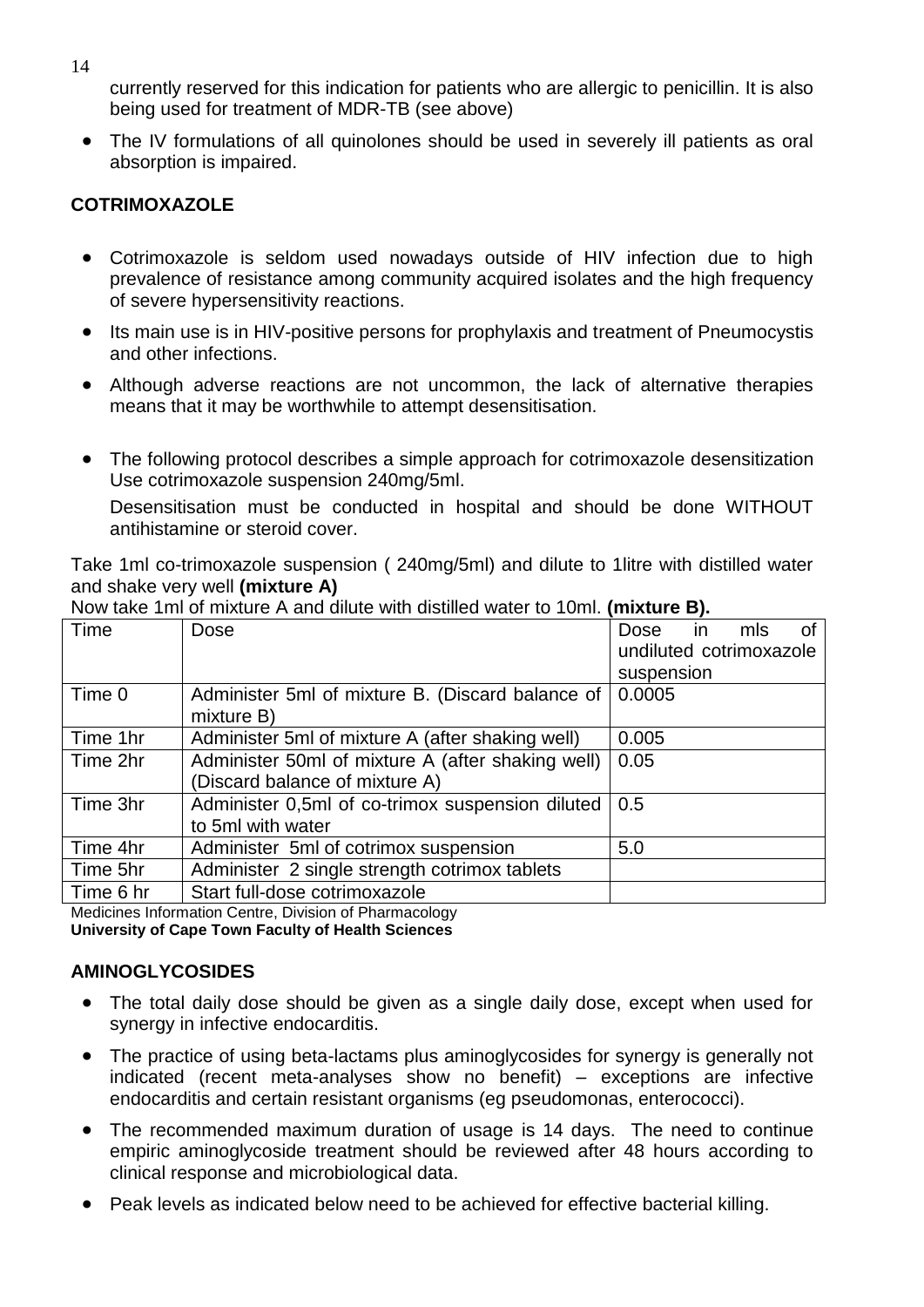- To avoid toxicity the antibiotic should be allowed to fall to the trough levels indicated below, before the next dose is given.
- Aminoglycoside toxicity is more common in elderly patients and alternative agents such as beta-lactam antibiotics should generally be used in patients of sixty years or older.
- Co-administration with other nephrotoxic and ototoxic drugs should be avoided if possible (eg vancomycin, amphotericin B, tenofovir).
- Remember that aminoglycoside-induced nephrotoxicity is generally reversible, whilst ototoxicity is often irreversible. Essential to discontinue aminoglycosides if hearing loss or vertigo occur.

THE FOLLOWING DOSING SCHEDULES APPLY TO BOTH ADULTS AND CHILDREN

| <b>AMINOGLYCOSIDE DOSING SCHEDULE<sup>1</sup></b>                                                                                                                                               |                                                                                                                                                                                                      |                                                                                                            |    |                 |  |  |
|-------------------------------------------------------------------------------------------------------------------------------------------------------------------------------------------------|------------------------------------------------------------------------------------------------------------------------------------------------------------------------------------------------------|------------------------------------------------------------------------------------------------------------|----|-----------------|--|--|
| THE MOST IMPORTANT DOSE IS THE FIRST ONE - DO NOT UNDERDOSE                                                                                                                                     |                                                                                                                                                                                                      |                                                                                                            |    |                 |  |  |
| <b>ANTIBIOTIC</b>                                                                                                                                                                               | <b>DAILY</b><br>DOSE <sup>1</sup>                                                                                                                                                                    | <b>INTERVAL</b><br>PEAK <sup>2</sup><br><b>TROUGH2</b><br><b>LEVEL</b><br><b>LEVEL</b><br>(mg/l)<br>(mg/l) |    |                 |  |  |
| Gram-negative infection - normal renal function                                                                                                                                                 |                                                                                                                                                                                                      |                                                                                                            |    |                 |  |  |
| gentamicin/tobramycin                                                                                                                                                                           | 6mg/kg                                                                                                                                                                                               | daily                                                                                                      | >8 | $\leq$ 1        |  |  |
| amikacin                                                                                                                                                                                        | 15mg/kg                                                                                                                                                                                              | daily<br>$>30$<br>$\leq$ 1                                                                                 |    |                 |  |  |
| Gram-negative infection - poor renal function                                                                                                                                                   |                                                                                                                                                                                                      |                                                                                                            |    |                 |  |  |
| gentamicin/tobramycin                                                                                                                                                                           | $3-4$ mg/kg <sup>4</sup><br>A peak of above 8mg/l must<br>be<br>Repeat dose when level<br>achieved.<br><1mg/l. If interval required to achieve<br>this is >48 hours consider alternative<br>therapy. |                                                                                                            |    |                 |  |  |
| amikacin<br>10mg/kg<br>A peak of above 30mg/l must be<br>Repeat dose when level<br>achieved.<br><1mg/l but if interval required to achieve<br>this is >48 hours consider alternative<br>therapy |                                                                                                                                                                                                      |                                                                                                            |    |                 |  |  |
| Streptococcal and enterococcal endocarditis <sup>3</sup>                                                                                                                                        |                                                                                                                                                                                                      |                                                                                                            |    |                 |  |  |
| gentamicin/tobramycin                                                                                                                                                                           | 3mg/kg<br>12 hourly<br>$3 - 8$<br>$\leq$ 1                                                                                                                                                           |                                                                                                            |    |                 |  |  |
| $1$ Decay colourated according to total hody mose in chose potients may result in to vigity                                                                                                     |                                                                                                                                                                                                      |                                                                                                            |    | <b>Donation</b> |  |  |

1Doses calculated according to total body mass in obese patients may result in toxicity. Because of the narrow margin between effective and toxic levels, doses should be individualised according to age, weight and renal function. Obese patients should be dosed according to ideal body weight with a correction factor:

**Adjusted body weight = ideal body weight + [0.4 (actual body weight - ideal body weight)]**

2Peak levels are taken one hour after a bolus IM or IV or one hour after an IV infusion is commenced. Trough levels are taken just before the next dose is given.

3Aminoglycosides used in combination with penicillin for the treatment of streptococcal or enterococcal endocarditis are given for their synergistic action and need only be administered at half the dosage used for gram-negative infections.

4A range is given to provide some flexibility when calculating doses. Remember that gentamicin is provided in vials of 80mg - round the calculated dose up to the next multiple of 80 for the initial dose and then adjust if necessary according to levels.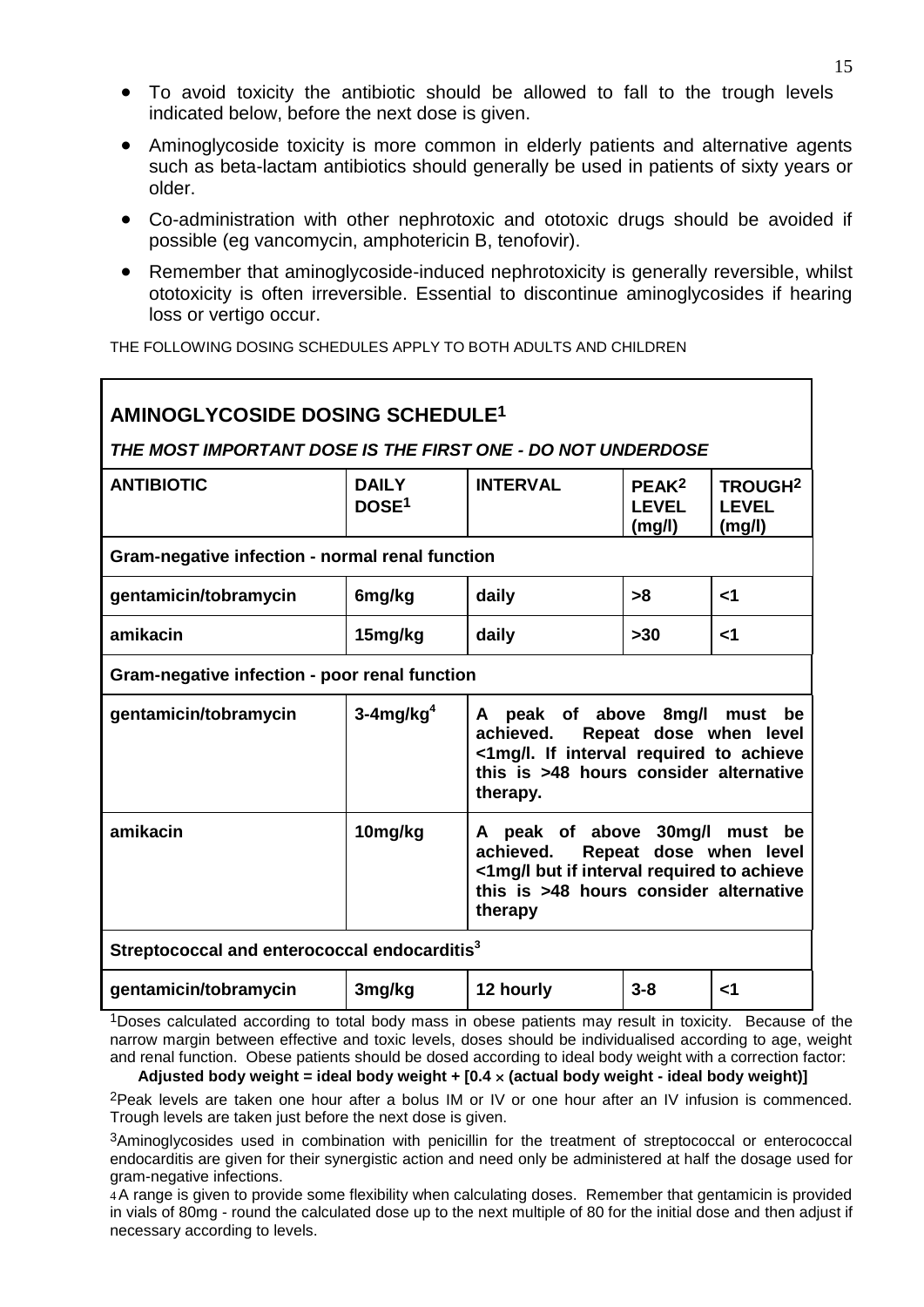# **VANCOMYCIN**

- <span id="page-15-0"></span> Vancomycin is not an aminoglycoside, it is a glycopeptide, and only has activity against gram-positive organisms.
- Cloxacillin is a more effective anti-staphylococcal agent than vancomycin and should therefore be used as staphylococcal cover in empiric therapy for community-acquired infections or if the isolate is sensitive to cloxacillin.
- Vancomycin dosing is based on actual body weight and renal function so all patients should be weighed and GFR estimated. ALL patients should receive a loading dose of 25-30mg/kg and ALL subsequent doses should be 10-15 mg/kg (unless inadequate trough levels achieved). The dosing interval and measurement of trough concentrations are based on renal function as in table below

| eGFR (ml/min) |    | Dosing interval (hrs) | Measurement of trough       |
|---------------|----|-----------------------|-----------------------------|
|               |    |                       | concentrations              |
| >80           |    | 12                    | Before 3 <sup>rd</sup> dose |
| 40-79         |    | 24                    | Before 3 <sup>rd</sup> dose |
| $25 - 40$     |    | 48                    | Before 2 <sup>nd</sup> dose |
| $25$          | or | When trough level <15 | After 3 days                |
| haemodialysis | or |                       |                             |
| CAPD          |    |                       |                             |

Vancomycin is not significantly removed by conventional intermittent haemodialysis. Dosing and monitoring as for those with GFR <25 ml/min

- For most staphylococci trough levels of 10-15 mg/L will be therapeutic. This is normally achieved with the doses suggested above; however trough levels should always be checked as detailed in the table in order to ascertain whether such levels are being achieved. If the trough is less than 10mg/L, increase the dose. If the trough is >15 mg/L increase the dosing interval. If in doubt, consult pharmacology / microbiology / infectious diseases for advice
- Patients with complicated infections or infections due to staphylococci with higher MICs (>1mg/L) will require higher doses (40mg/kg/day) in order to achieve trough levels of 15-20 mg/l. If patient is on continuous infusion, maintain levels between 15- 20 mg
- Vancomycin must be given by slow intravenous infusion, rate not to exceed 1g per hour to avoid the "red man syndrome", which is due to histamine release (this is not a hypersensitivity reaction)
- As the plasma level of vancomycin appropriate for each patient is dependent on the MIC of the organism being treated, **it is essential that every attempt be made to identify the suspected pathogen. Before vancomycin therapy is considered, suitable specimens (including at least TWO blood cultures) must be submitted to the microbiology laboratory**.

#### **COLISTIN**

<span id="page-15-1"></span> This is a polymyxin antibiotic, whose use was virtually discontinued due to side effects and the availability of safer and more effective agents. However, with the emergence of multi-resistant gram-negative bacilli (esp *A. baumannii*), the drug has made a comeback. It should ONLY be used if infection with highly-resistant gramnegative organisms has been proven or is strongly suspected, and its use should always be discussed with a microbiologist or infectious disease specialist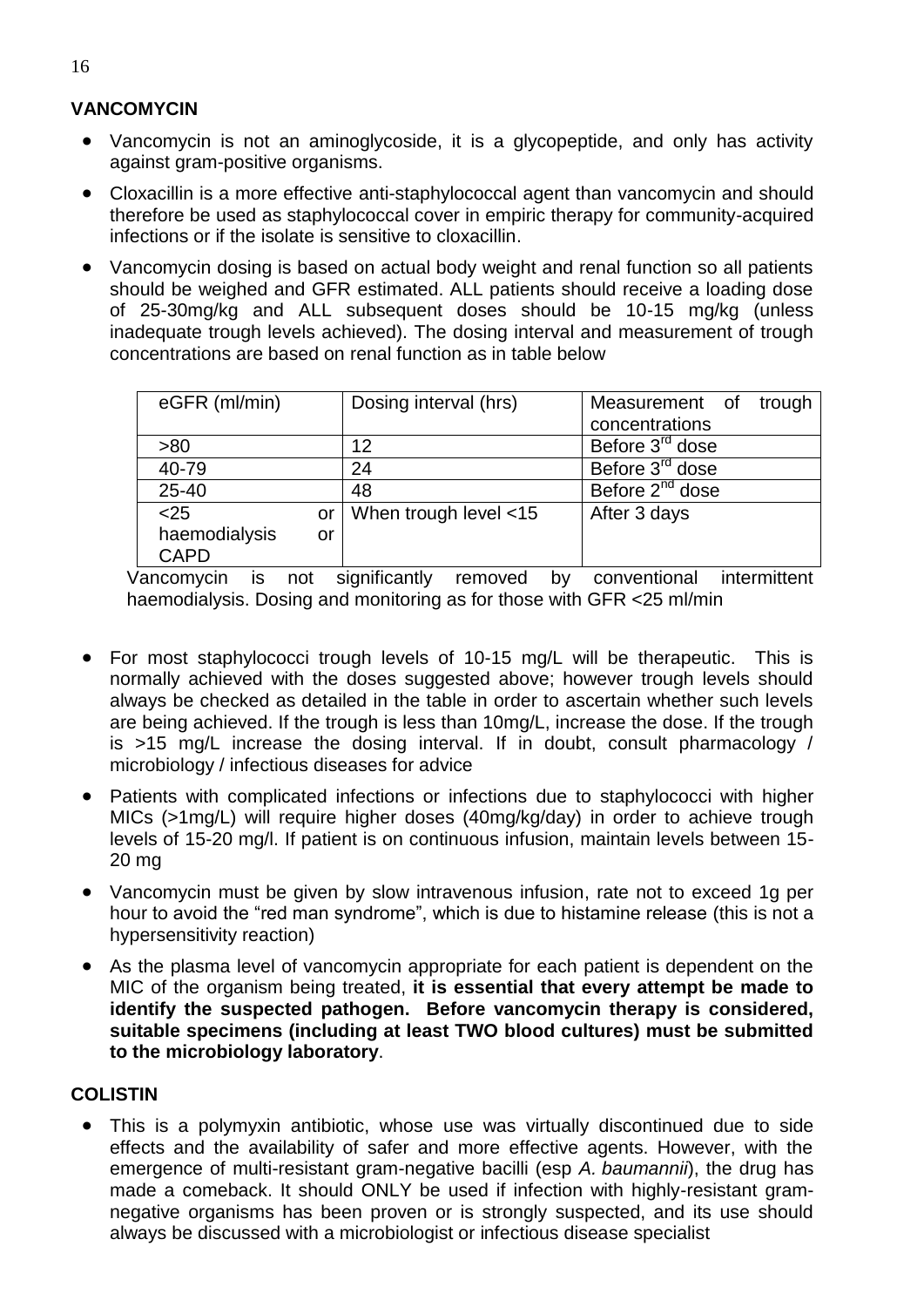- Colistin is not registered by the MCC in South Africa and is only available on section 21 release. Stocks are maintained by both GSH & TBH pharmacies.
- It is both nephro- and neurotoxic, although the degree of toxicity has probably been overestimated, and recent research suggests that it may not be as toxic as previously thought. However, renal function should be monitored while the drug is being used, and the agent should be discontinued as soon as clinically appropriate.
- Dosing of colistin is still unclear, as different formulations and dosing recommendations can be found worldwide. The dosing recommendation used locally is a loading dose of 9 - 12 million units, followed by 4,5 million units 12 hourly (if renal function normal). See Table below for dosing recommendations

#### **IV Colistin dosing guideline for the treatment of MDR gram negative infections in the critically ill**

| <b>Dose</b> | <b>Patient category</b>      | <b>Dosing suggestion</b> |
|-------------|------------------------------|--------------------------|
| Loading     | All patient categories       | 9-12 MU*                 |
| Maintenance | eGFR > 60                    | 4.5 MU 12hourly          |
|             | eGFR 30-60                   | 3 MU 12hourly            |
|             | eGFR 10-30                   | 2 MU 12hourly            |
|             | eGFR < 10                    | 1 MU 12hourly            |
|             | Intermittent hemodialysis    | 1 MU 12hourly plus 0.5-1 |
|             |                              | MU after each episode of |
|             |                              | dialysis                 |
|             | Continuous renal replacement | 8 MU 12hourly            |

Reworked adult dose in MU (million units) CMS adjusted to estimated Glomerular Filtration Rate (eGFR), based on dosing recommendations by Garonzick 2011, Li 2006, Markou 2008, Plachouras 2009 and Sanford 2012.

\* Administration of loading dose is critical patients with severe sepsis.12 MU CMS for 70kg (ideal body weight) and 9MU for 55 kg patients.

 When using colistin for treatment of multi-resistant Gram-negative bacilli, there is some evidence (from observational studies and pharmacological modelling studies) that combination therapy with a  $2^{nd}$  agent (such as a carbapenem, or rifampicin) may be of benefit – both for clinical outcomes as well as to reduce the risk of colistin resistance. It is not clear whether combination therapy should be used for all multidrug resistant organisms, or only the potentially more virulent organisms (eg *Pseudomonas aeruginosa* and members of the *Enterobacteriaceae*). All such cases should be discussed with an infectious disease specialist, pharmacologist or microbiologist

#### **METRONIDAZOLE**

- <span id="page-16-0"></span> Oral metronidazole is freely available and is the preferred route of administration unless patients are severely ill or have an ileus, when intravenous metronidazole should be used
- Metronidazole suppositories do not provide superior levels and are more expensive.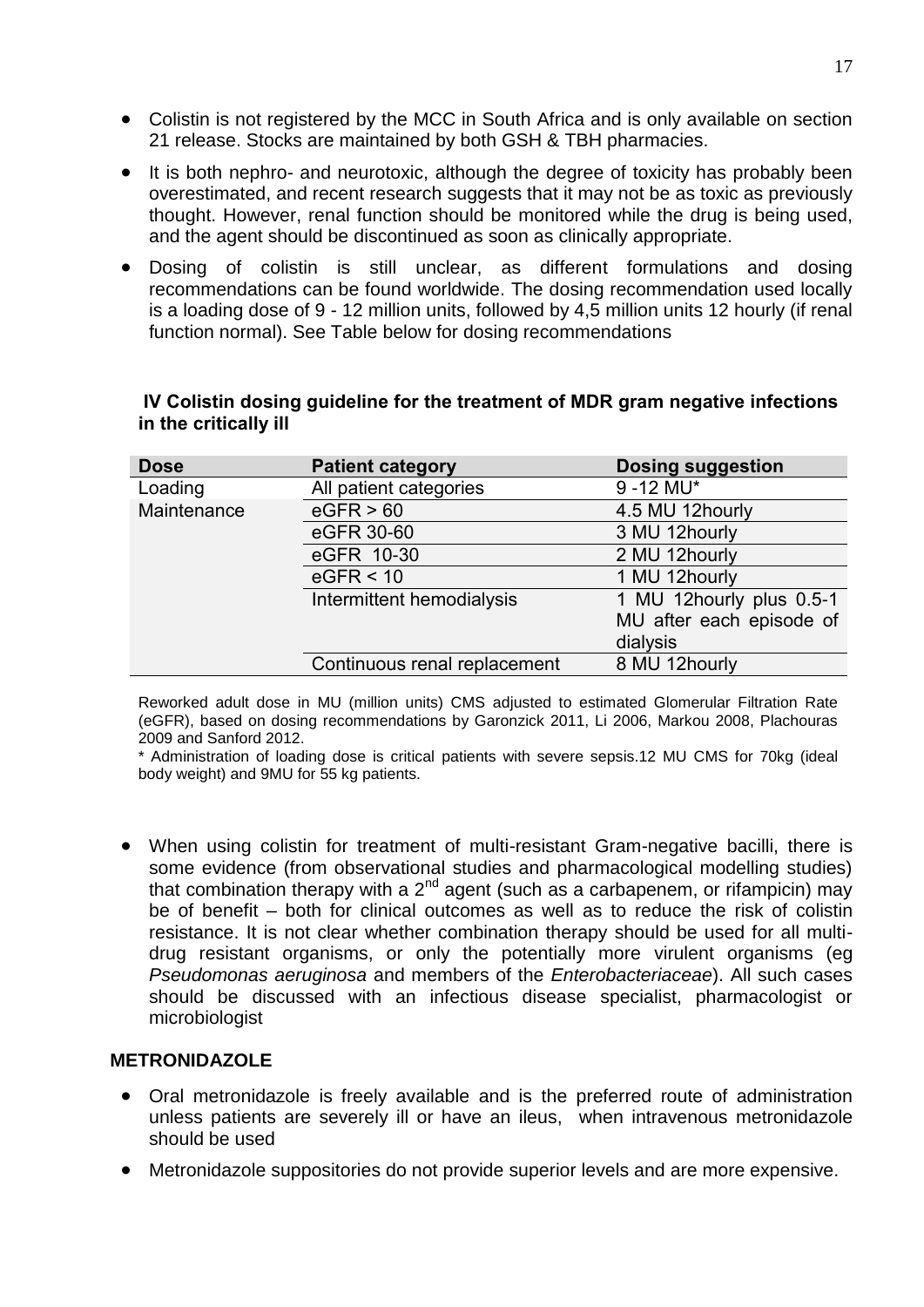# <span id="page-17-0"></span>**ANTIFUNGAL AGENTS**

#### **AMPHOTERICIN B**

- Given as a single dose by IV infusion over a 4 hour period.
- Febrile reactions are the most common and can be minimised by pretreatment with paracetamol or, in severe cases, hydrocortisone (50mg) .
- A dose of 0,7mg/kg is used for suspected or confirmed Candida infection
- The dose should be increased to 1mg/kg/day (maximum 1.5mg/kg/day) when treating cryptococcal meningitis and certain filamentous fungal infections.
- Pre-existing renal impairment does not require alteration of the calculated daily dose. However, if renal function deteriorates significantly while on therapy consider changing to an alternative agent. Nephrotoxicity is almost always reversible.
- Alternate day dosing does not decrease renal toxicity but can be used for patient convenience. A double dose is then given (max 1.5mg/kg/dose) on alternate days.
- The renal toxicity of amphotericin B is decreased if patients are well hydrated. Pre and post-infusion hydration with 500ml saline (if clinical condition allows).
- Renal function and potassium and magnesium levels should be monitored twice weekly. Aggressive replacement of potassium and magnesium should be undertaken. FBCs should be monitored with prolonged therapy due to the risk of anaemia developing.

#### **FLUCONAZOLE**

- Fluconazole is available as an alternative antifungal agent when it is not appropriate to use amphotericin B. Amphotericin B remains the drug of choice for systemic fungal infections in most cases.
- Fluconazole has no activity against filamentous fungi such as Aspergillus and should not be substituted for amphotericin when such infections are suspected.
- Fluconazole is available in both oral and IV forms.
- A restricted agent at GSH except for AIDS patients with cryptococcal meningitis or oesophageal candidiasis – free fluconazole is available for these patients.

#### **ITRACONAZOLE**

- An alternative therapy to amphotericin for invasive aspergillosis, disseminated histoplasmosis, difficult dermatophycoses and other mould infections.
- A restricted agent at GSH and TBH

#### **VORICONAZOLE**

 Extremely expensive agent, restricted for invasive aspergillosis, for which it is the agent of choice.

#### **Voriconazole for invasive aspergillosis**

Invasive aspergillosis is an uncommon opportunistic infection in patients with haematolgical malignancies or post transplant. It has a very high mortality rate. Definitive diagnosis is difficult to achieve. Voriconazole has been shown to be the drug of choice for invasive aspergillosis (N Engl J Med 2002;347:408-15), however it is extremely expensive. At TBH contact the infectious diseases department. At GSH voriconazole 200 mg PO 12 hourly (**give loading dose of 400mg 12hourly for first two doses**) for 12

18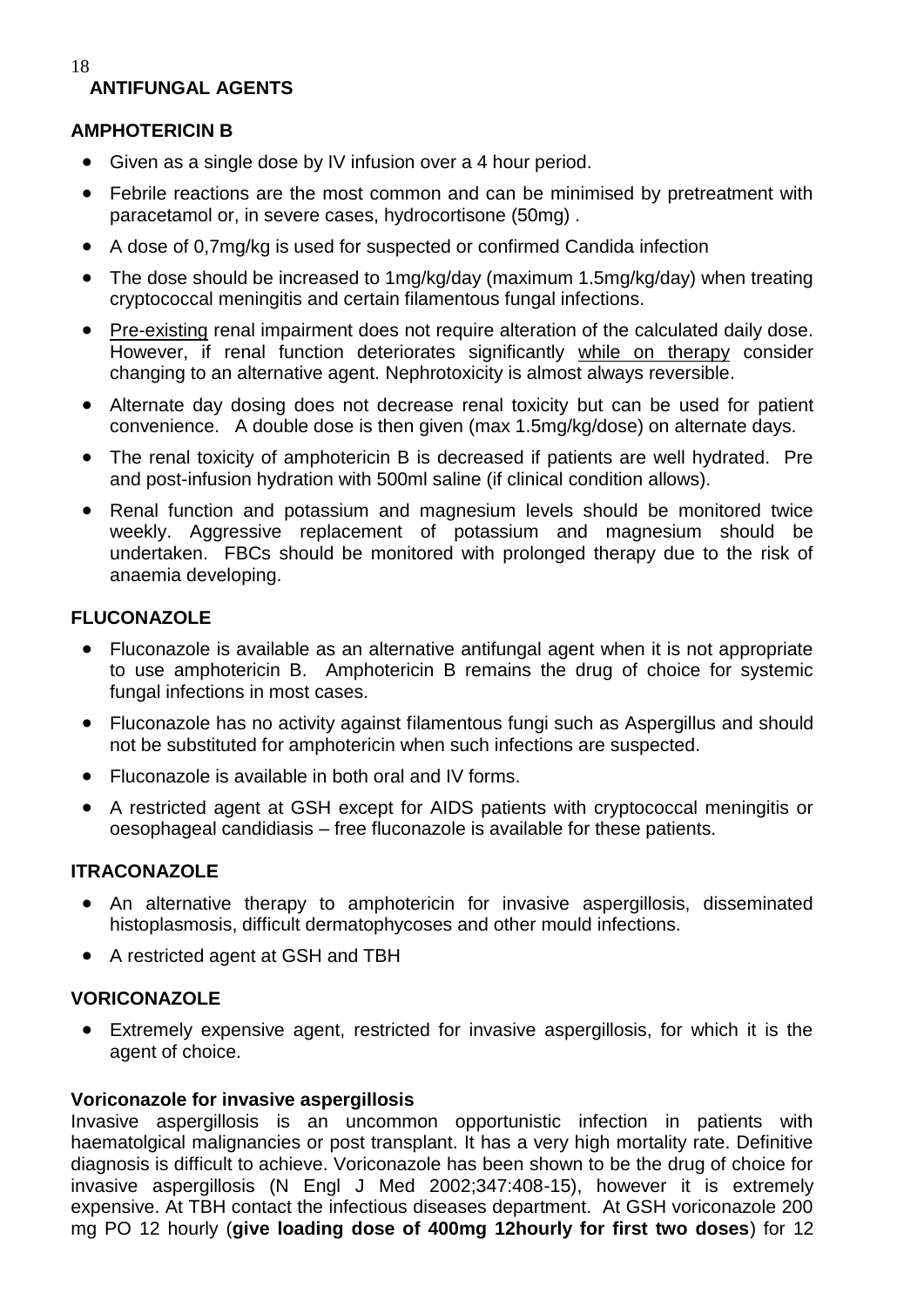weeks will be made available for invasive aspergillosis, using the diagnostic criteria below (please obtain release from a microbiologist):

#### **Definite invasive aspergillosis**

- culture from a normally sterile site
- hyphae consistent with aspergillus on biopsy or aspirate plus culture from the same organ
- CXR evidence (not attributable to other factors) and culture from bronchoalveolarlavage fluid

#### **Probable invasive aspergillosis**

- hyphae consistent with aspergillus in a biopsy specimen or aspirate without culture
- halo or an air-crescent sign on CT scan of the lung
- CXR evidence (not attributable to other factors) **plus either** hyphae consistent with the aspergillus in bronchoalveolar-lavage fluid **or** sputum or a sputum culture
- opacification of a sinus on CT or MRI **plus either** hyphae consistent with aspergillus on biopsy **or** culture

#### **KETOCONAZOLE**

 For antifungal therapy this has been superseded by fluconazole and itraconazole. Its use at GSH and TBH is limited to exploiting its inhibition of the metabolism of ciclosporin.

#### <span id="page-18-0"></span>**ANTIVIRAL AGENTS**

**ACICLOVIR** is active against herpes simplex virus (HSV) and varicella-zoster virus (VZV) infections. The drug is formulated as a tablet, syrup, IV and as a topical preparation. Topical aciclovir for eye use is restricted to the Ophthalmology Department. Topical aciclovir cream has no role in the clinical management of any other HSV or VZV infections.

The dose and treatment duration of aciclovir depends on the clinical indication:

Severe or complicated HSV/VZV diseases:

- HSV encephalitis: The diagnosis should be confirmed by HSV PCR on CSF, but treatment should commence immediately upon clinical suspicion. Aciclovir is given 10mg/kg 8 hourly IV for 14-21 days. For neonatal infections a higher dose and prolonged treatment is recommended – 20mg/kg 8 hourly IV for 3 weeks. [Ref: Kimberlin D, HSV meningitis and encephalitis in neonates. Herpes 2004;11(2):65A-76A.]
- Severe systemic HSV infection/HSV hepatitis: The diagnosis should be confirmed by HSV PCR on a blood sample, but if diagnosis is suspected, empiric treatment should commence immediately. Consult the virology consultant on call. Aciclovir 5mg/kg IV 8 hourly for 7-14 days is indicated if the diagnosis is confirmed.
- Complicated chickenpox e.g. pneumonia or immunocompromised patient. Acyclovir 10mg/kg IV 8 hourly. Oral aciclovir 800 mg five times daily can be used to complete the treatment course of 7-14 days when the patient has improved.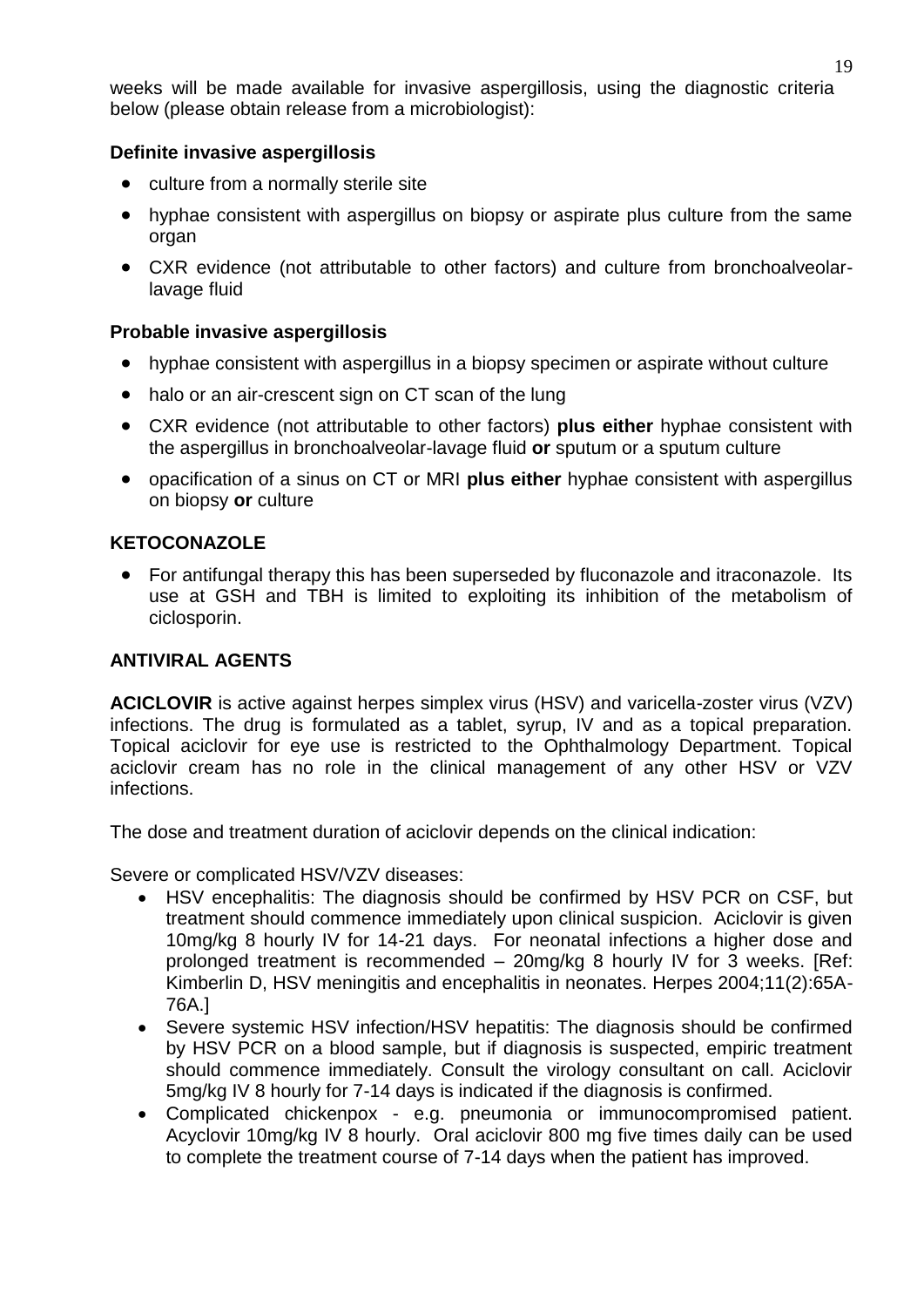20

HSV/VZV disease in the immunocompromised patient

- Severe shingles (disseminated zoster or zoster ophthalmicus): Aciclovir 10mg/kg IV 8 hourly. Oral aciclovir 800 mg five times daily can be used to complete the treatment course of 7-14 days when the patient has improved.
- Any active shingles: Aciclovir 800mg orally 5 times/day for 7 days
- Episodic oral or genital herpes: Oral aciclovir 400mg 8 hourly for 7-14 days.
- Chronic suppression for frequent recurrences: Aciclovir 400mg orally 12 hourly.

Localised HSV disease in the immunocompetent patient

- Severe oral herpes: oral aciclovir 400mg 8 hourly for 7 days.
- Primary genital herpes: oral aciclovir 400mg 8 hourly for 7 days.
- Episodic genital herpes: oral aciclovir 800mg 8 hourly for 2 days [Ref: Wald,A; Two-Day Regimen of Acyclovir for Treatment of Recurrent Genital Herpes Simplex Virus Type 2 Infection. CID 2002; 34:944-8]
- Chronic suppression: Aciclovir 400mg orally 12 hourly.

Aciclovir reduces short term morbidity but does not alter recurrence rates. In immunocompetent person it needs to be started within 72 hours of onset for primary HSV infections and within 24 hours of onset of a recurrent episode.

VZV disease in the immunocompetent patient

- Chickenpox in adult: oral aciclovir 800mg 5 times a day for 7 days
- Shingles: oral aciclovir 800mg 5 times a day for 7 days

Aciclovir given within the first 72 hours of the onset of shingles significantly shortens the healing process of acute zoster, alleviates pain and reduces the incidence of other acute/chronic complications. For the treatment of chickenpox, aciclovir needs to be given within 24 hours of the onset of rash for it to have a beneficial effect.

**GANCICLOVIR** is the drug of choice for treating cytomegalovirus (CMV) disease in immunocompromised patients. The drug is only available as an IV formulation (oral valganciclovir is available for transplant patients after induction therapy). CMV disease needs induction treatment with IV ganciclovir 5mg/kg 12 hourly for 14 - 21 days, followed in most cases by maintenance therapy (either ganciclovir weekly by intra-ocular injections for CMV retinitis or IV 5mg/kg daily). GIT CMV disease in HIV infection does not routinely require maintenance therapy.

CMV disease should be managed in conjunction with the Division of Infectious Diseases, Department of Medicine. For treatment of CMV retinitis, please consult the ophthalmology department.

# **ANTIRETROVIRAL THERAPY (ART)**

*For long-term treatment of disease*

Current national guidelines for eligibility are:

CD4 count <350 cells/mm3 irrespective of WHO clinical stage

**OR**

- Irrespective of CD4 count
	- o All types of TB
	- o HIV positive women who are pregnant or breast feeding
	- o Cryptococcal meningitis
	- o WHO stage 3 or 4
- HIV positive patients who do not require ART can be managed at their nearest primary care centre, whereas those eligible for ART should be referred to their closest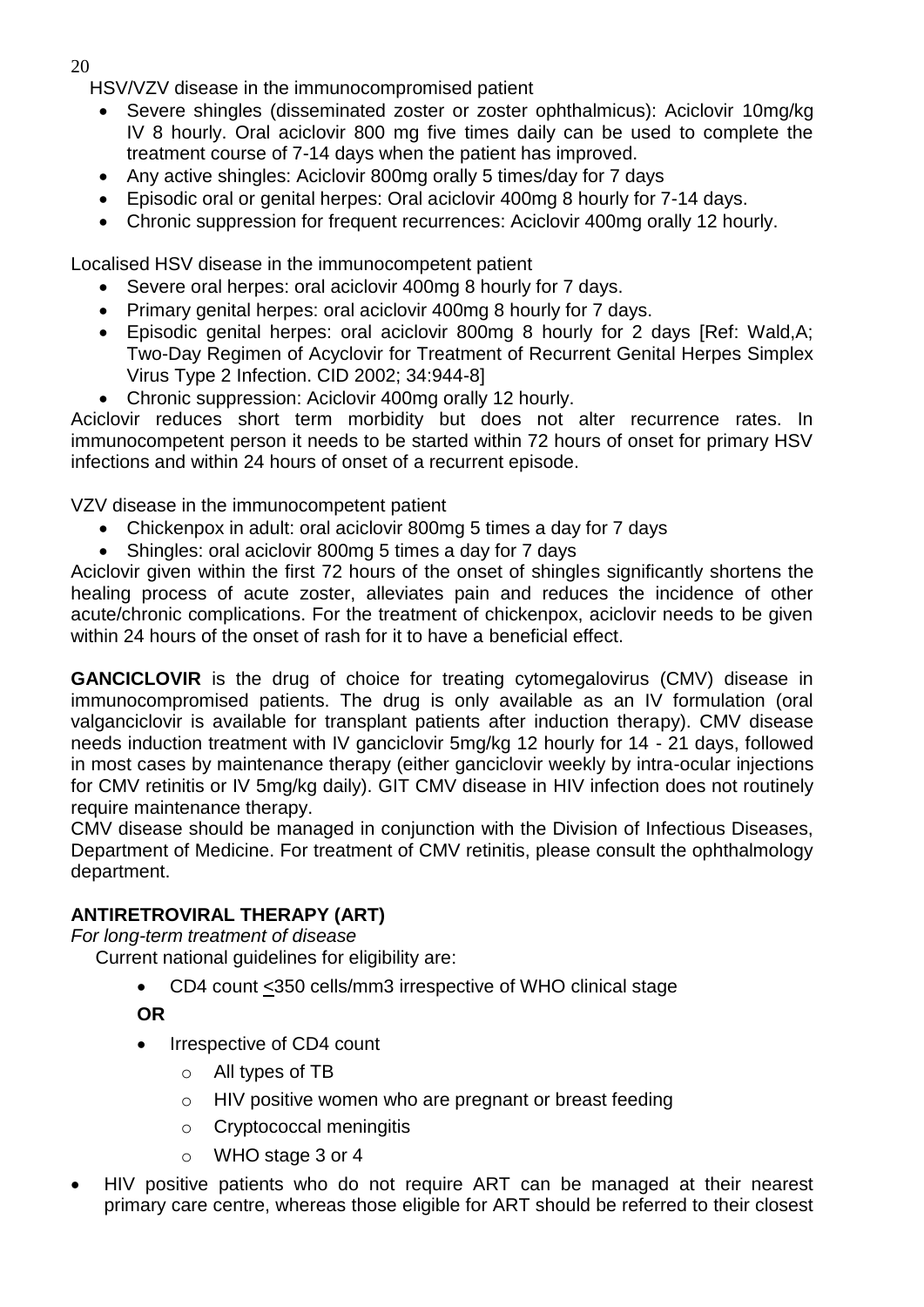primary level HIV clinic that is accredited for ART roll-out. Tertiary level HIV care and other specialist clinics for HIV-related disorders are available at GSH or TBH.

Two ART regimens are available:

- In adults first line (regimen 1): A fixed dose combination tablet consisting of tenofovir, emtracitabine and efavirenz is taken once a day.
- Second line (regimen 2): Zidovudine, lamivudine and lopinavir/ritonavir. Switching from the first to second line is based on virological criteria (note that viral load measures are expensive and should only be requested by the adult or paediatric ID clinics, or in consultation with an ID specialist in the case of in-patients).

*See the Antiviral prophylaxis section for recommendations regarding various post exposure prophylaxis regimens.*

# <span id="page-20-0"></span>**RESTRICTED AGENTS**

#### **Antibiotic Restrictions at Groote Schuur Hospital and Tygerberg Hospital.**

Antibiotic stewardship ward rounds have been introduced in both medical and surgical wards, as a way of monitoring and reviewing antibiotic prescribing practices. Experience (both here and internationally) is that this is a more effective way of practicing antibiotic stewardship than the previous model involving the need to have antibiotics released by the on-call microbiologist or ID physician.

As part of the new approach to antibiotic stewardship, the practice of requiring antibiotic release by microbiology/ID has been changed. In future, certain antibiotics will be available in the wards on consultant authorization. **The consultant looking after the case MUST either sign the prescription chart him/herself, or phone pharmacy (GSH ext 6145, TBH ext 4915) to authorize the antibiotic**. Signatures or phone requests from junior staff will **NOT** be accepted after the first dose. Microbiology will still be available 24 hours /day for consultation where necessary and a limited list of agents will still require authorization from microbiology.

All antibiotic prescriptions should be reviewed regularly, both for the purposes of correlating the prescribed antibiotic with culture results and de-escalating if appropriate, as well as to consider stopping the antibiotic as soon as is clinically appropriate (often after 5 days).

| Agents restricted to consultant signature<br>or consultant telephonic authorization                                             | Agents still requiring microbiology / ID<br>authorization:                                          |
|---------------------------------------------------------------------------------------------------------------------------------|-----------------------------------------------------------------------------------------------------|
| ICU <sub>s</sub> :<br>Colistin<br>$\bullet$<br>Imipenem<br>$\bullet$<br>Meropenem<br>$\bullet$                                  | ICU<br>Tigecycline<br>Aztreonam<br>$\bullet$<br>Linezolid<br>$\bullet$<br>Voriconazole<br>$\bullet$ |
| General wards:<br>IV ciprofloxacin<br>$\bullet$<br>Vancomycin<br>$\bullet$<br>Ertapenem<br>Piperacillin-tazobactam<br>$\bullet$ | General wards - Above list plus:<br>Colistin<br>Meropenem<br>$\bullet$<br>Imipenem<br>$\bullet$     |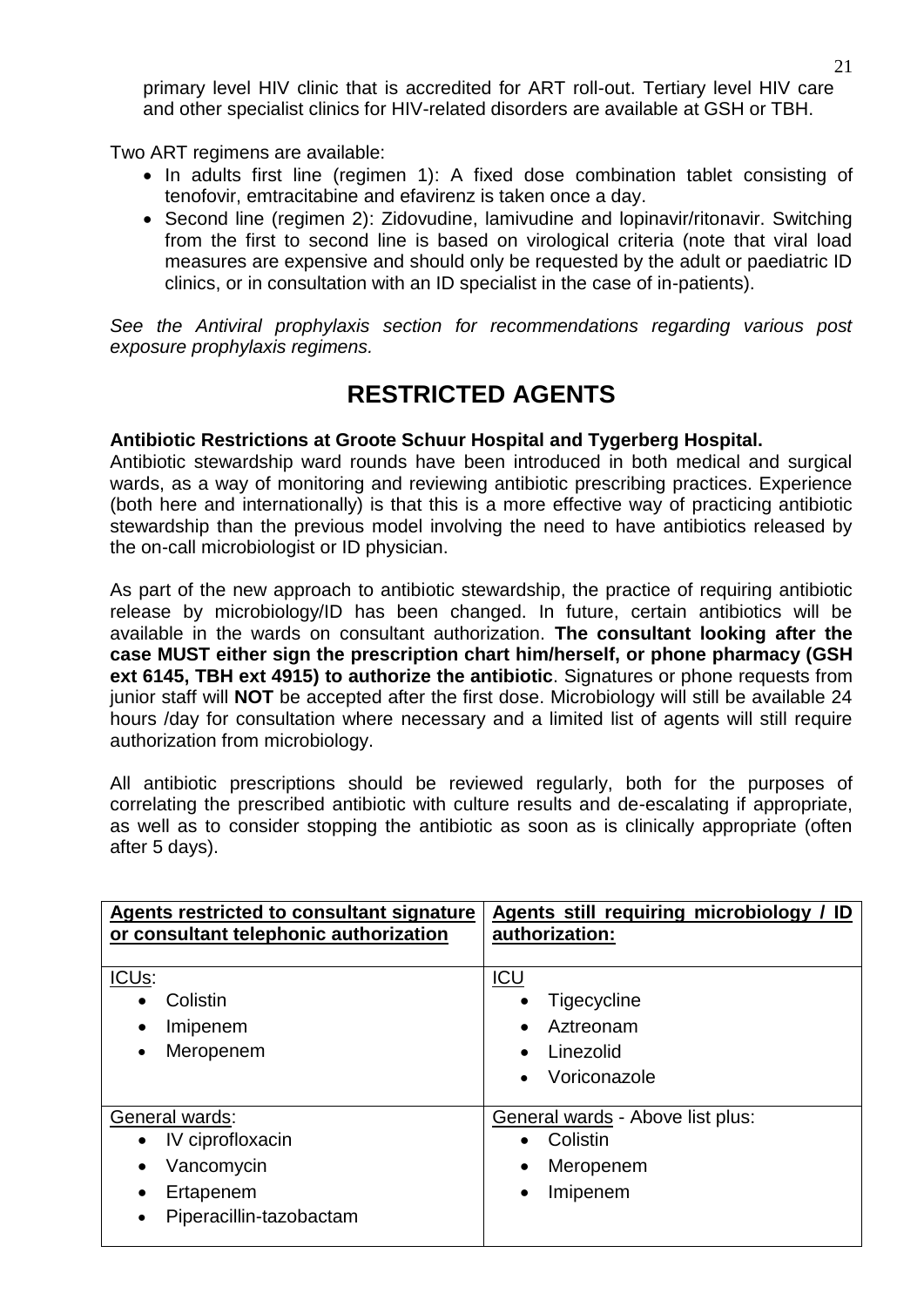| agents: | For <b>antibacterial</b> GSH: Contact microbiologist on call (speed dial 76652 / 082 907 5282),<br>alternatively Infectious Diseases Consultant on call.                                                     |  |
|---------|--------------------------------------------------------------------------------------------------------------------------------------------------------------------------------------------------------------|--|
| For     | TBH: Contact microbiologist on call via exchange alternatively contact<br>the Infectious Diseases Consultant on call.<br><b>antiviral</b> Contact exchange for virologist on call, alternatively contact the |  |
| agents  | Infectious Diseases consultant on call (TBH).                                                                                                                                                                |  |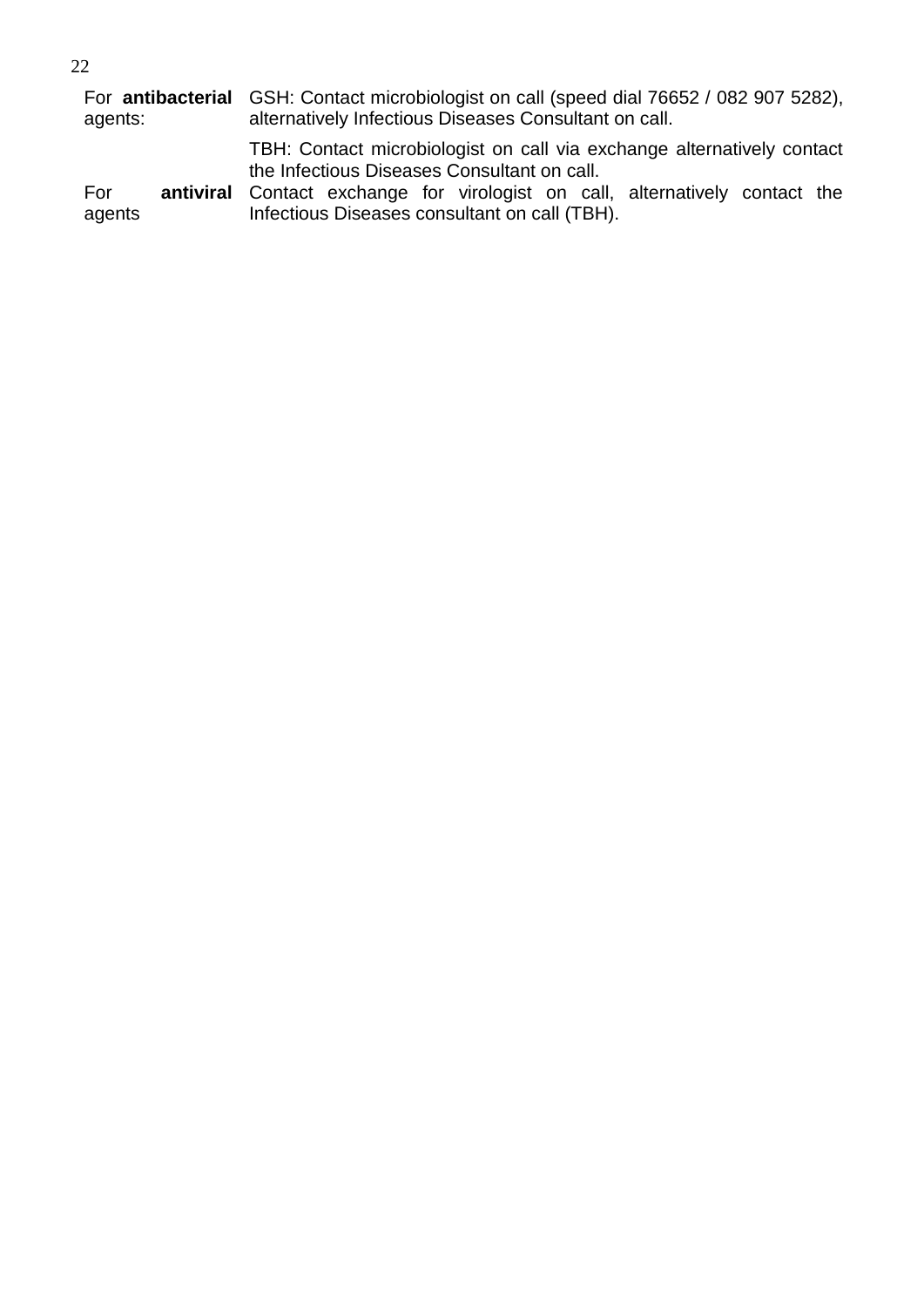# <span id="page-22-0"></span>**THERAPY**

Dosages are as listed on page [5](#page-4-0) unless otherwise indicated.

#### **APPROPRIATE CULTURES SHOULD ALWAYS BE SENT BEFORE ANTIBIOTICS ARE STARTED WHENEVER POSSIBLE**

#### **SEVERE SEPSIS**

<span id="page-22-1"></span>

| <b>Empiric therapy</b>                                                                                                                            |                                                                                                                                                                                                                                                                                                                                                        |
|---------------------------------------------------------------------------------------------------------------------------------------------------|--------------------------------------------------------------------------------------------------------------------------------------------------------------------------------------------------------------------------------------------------------------------------------------------------------------------------------------------------------|
| If the source of infection known                                                                                                                  | treatment should be directed towards the<br>most likely causative organism(s)                                                                                                                                                                                                                                                                          |
| suspected sepsis of gut origin                                                                                                                    | penicillin, gentamicin and metronidazole                                                                                                                                                                                                                                                                                                               |
| suspected sepsis of urinary tract<br>origin                                                                                                       | gentamicin alone                                                                                                                                                                                                                                                                                                                                       |
| Febrile neutropaenic patients                                                                                                                     | piperacillin/tazobactam and amikacin<br>or<br>imipenem (consult your local laboratory or<br>microbiologist for susceptibility data)<br>no response after 5-7 days<br>lf<br>add<br>amphotericin B.                                                                                                                                                      |
|                                                                                                                                                   | vancomycin if there is evidence of IV line<br>infection                                                                                                                                                                                                                                                                                                |
| Suspected staphylococcal septicaemia                                                                                                              |                                                                                                                                                                                                                                                                                                                                                        |
| community acquired                                                                                                                                | Cloxacillin 2g 6 hourly                                                                                                                                                                                                                                                                                                                                |
| hospital acquired                                                                                                                                 | Vancomycin                                                                                                                                                                                                                                                                                                                                             |
| Suspected gram-negative septicaemia                                                                                                               |                                                                                                                                                                                                                                                                                                                                                        |
| community acquired                                                                                                                                | gentamicin or ceftriaxone                                                                                                                                                                                                                                                                                                                              |
| hospital<br>acquired<br>(non-ICU<br>related)                                                                                                      | amikacin or ertapenem                                                                                                                                                                                                                                                                                                                                  |
| HIV positive patients often have<br>non-typhoid salmonella<br>bacteraemia and the empiric<br>choice of antibiotic should cover<br>these organisms | Ceftriaxone initially.<br>6 weeks of therapy can be completed with<br>ciprofloxacin<br>cotrimoxazole<br>oral<br>or<br>depending on organism susceptibility.<br>relapse after the<br><b>Patients</b><br>who<br>initial<br>episode<br>should<br>have<br>extra-<br>an<br>gastrointestinal source sought and be<br>placed on long-term suppressive therapy |

#### **Directed therapy:**

Change to the most appropriate and cost effective antimicrobial once organism sensitivities are known.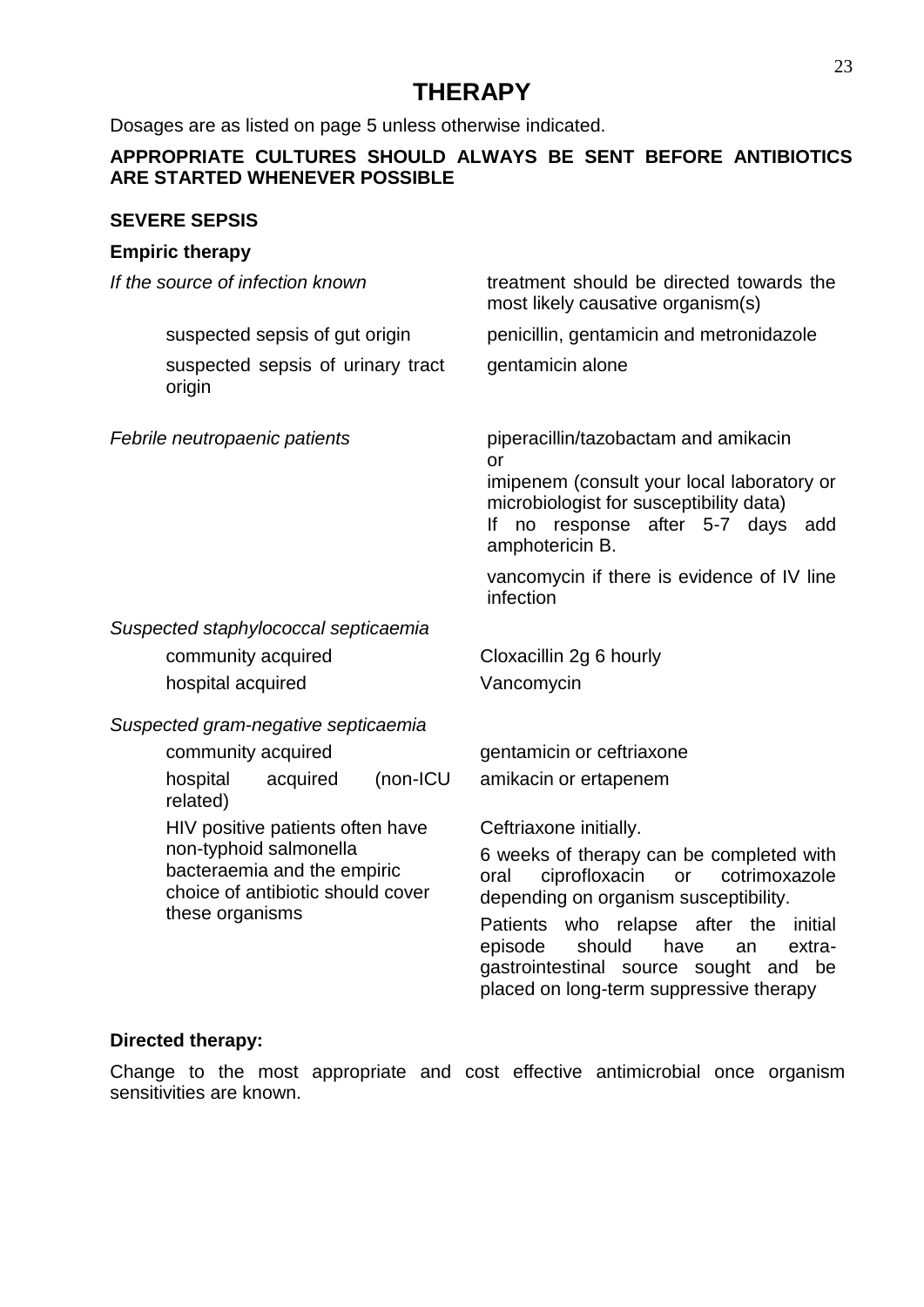# <span id="page-23-0"></span>**ENDOCARDITIS**

It is preferable to wait for a diagnosis based on culture or serology before starting therapy. However, patients who present with **severe disease of rapid onset require empiric therapy directed against staphylococci immediately following cultures. Consultation with infectious diseases/ microbiology is advised.**

#### **Empiric therapy**

*Native valve* **penicillin** 6MU 6 hourly) for four weeks plus gentamicin (3mg/kg/day given 12 hourly) for 2 weeks If staphylococcal infection suspected (acute onset) add cloxacillin (3g 6 hourly)

*Prosthetic valve* vancomycin (30mg/kg/day given 12 hourly) and rifampicin (15mg/kg/day given 12 hourly - oral) for 6 weeks plus gentamicin (3mg/kg/day given 12 hourly) for 2 weeks

#### **Directed therapy (All doses as for empiric therapy)**

*Streptococcal (native valve) – all MICs refer to penicillin*

| • Viridans streptococci fully                       | penicillin alone for 4 weeks                                                                                                                        |  |  |  |
|-----------------------------------------------------|-----------------------------------------------------------------------------------------------------------------------------------------------------|--|--|--|
| susceptible to penicillin<br>$(MIC \leq 0, 12mg/l)$ | The addition of gentamicin as above may be<br>required where the disease is judged to have been<br>present for more than three months at diagnosis. |  |  |  |

**SHORT COURSE THERAPY**:(ONLY IN CONSULTATION WITH INFECTIOUS DISEASES OR CARDIOLOGY SPECIALIST)

Two weeks of therapy using either penicillin or ceftriaxone 2g daily with gentamicin, in doses as given above, has been shown to be effective (Clin Micro & Infection Oct 1998;4 -supp3:S17-S26). **This regimen should not be considered for patients with extracardiac foci of infection or intracardiac abscess. (Transoesophageal echocardiogram is strongly recommended to exclude such complications.) Patients should also not have any degree of haemodynamic compromise, conduction disorder or embolic complication.**

**OUTPATIENT THERAPY**(ONLY IN CONSULTATION WITH INFECTIOUS DISEASES OR CARDIOLOGY SPECIALIST)

Suitable cases may be treated as outpatients using a once daily dose of ceftriaxone 2g for 4 weeks (JAMA Jan 8 1992;267(2):264-267.

**Patients should have no haemodynamic compromise, conduction disorder or embolic complication. Outpatient clinical review by a competent health care worker should occur every few days.**

 $24$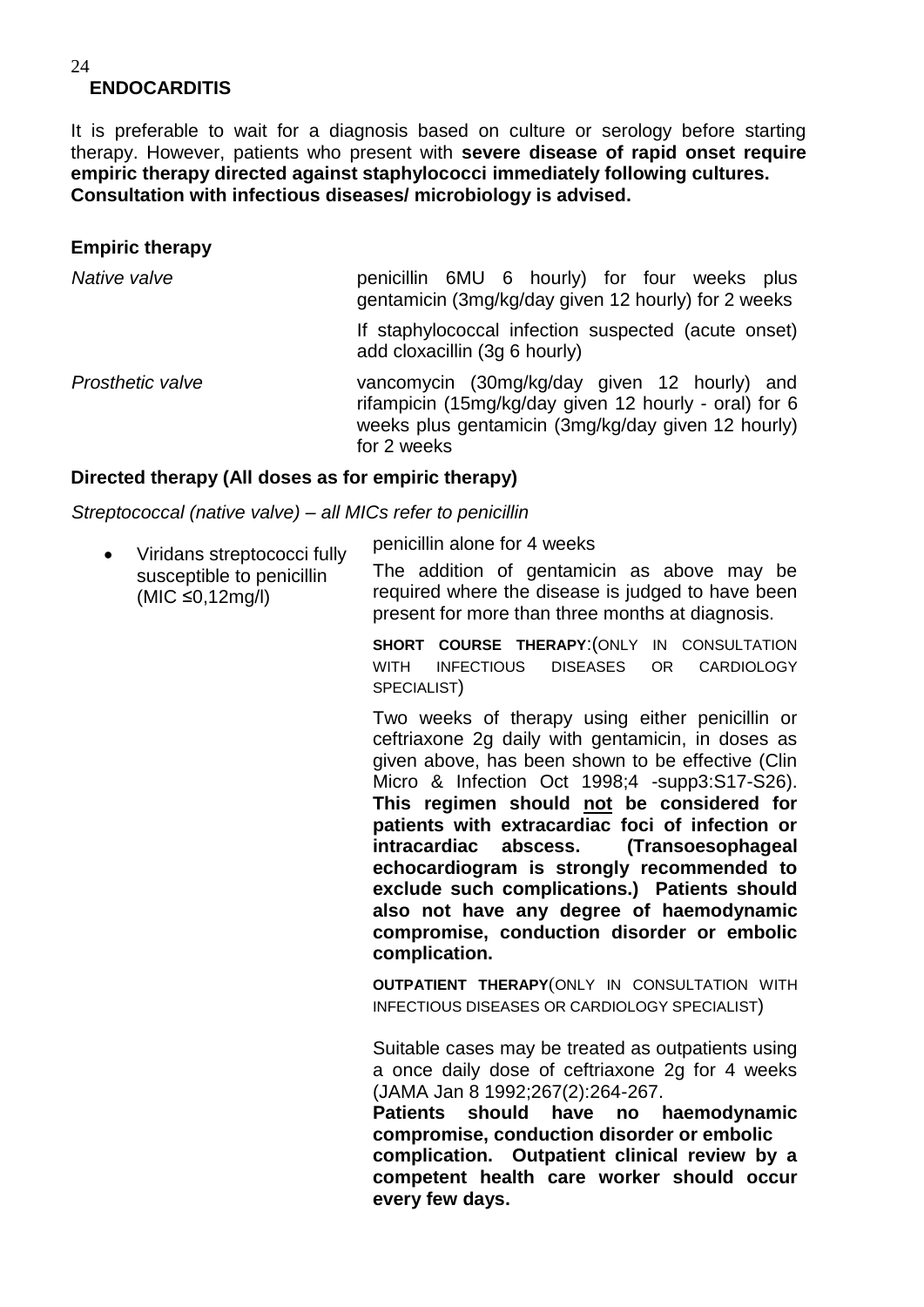|              | Moderately susceptible<br>viridans streptococci<br>$(MIC > 0, 12$ and < 0,5mg/l)                        | penicillin and gentamicin for 2 weeks followed by<br>penicillin alone for a further 2 weeks                                                                                                                                                                                                                                                       |
|--------------|---------------------------------------------------------------------------------------------------------|---------------------------------------------------------------------------------------------------------------------------------------------------------------------------------------------------------------------------------------------------------------------------------------------------------------------------------------------------|
| $\bullet$    | Moderately resistant<br>viridans streptococci<br>(MIC $\geq$ 0,5 and <4mg/l),                           | penicillin and gentamicin both for 4 weeks<br>6 weeks of therapy may be required in cases with<br>history of > 3 months, or mitral<br>valve<br>a                                                                                                                                                                                                  |
| $\bullet$    | Penicillin susceptible<br>enterococci                                                                   | involvement<br>See note (a) below                                                                                                                                                                                                                                                                                                                 |
| $\bullet$    | Abiotrophia/Granulicatella<br>spp. (nutritionally variant<br>streptococci)                              |                                                                                                                                                                                                                                                                                                                                                   |
|              | • Fully resistant viridans<br>streptococci (MIC ≥4mg/l)                                                 | vancomycin plus gentamicin for six weeks.<br>See note (a) below                                                                                                                                                                                                                                                                                   |
| ٠            | <b>Penicillin resistant</b><br>enterococci                                                              |                                                                                                                                                                                                                                                                                                                                                   |
|              | Streptococcal (prosthetic valves)                                                                       |                                                                                                                                                                                                                                                                                                                                                   |
|              | • Viridans streptococci fully<br>susceptible to penicillin<br>$(MIC \leq 0, 12mg/l)$                    | penicillin alone for 6 weeks<br>Gentamicin can be added for the first 2 weeks,<br>however, the addition of gentamicin has not<br>demonstrated superior cure rates compared with<br>penicillin alone for highly susceptible strains.<br>Gentamicin should not be used if the creatinine<br>clearance is <30ml/min (Circulation 2005; 111:<br>3167) |
|              | Moderately susceptible<br>$(MIC > 0, 12$ and $< 0, 5$ mg/l)                                             | penicillin and gentamicin for 6 weeks                                                                                                                                                                                                                                                                                                             |
|              | Moderately resistant<br>viridans streptococci<br>(MIC $\geq$ 0,5 and <4mg/l),<br>Penicillin susceptible | penicillin and gentamicin for 6 weeks<br>See note (a) below                                                                                                                                                                                                                                                                                       |
|              | enterococci<br>Abiotrophia/Granulicatella<br>spp.                                                       |                                                                                                                                                                                                                                                                                                                                                   |
|              | Fully resistant viridans<br>streptococci (MIC ≥4mg/l)<br><b>Penicillin resistant</b>                    | vancomycin and gentamicin for 6 weeks<br>See note (a) below                                                                                                                                                                                                                                                                                       |
| Notes:<br>a. | enterococci                                                                                             | If an enterococcus shows high-level gentamicin resistance, streptomycin can be substituted for                                                                                                                                                                                                                                                    |
|              |                                                                                                         |                                                                                                                                                                                                                                                                                                                                                   |

Note

- gentamicin. However, the laboratory should be consulted to determine whether the organism is susceptible to streptomycin.
- b. In patients unable to tolerate penicillin, vancomycin or ceftriaxone can be used as an alternative (ceftriaxone not suitable for enterococcal infection). However, it is crucial to establish the nature of the penicillin allergy, and microbiology / infectious disease consultation is advised in all cases.
- c. In the exceedingly rare instance of a vancomycin-resistant enterococcal endocarditis, please consult with microbiology / infectious diseases unit.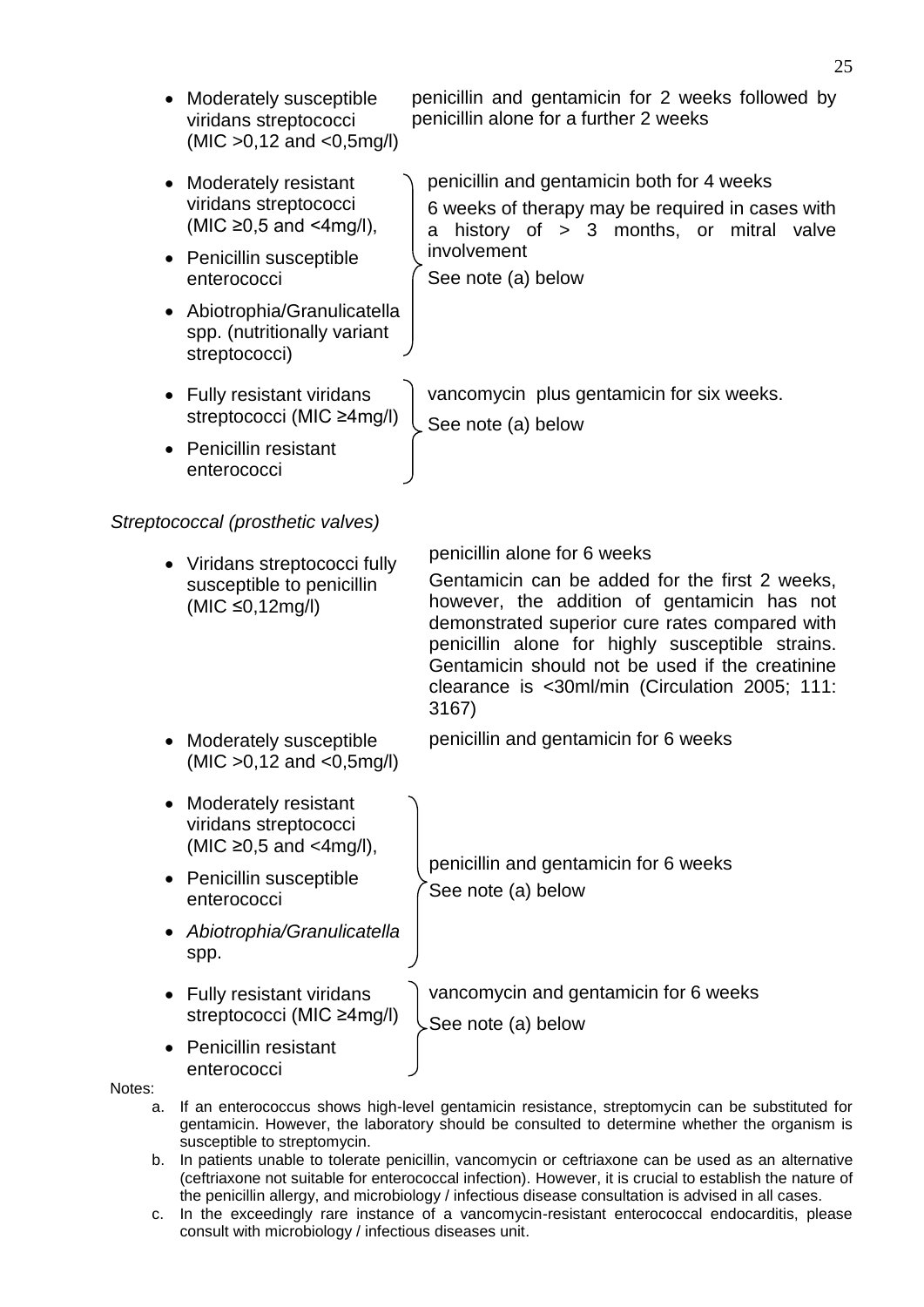*Staphylococcal (cloxacillin/methicillin sensitive)*

| native valve     | cloxacillin for 4-6 weeks                                                                                                                                                                                     |
|------------------|---------------------------------------------------------------------------------------------------------------------------------------------------------------------------------------------------------------|
|                  | weeks of cloxacillin with one week of<br>two<br>gentamicin has been shown to be effective in<br>uncomplicated right-sided endocarditis<br>with<br>vegetations of <2cm. (Ann Intern<br>Med<br>1996;125:969-74) |
| prosthetic valve | cloxacillin plus rifampicin for 6-8 weeks plus<br>gentamicin for 2 weeks. If the isolate is resistant to<br>rifampicin, fucidic acid can be used.                                                             |

In the rare occurrence of a penicillin sensitive staphylococcus, penicillin should be used in preference to cloxacillin.

*Staphylococcal (cloxacillin/methicillin resistant)*

| native valve     | vancomycin for 4-6 weeks - as vancomycin is a<br>less active agent than cloxacillin it is recommended<br>to add a second agent according to sensitivities:<br>rifampicin, fusidic acid or gentamicin can be used |  |
|------------------|------------------------------------------------------------------------------------------------------------------------------------------------------------------------------------------------------------------|--|
| prosthetic valve | vancomycin and rifampicin for 6-8 weeks plus<br>gentamicin for 2 weeks                                                                                                                                           |  |

#### **Infections of vascular grafts:**

<span id="page-25-0"></span>These should in general be treated as for prosthetic valve infections. Gram negative infections are however more likely in grafts in the abdomino-femoral area and a suitable agent should be added to the above regimens. High dose oral ciprofloxacin can be requested in these cases.

#### **RESPIRATORY TRACT INFECTIONS**

**In respiratory tract infections moxifloxacin is a suitable alternative in penicillin allergic patients.**

#### **Upper respiratory tract infections:**

| pharyngitis (S. pyogenes)  | Benzathine penicillin 1.2 MU IMI stat or oral<br>penicillin V 500 mg 12 hourly for 10 days |
|----------------------------|--------------------------------------------------------------------------------------------|
| otitis media and sinusitis |                                                                                            |
| acute:                     | amoxicillin (5 days for otitis & 10 days for<br>sinusitis)                                 |
| chronic                    | co-amoxiclav                                                                               |

26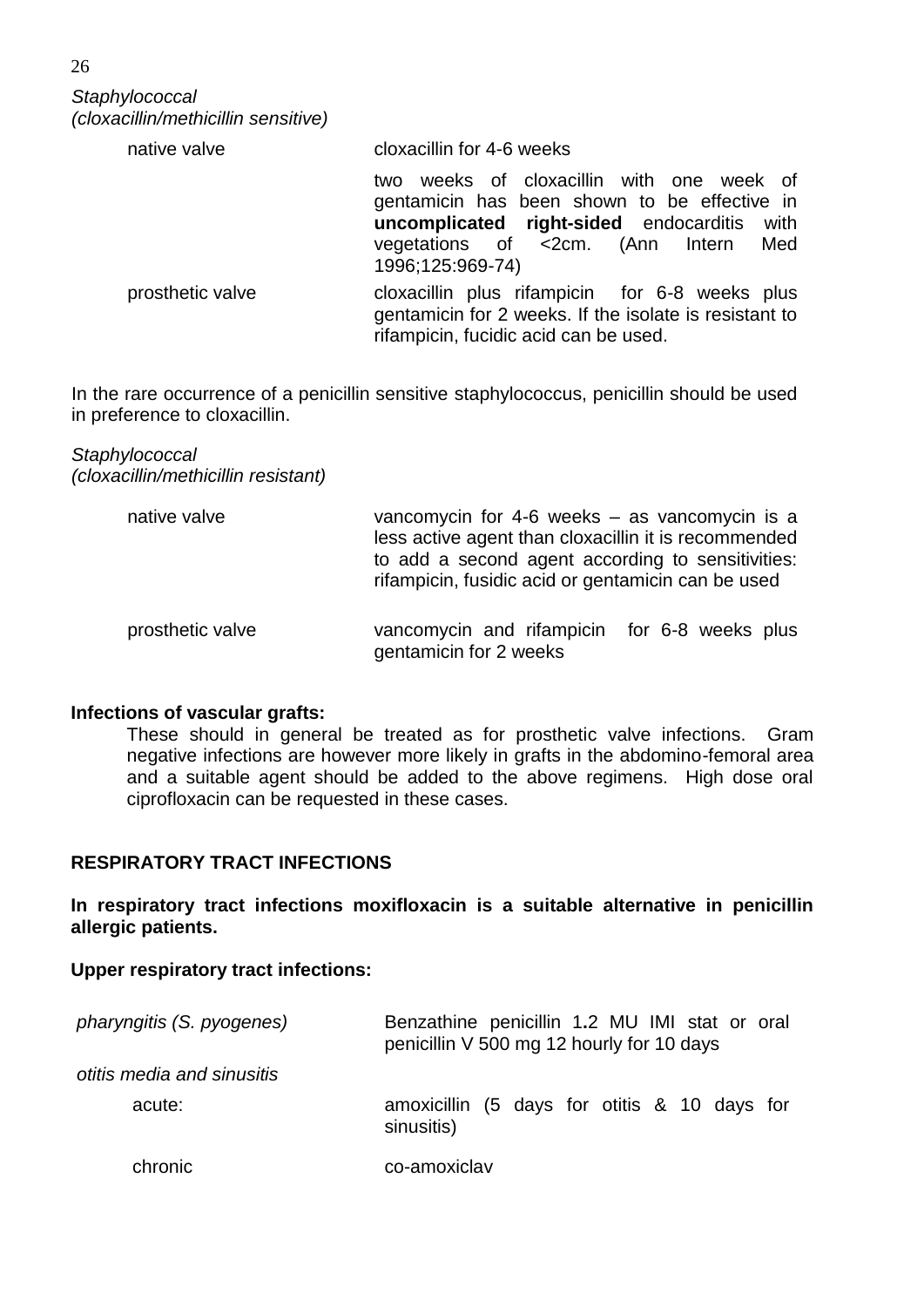*Pneumonia*

| acute bronchitis  | antibiotics are not indicated                                                                                                         |  |
|-------------------|---------------------------------------------------------------------------------------------------------------------------------------|--|
| <i>bronchitis</i> | acute exacerbations of chronic amoxicillin or doxycyline (co-amoxiclay or<br>quinolones may be requested in special<br>circumstances) |  |

Penicillin (IV) or amoxicillin remain the drugs of choice for *Streptococcus pneumoniae*

**Pneumococci isolated from blood cultures have their penicillin susceptibility reported according to meningitis criteria. Those reported as "R", but where the penicillin MIC is ≤2mg/l may still be treated with penicillin if the site of infection is not the central nervous system.** 

| <b>Empiric therapy</b><br>Community acquired<br>mild to moderate |                                                                                                                             |                                                                                                                       |
|------------------------------------------------------------------|-----------------------------------------------------------------------------------------------------------------------------|-----------------------------------------------------------------------------------------------------------------------|
|                                                                  | <65 years,<br>no co-morbidity                                                                                               | OUTPATIENT: - a single dose of IV (or IM)<br>penicillin followed by oral amoxicillin 1g 8<br>hourly 5 days            |
|                                                                  |                                                                                                                             | IN-PATIENT: IV penicillin or ampicillin 5<br>days- add oral doxycycline or erythromycin<br>if no response at 48 hours |
|                                                                  | >65 years or co-<br>morbidity<br>(i.e.<br>cardio-respiratory<br>illness, diabetes,<br><b>HIV</b><br>alcoholism,<br>$etc.$ ) | ceftriaxone 1g/day- add oral doxcycline or<br>erythromycin if no response at 48 hours                                 |
| severe                                                           |                                                                                                                             | ceftriaxone 1g/day plus IV clarithromycin                                                                             |
|                                                                  | HIV-positive patients of any age with                                                                                       | Add cotrimoxazole to the above regimens                                                                               |

bilateral diffuse interstitial infiltrates on CXR plus evidence of hypoxia or desaturation of >5% on effort - submit induced sputum specimen to the microbiology laboratory for PCP immunofluorescence

to treat presumed pneumocystis pneumonia - one tablet (80/400mg) for each 4kg body weight per day This dose should be divided into 3 or 4 doses a day giving no more than 4 tablets per dose

Adjunctive prednisone 40mg 12 hourly should be given to hypoxic patients. This is given for 5 days followed by 40mg daily for 5 days and then 20mg daily for 11 days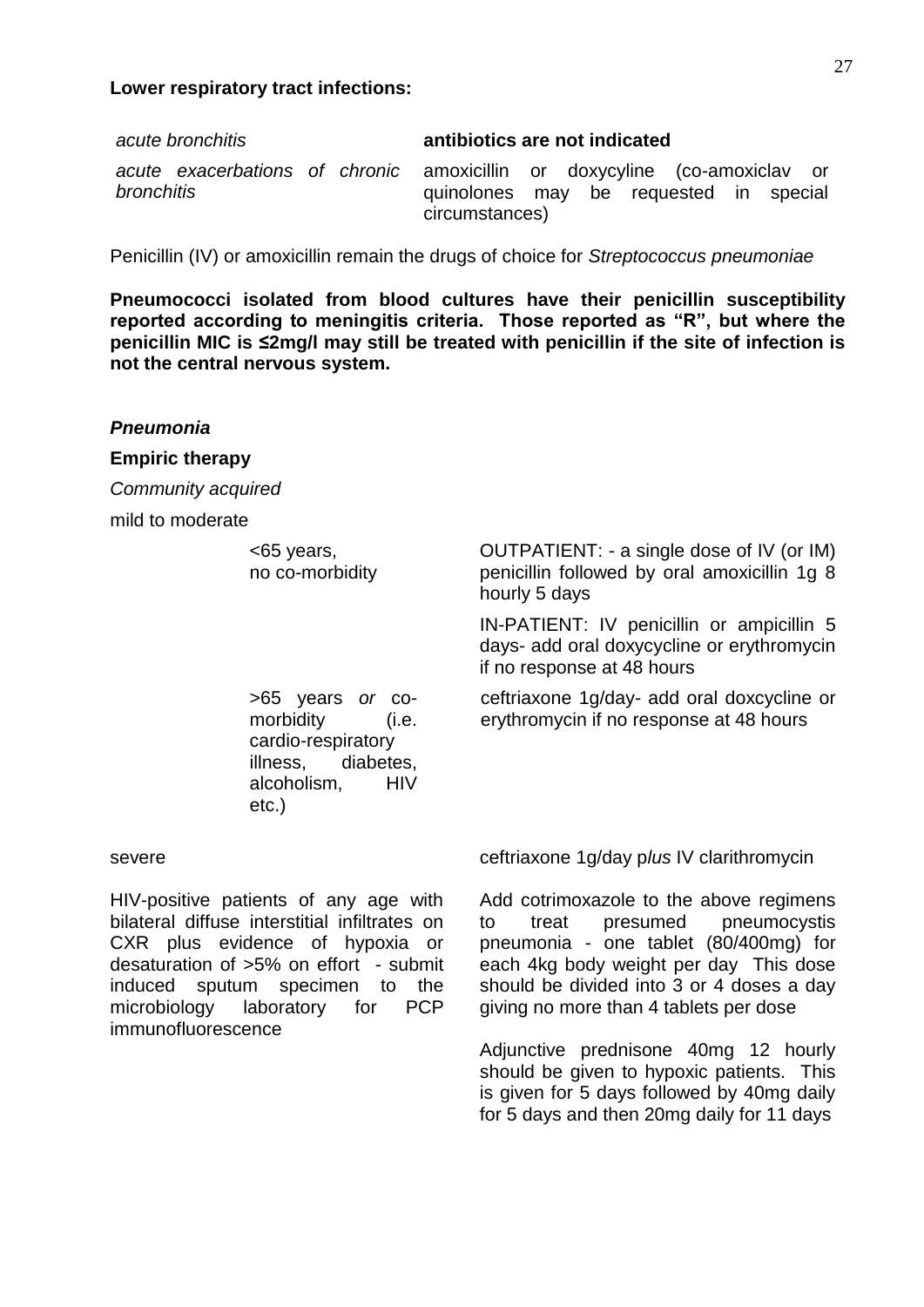28 *Hospital acquired* 

general wards ertapenem 5 days

In patients where there is clinical (e.g. associated line sepsis) or laboratory evidence to suggest a staphylococcal aetiology the addition of vancomycin should be considered pending culture and sensitivity results

- ventilator associated **In certain units within a hospital, the use of** agents such as piperacillin/tazobactam, carbapenems or quinolones may be dictated by the prevalence of highly resistant organisms (consult microbiologist).
- *Aspiration pneumonia, lung abscess* penicillin and metronidazole (if penicillin allergic use clindamycin alone). Switch to oral co-amoxiclav as soon as appropriate. Add appropriate gram-negative cover if the aspiration occurred while in hospital or a nursing home or in alcoholics, or if patient has had recent antibiotic exposure. Depending on your local hospital gramnegative resistance profile, a suitable agent could be ceftriaxone, piperacillin/tazobactam, ertapenem or imipenem/meropenem.
- NOTE: A Gram stain of a well-collected sputum may provide valuable information as to the causative agent.

Hospital acquired organisms are more likely to be resistant to ceftriaxone

Routine use of serology to diagnose "atypical" pneumonia is not recommended as this seldom influences management because convalescent serum is required to show a rise in antibody titres.

A urinary legionella antigen test is available for diagnosis of legionella infection.

| <b>Tuberculosis</b><br>all sites (new and retreatment 2 months initial phase: |                                                                                                                                                              |  |
|-------------------------------------------------------------------------------|--------------------------------------------------------------------------------------------------------------------------------------------------------------|--|
| cases >8 years)<br>given 7 times/week                                         | 30-37 kg - 2 tabs RHZEError! Bookmark not defined.<br>38-54 kg - 3 tabs RHZE<br>55-70 kg - 4 tabs RHZE<br>>70 kg - 5 tabs RHZE                               |  |
| given 7 times/week                                                            | 4 months continuation phase*<br>30-37kg - 2 tabs RH (150/75)<br>38-54kg - 3 tabs RH (150/75)<br>55-70kg - 2 tabs RH (300/150)<br>>70kg - 2 tabs RH (300/150) |  |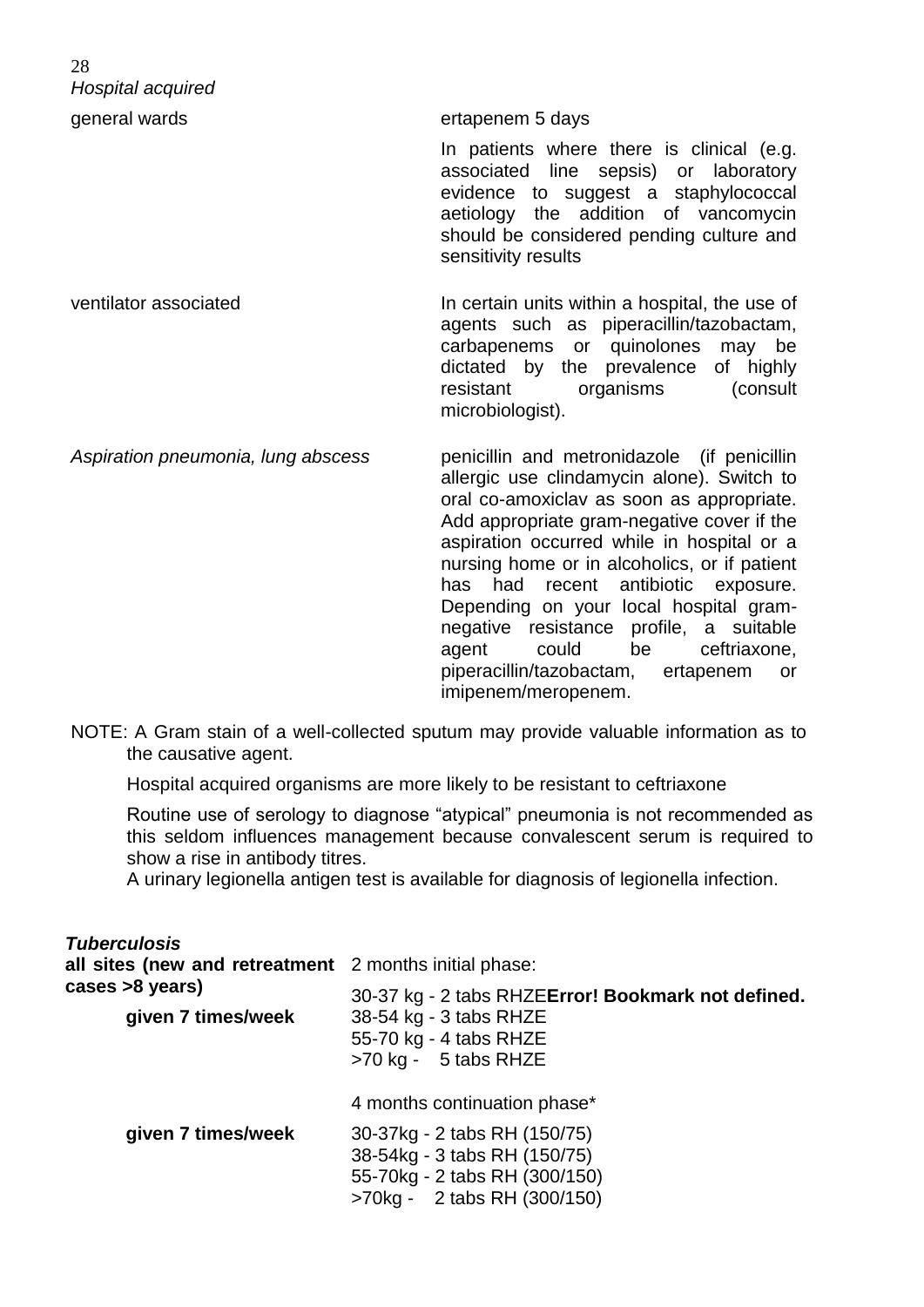29 CNS or bone & joint involvement Treatment duration for 9 months in patients unable to swallow tablets in patients unable to absorb orally Pyrazinamide tablets can be crushed and given by nasogastric tube. Isoniazid and rifampicin are available in syrup. Isoniazid and rifampicin IV (IV INH not available at TBH) Streptomycin can be given IM. IV amikacin is an alternative for streptomycin. IV moxifloxacin can be obtained in selected cases **Drug resistant tuberculosis** TB culture and sensitivity should be requested in patients presenting with symptoms and signs suggestive of TB in the following settings: • Past history of TB • Health care worker/prisoner • Contact with known drug resistant TB patient Failure of sputum conversion after 3 months of intensive phase TB chemotherapy **MDR-TB** is a laboratory diagnosis defined as resistance to isoniazid and rifampicin with or without resistance to additional drugs. Multiple resistances to other drugs not including rifampicin is defined as poly resistance and does not have the same connotation as MDR-TB. XDR-TB is defined as an MDR strain plus resistance to any fluoroquinolone and any one of kanamycin, amikacin or capreomycin Newly diagnosed patients with MDR/XDR TB need to be referred to the nearest MDR outpatient unit Standard therapy: a. Intensive 6 month treatment - followed by: b. Maintenance treatment 18 months a. **Intensive treatment:** kanamycin 15mg/kg/day ethionamide 500 – 750mg/day (< 50kg 500mg, >50kg 750mg/day) moxifloxain 400mg daily pyrazinamide1000mg – 2000mg/day terizidone <50kg 500mg/day, >50kg 750mg/day. b. **Maintenance treatment:** ethionamide 500 – 750mg/day moxifloxacin 400mg daily PZA 1000mg - 2000mg/day terizidone <50kg 500mg/day, >50kg 750mg/day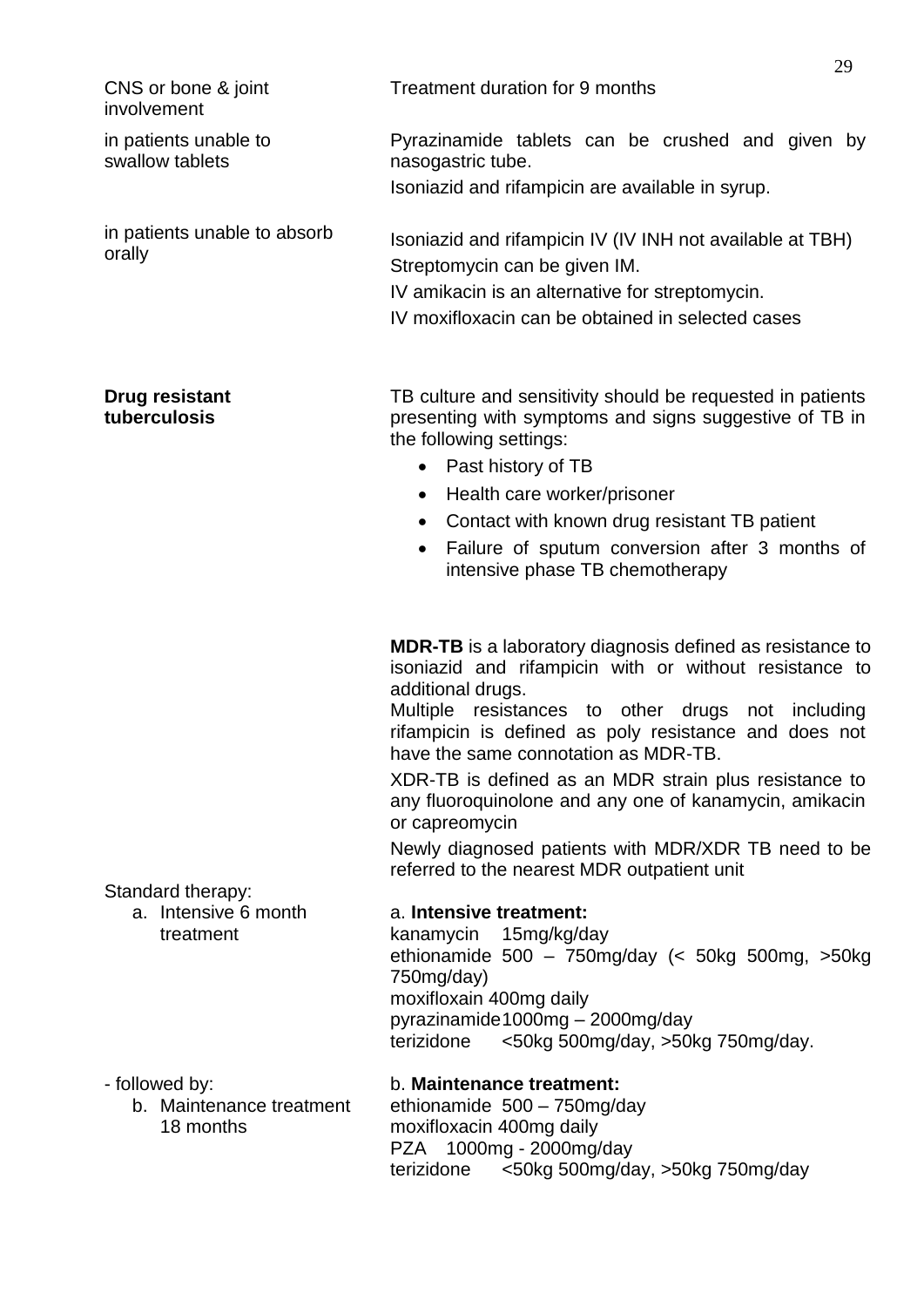Although it's becoming increasingly difficult to apply an individualised treatment, in certain circumstances this may be necessary. In such circumstances please consult Professors Willcox, Dheda, Mendelson or Drs Dlamini and Boyles (GSH) or Drs. Taljaard, Prozesky, Botha (Tygerberg Adult Infectious Diseases Unit) or Professor Schaaf (Tygerberg Paediatrics)

Total duration of treatment should be at least 24 months. All treatment must be fully supervised.

Progress should be monitored by monthly sputum smears and cultures for the duration of therapy.

Surgery should be considered in patients with localised disease which remains culture positive after 6 months treatment or possibly prophylactically to prevent relapse especially if relapse has previously occurred.

| hepatotoxicity       | TB drug-induced hepatitis is over-diagnosed: the case<br>definition is transaminases more than 5-fold elevated or more<br>than 3-fold elevated with symptoms/jaundice. Antituberculosis<br>therapy should be discontinued. The basis for the TB<br>diagnosis should be reviewed. If the grounds for diagnosing<br>TB were reasonable then commence three antituberculosis<br>drugs with low/no hepatotoxic potential (see background<br>therapy below). Selected patients may then be rechallenged<br>once symptoms of hepatitis have resolved, bilirubin levels<br>return to normal and transaminases have decreased to <100.<br>Rechallenge is NOT recommended for those who have had<br>fulminant hepatitis (defined as hepatic encephalopathy with<br>coagulopathy).<br>The rechallenge regimen of the American Thoracic Society<br>(Am J Respir Crit Care Med 2006;174:935-52) have been<br>followed as these are simple and quick. Rechallenge with<br>PZA was previously not recommended, but a recent trial has<br>shown that most patients tolerate it. PZA rechallenge should<br>be considered in patients with severe TB (e.g. miliary,<br>meningitis) or with drug resistance. Transaminase levels,<br>especially ALT, should be monitored frequently (e.g. three<br>times weekly) during rechallenge and every two weeks for a<br>month following rechallenge. |                                                                                                                                                                                                         |
|----------------------|-----------------------------------------------------------------------------------------------------------------------------------------------------------------------------------------------------------------------------------------------------------------------------------------------------------------------------------------------------------------------------------------------------------------------------------------------------------------------------------------------------------------------------------------------------------------------------------------------------------------------------------------------------------------------------------------------------------------------------------------------------------------------------------------------------------------------------------------------------------------------------------------------------------------------------------------------------------------------------------------------------------------------------------------------------------------------------------------------------------------------------------------------------------------------------------------------------------------------------------------------------------------------------------------------------------------------------------------------------------------------------|---------------------------------------------------------------------------------------------------------------------------------------------------------------------------------------------------------|
|                      |                                                                                                                                                                                                                                                                                                                                                                                                                                                                                                                                                                                                                                                                                                                                                                                                                                                                                                                                                                                                                                                                                                                                                                                                                                                                                                                                                                             |                                                                                                                                                                                                         |
|                      |                                                                                                                                                                                                                                                                                                                                                                                                                                                                                                                                                                                                                                                                                                                                                                                                                                                                                                                                                                                                                                                                                                                                                                                                                                                                                                                                                                             | If possible all patients with a drug induced liver injury should<br>have their TB isolates sent for drug susceptibility testing. Do<br>not rechallenge with an agent to which the isolate is resistant. |
| rechallenge regimen: | Background<br>therapy                                                                                                                                                                                                                                                                                                                                                                                                                                                                                                                                                                                                                                                                                                                                                                                                                                                                                                                                                                                                                                                                                                                                                                                                                                                                                                                                                       | Ethambutol, streptomycin and moxifloxacin                                                                                                                                                               |
|                      | day 1                                                                                                                                                                                                                                                                                                                                                                                                                                                                                                                                                                                                                                                                                                                                                                                                                                                                                                                                                                                                                                                                                                                                                                                                                                                                                                                                                                       | Rifampicin 450 or 600 mg daily depending on<br>weight                                                                                                                                                   |
|                      | day 3                                                                                                                                                                                                                                                                                                                                                                                                                                                                                                                                                                                                                                                                                                                                                                                                                                                                                                                                                                                                                                                                                                                                                                                                                                                                                                                                                                       | <b>Check ALT</b>                                                                                                                                                                                        |
|                      | day 4-6                                                                                                                                                                                                                                                                                                                                                                                                                                                                                                                                                                                                                                                                                                                                                                                                                                                                                                                                                                                                                                                                                                                                                                                                                                                                                                                                                                     | Add INH 300mg daily                                                                                                                                                                                     |
|                      | day 7                                                                                                                                                                                                                                                                                                                                                                                                                                                                                                                                                                                                                                                                                                                                                                                                                                                                                                                                                                                                                                                                                                                                                                                                                                                                                                                                                                       | <b>Check ALT</b>                                                                                                                                                                                        |
|                      | day 8                                                                                                                                                                                                                                                                                                                                                                                                                                                                                                                                                                                                                                                                                                                                                                                                                                                                                                                                                                                                                                                                                                                                                                                                                                                                                                                                                                       | Consider PZA rechallenge (see text)                                                                                                                                                                     |

30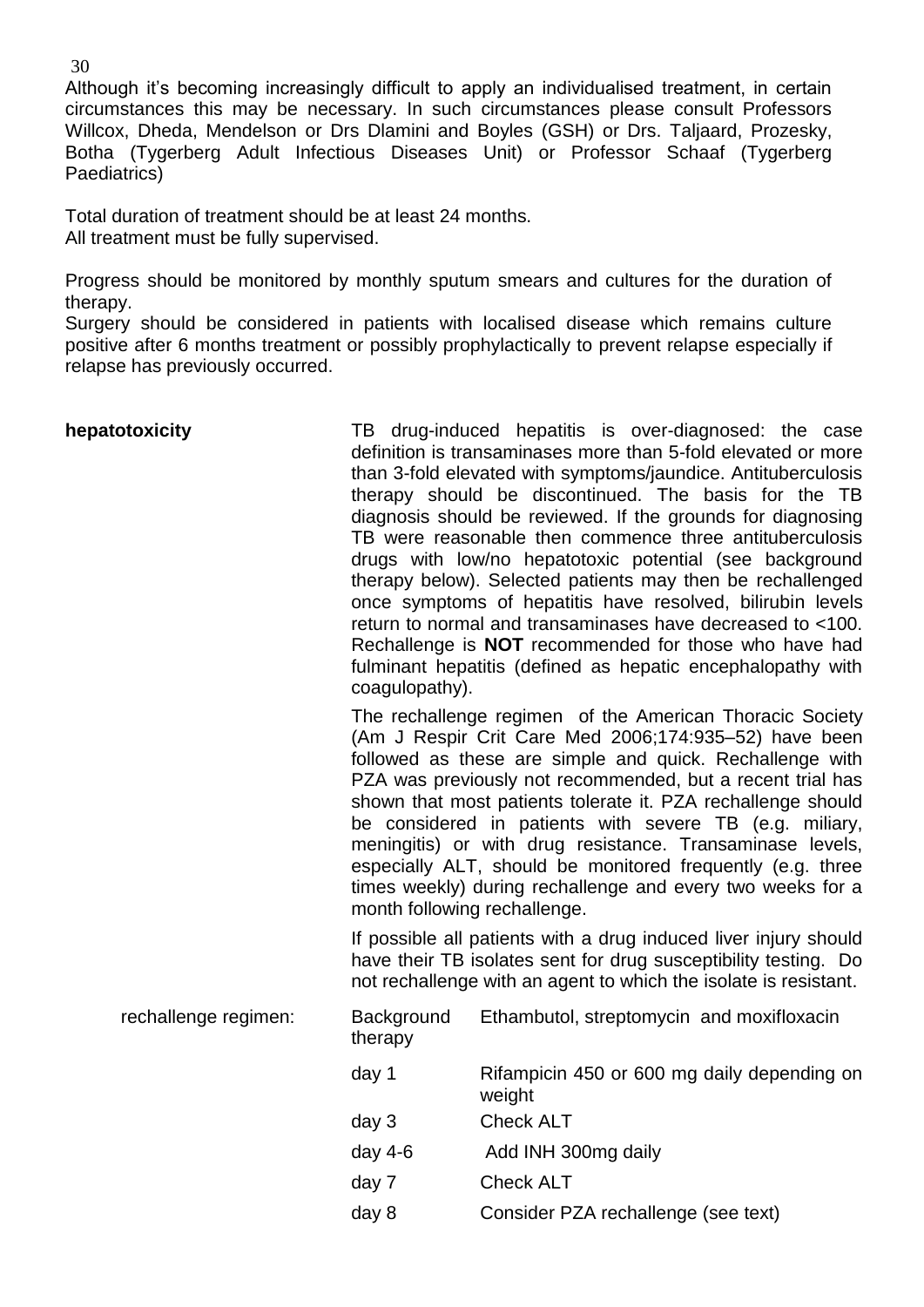NB: Duration of therapy should be individualised after rechallenge – consult ID for advice. The following are guidelines:

- Pyrazinamide not rechallenged/not tolerated: stop moxifloxacin and streptomycin, continue isoniazid, rifampicin and ethambutol for total duration 9 months
- Rifampicin not tolerated: continue streptomycin (for 2 months) and moxifloxacin, isoniazid, and ethambutol for total duration of 18 months
- Isoniazid not tolerated: stop moxifloxacin and streptomycin, add ethionamide (if tolerated otherwise use ofloxacin) to rifampicin and ethambutol for total duration 12 months

| <b>Pneumocystis</b> | cotrimoxazole - one tablet (80/400mg) for each 4kg body<br>weight per day This dose should be divided into 3 or 4 doses<br>a day giving no more than 4 tablets per dose.<br>IV therapy is seldom indicated<br>Therapy should be continued for 3 weeks.<br>Adjunctive prednisone 40mg 12 hourly should be given to<br>hypoxic patients and tapered over 3 weeks.<br>See page 42 for alternative and maintenance therapy. |
|---------------------|-------------------------------------------------------------------------------------------------------------------------------------------------------------------------------------------------------------------------------------------------------------------------------------------------------------------------------------------------------------------------------------------------------------------------|
| <b>Nocardia</b>     | cotrimoxazole - two tablets 12 hourly for at least six months.<br>In CNS or disseminated disease, one tablet (80/400mg) for<br>each 4kg body weight per day. This dose should be divided                                                                                                                                                                                                                                |

dose. Reduction in dose should be considered after a clinical response has been established. alternative therapies are available - discuss with

into 3 or 4 doses a day giving no more than 4 tablets per

**Legionella a** macrolide or a quinolone

microbiologist

<span id="page-30-0"></span>**CNS INFECTIONS**

*Meningitis* 

#### **Empiric therapy (presumed bacterial meningitis)**

ceftriaxone 2g 12 hourly

if older than 50 yrs, alcoholic, immunocompromised or severely debilitated add ampicillin to above regimen to cover *Listeria* empirically

Adjunctive steroid therapy, given before antibiotic administration, has been shown to reduce the risk of deafness (0.15 mg/kg/dose dexamethasone or betamethasone given 6 hourly for 2-4 days). Steroids should only be given if the diagnosis of bacterial meningitis is certain and if the patient is HIV negative.

#### **Directed therapy**

| Penicillin sensitive organism          | penicillin 6MU 6 hourly                                                       |
|----------------------------------------|-------------------------------------------------------------------------------|
| Staphylococcus (cloxacillin sensitive) | cloxacillin 3g 6 hourly                                                       |
| Gram negative bacilli                  | ceftriaxone as above for 21 days                                              |
| Listeria monocytogenes                 | penicillin given as above or ampicillin (2g 4<br>hourly) for at least 21 days |
| M. tuberculosis                        | see under tuberculosis page 28                                                |
| Cryptococcus                           | See under fungal infections page 40                                           |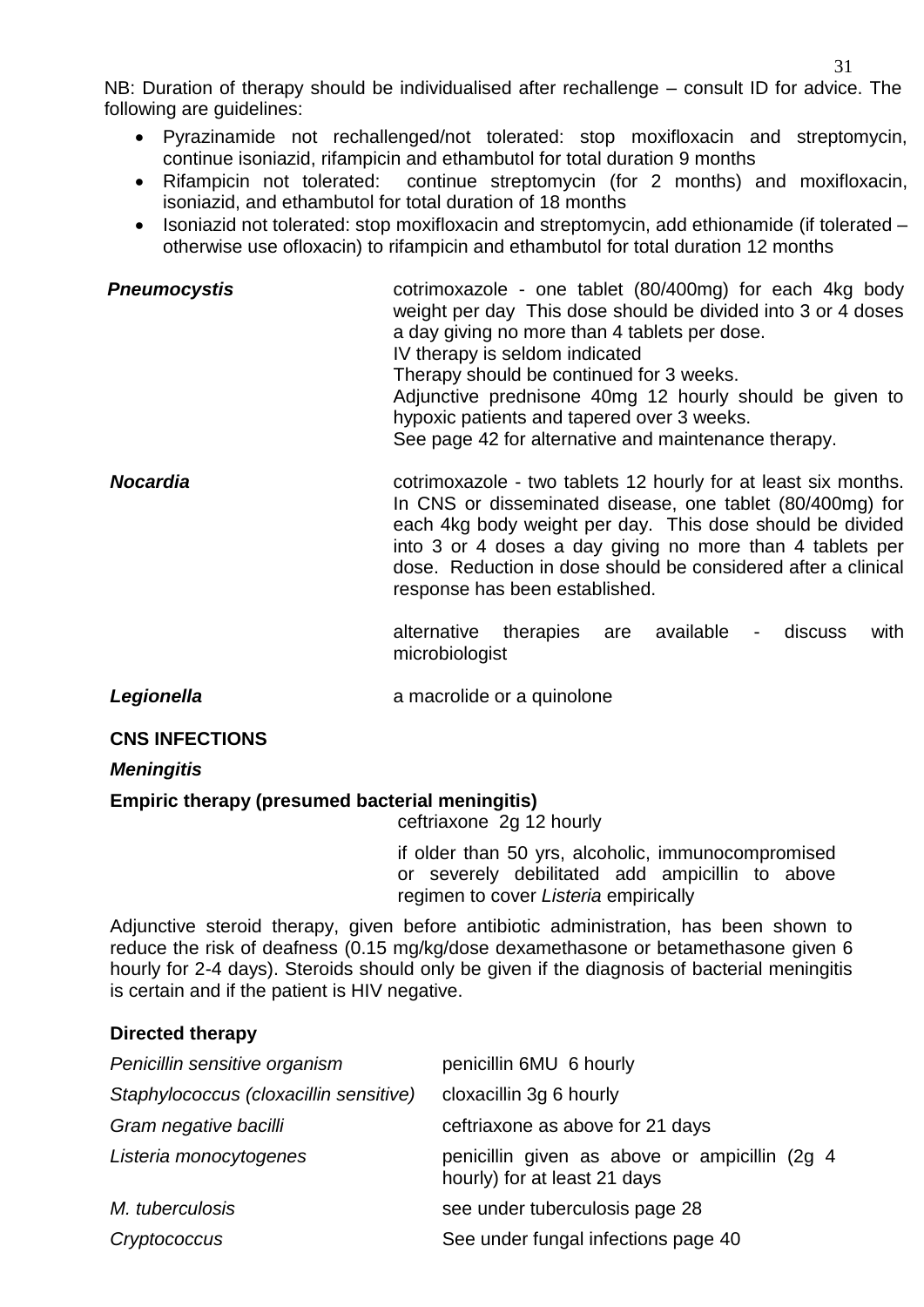If only penicillin has been used to treat meningococcal meningitis, ciprofloxacin 500 mg STAT must be given to the patient to eradicate nasopharyngeal carriage. This should be given at the end of penicillin therapy as adverse reactions to ciprofloxacin may be falsely attributed to the penicillin. **As ceftriaxone will also eradicate nasal carriage, ciprofloxacin is not required if initial therapy was this agent.**

*Brain abscess* ceftriaxone (2g 12 hourly) plus metronidazole

In patients who present with no signs of inflammation and in those whose CRP rapidly returns to normal, two to three weeks of IV therapy is usually sufficient along with surgical drainage. Longer therapy may be required in patients who do not settle. IV therapy should be followed by oral therapy once the CRP has begun to fall if a suitable oral agent is available. This should be continued for two – three months with careful follow-up.

#### **URINARY TRACT INFECTIONS**

*Acute uncomplicated lower UTI* 

<span id="page-31-0"></span>Short course oral ciprofloxacin – 500mg 12 hourly for 3 days

**This short course regimen should only be considered in otherwise healthy, nonpregnant women of childbearing age with symptoms of less than one week duration. Its use in other categories of patients is associated with an unacceptable failure rate.**

*Complicated UTIs* (includes all men, catheterised patients, pregnant women and patients with abnormal urinary tracts)

> lower tract infections Oral: ciprofloxacin (500mg 12 hourly), cefuroxime (250mg 12 hourly) or co-amoxiclav. Parenteral: gentamicin or ceftriaxone if aminoglycosides not appropriate therapy for 7 days (if quinolones used, 5 days may be sufficient) if associated with a urinary catheter – remove or replace catheter upper tract infections (patients with signs such as for a quinolone) significant fever  $>38^{\circ}$ C, rigors, vomiting or loin pain) therapy as above, but for 10 - 14 days (7 days

Empiric therapy should be modified once organism sensitivity is known**. Amoxicillin is still useful in patients with sensitive organisms, but is inappropriate for empiric therapy due to high levels of resistance**.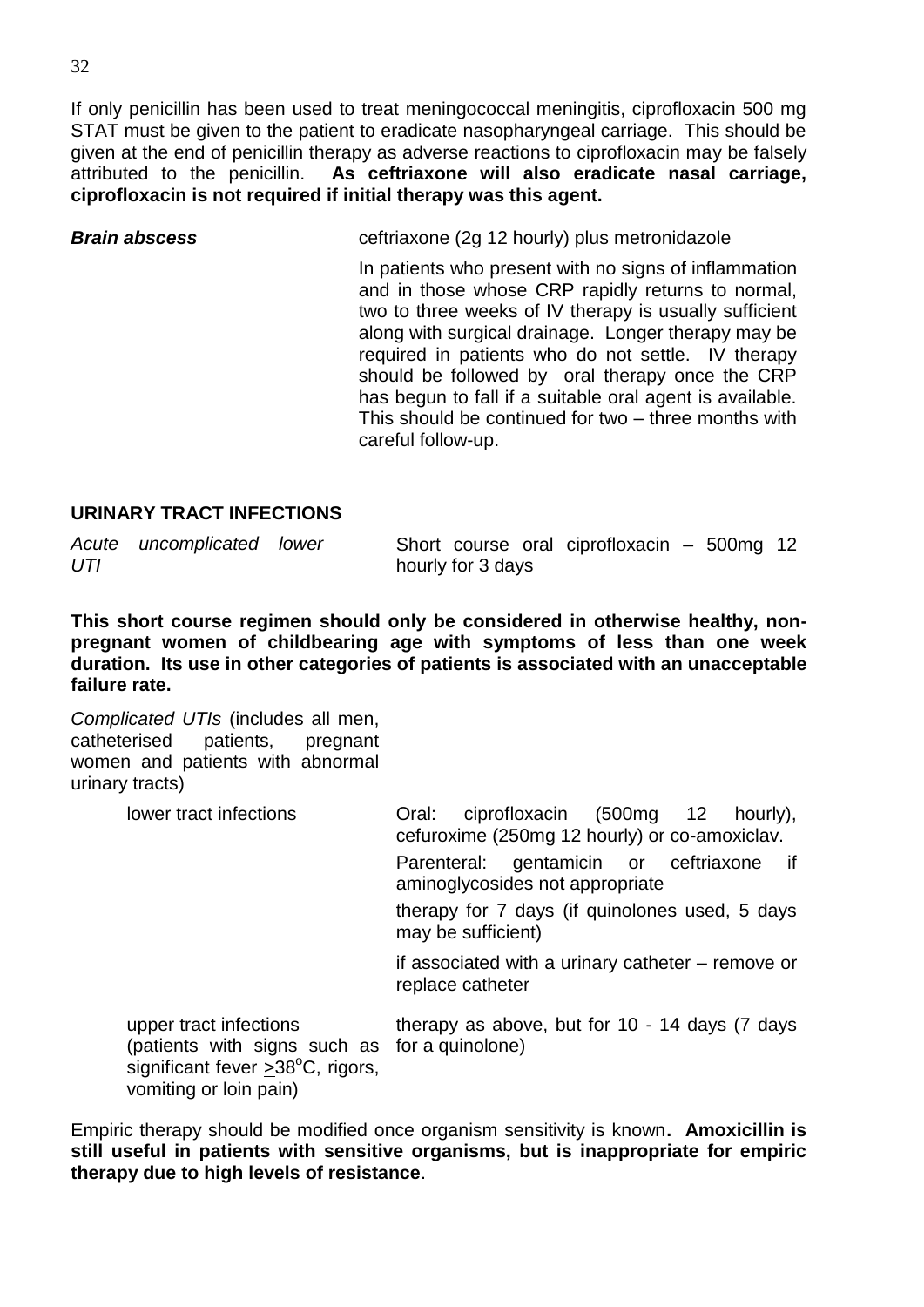| Candiduria                  | See recommendation pg 40 (Fungal Infections). |
|-----------------------------|-----------------------------------------------|
| <b>Prostatitis</b><br>acute | quinolone for 14 days                         |
| chronic                     | quinolone 6 weeks therapy required            |

# **OBSTETRIC AND GYNAECOLOGICAL INFECTIONS**

<span id="page-32-0"></span>

| Candida vaginitis                                        | Clotrimazole vaginal pessary 500mg single<br>dose. If vulval irritation, add clotrimazole cream<br>to vulva twice daily continued for three days<br>after symptoms resolve. For difficult cases<br>fluconazole 150mg stat dose may be used if<br>motivated for (Brit J Obs Gyn 1989;96:226).                                            |
|----------------------------------------------------------|-----------------------------------------------------------------------------------------------------------------------------------------------------------------------------------------------------------------------------------------------------------------------------------------------------------------------------------------|
| Trichomoniasis                                           | metronidazole 2g as a single dose                                                                                                                                                                                                                                                                                                       |
| Pelvic infection                                         |                                                                                                                                                                                                                                                                                                                                         |
| stage 1                                                  | ceftriaxone 250mg IM STAT plus doxycycline for<br>14 days and metronidazole 400mg 12 hourly for<br>14 days                                                                                                                                                                                                                              |
|                                                          | Azithromycin for 7-10 days is an alternative to<br>doxycycline                                                                                                                                                                                                                                                                          |
| stage 2 or 3                                             | Penicillin, gentamicin plus metronidazole OR<br>ceftriaxone plus metronidazole<br>using penicillin/gentamicin/metronidazole,<br>(lf<br>add stat dose of ceftriaxone 250mg IM for<br>gonorrhoea).<br>Change to oral doxycycline and co-amoxiclav.<br>There is no need to continue metronidazole<br>once co-amoxiclav has been commenced. |
| Intrauterine infection following<br>rupture of membranes | ceftriaxone IV and metronidazole                                                                                                                                                                                                                                                                                                        |
| Puerperal sepsis                                         | penicillin and gentamicin (or ceftriaxone if breast<br>feeding) plus metronidazole, followed by co-<br>amoxiclav or cefuroxime plus metronidazole                                                                                                                                                                                       |
| Acute pyelonephritis in pregnancy                        | ceftriaxone followed by cefuroxime or<br>$CO -$<br>amoxiclav orally for a total of 14 days                                                                                                                                                                                                                                              |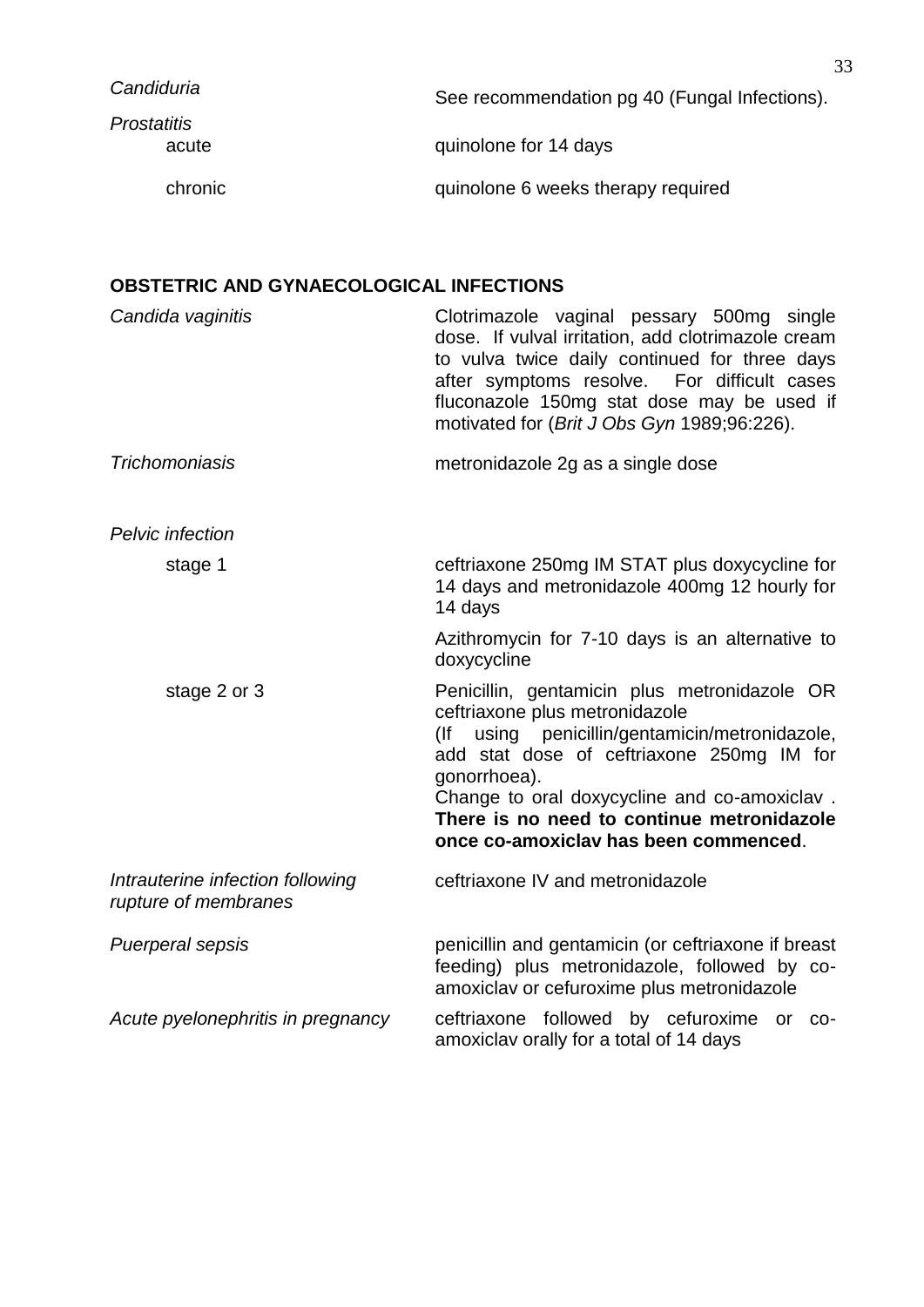#### <span id="page-33-0"></span>34 **SEXUALLY TRANSMITTED INFECTIONS**

| Syndromic management:                        |                                                                                                                                |
|----------------------------------------------|--------------------------------------------------------------------------------------------------------------------------------|
| genital ulcer                                | benzathine penicillin 2.4MU IM STAT plus<br>erythromycin 500mg 6 hourly for 7 days plus<br>aciclovir 400mg 8 hourly for 7 days |
| vaginal discharge (if not due to<br>candida) | cefixime 400mg orally or ceftriaxone 250mg IM<br><b>STAT plus</b>                                                              |
|                                              | doxycycline 100mg 12 hourly for 7 days plus<br>metronidazole 2g STAT                                                           |
| urethral discharge                           | cefixime 400mg orally or ceftriaxone 250mg IM<br><b>STAT plus</b>                                                              |
|                                              | doxycycline 100mg 12 hourly for 7 days                                                                                         |
|                                              | If symptoms persist, and above therapy was<br>adhered to, give metronidazole 2g stat.                                          |
| $\sim$ $\cdots$                              |                                                                                                                                |

### *Syphilis*

If there are no clinical signs for staging, regard as latent

| primary and secondary                           | or<br>or | benzathine penicillin (2.4MU IM as a single dose)<br>erythromycin (500mg 6 hourly) for 14 days (only<br>for pregnant women, who must be given a course<br>of doxycycline after delivery as erythromycin does<br>not reliably treat syphilis)<br><sup>or</sup> ceftriaxone 1g daily for 14 days<br>doxycycline (100mg 12 hourly) for 14 days           |
|-------------------------------------------------|----------|-------------------------------------------------------------------------------------------------------------------------------------------------------------------------------------------------------------------------------------------------------------------------------------------------------------------------------------------------------|
| latent and syphilis in HIV<br>positive patients |          | benzathine penicillin (2.4MU IM) at weekly<br>intervals for 3 weeks<br>or erythromycin (500mg 6 hourly) for 28 days (only<br>for pregnant women, who must be given a course<br>of doxycycline after delivery as erythromycin does<br>not reliably treat syphilis)<br>ceftriaxone 1g daily for 14 days<br>or doxycycline (100mg 12 hourly) for 28 days |
| neurosyphilis                                   |          | penicillin G (4MU 4 hourly) for 14 days or by<br>continuous infusion. Consider adding two doses<br>of benzathine penicillin (2,4 MU IM; one week<br>apart) after completion of IV therapy<br>or procaine penicillin (2.4MU IM<br>daily)<br>plus<br>probenicid (500mg 6 hourly) for 14 days                                                            |
| pregnancy                                       |          | as above, but only penicillin reliably treats the<br>baby - consider desensitisation in penicillin-<br>allergic patients                                                                                                                                                                                                                              |
| Gonorrhoea<br>disseminated/arthritis            |          | ceftriaxone 250mg STAT OR cefixime 400 mg<br><b>PO STAT</b><br>ceftriaxone 1g daily for 2 weeks (ciprofloxacin can                                                                                                                                                                                                                                    |
|                                                 |          | be used if sensitivity established)                                                                                                                                                                                                                                                                                                                   |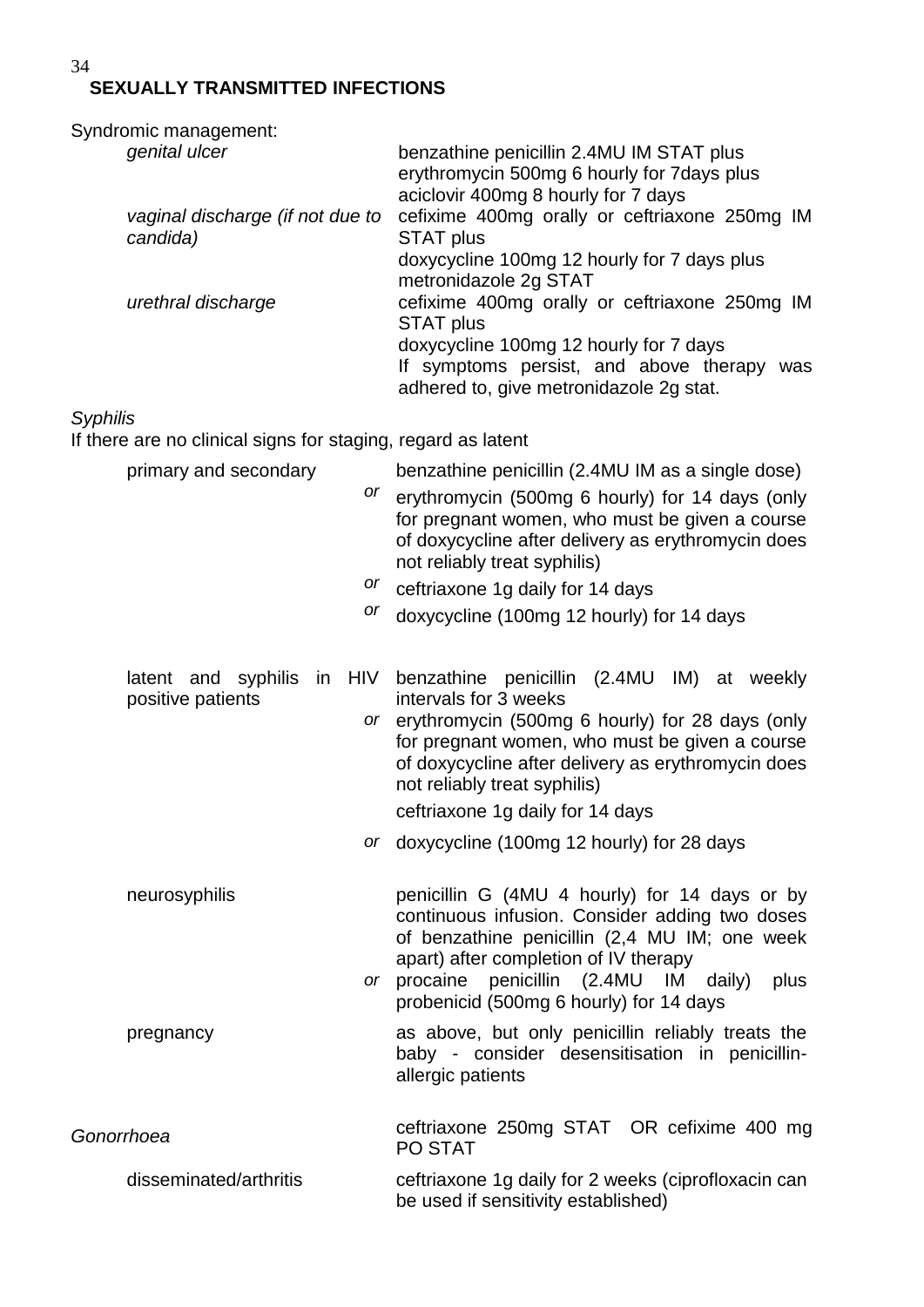| Chlamydial infection       | doxycycline (100mg 12 hourly) for 7 days                                                                                         |
|----------------------------|----------------------------------------------------------------------------------------------------------------------------------|
| Chancroid                  | erythromycin 500mg 6 hourly for 7 days                                                                                           |
| Trichomonas                | metronidazole 2g STAT                                                                                                            |
| <b>Bacterial vaginosis</b> | Can use metronidazole 2g STAT as in syndromic<br>management but 400mg 12hourly for 7 days has<br>been shown to be more effective |

# <span id="page-34-0"></span>**PERITONITIS**

| Surgical                                                                  | penicillin, gentamicin and metronidazole                                                                      |
|---------------------------------------------------------------------------|---------------------------------------------------------------------------------------------------------------|
| Spontaneous (in patients with pre- ceftriaxone<br>existing liver disease) |                                                                                                               |
| Peritonitis in dialysis patients                                          | Vancomycin: 2 gm IP. Repeat after 5-7 days if<br>appropriate or 15 mgm/l in every exchange.                   |
|                                                                           | Cefotaxime: 2 gm IP loading, 125<br>mg/l<br>maintenance in every exchange or 1 gram daily<br>in a single bag. |
|                                                                           | Rationalise once sensitivity of the organism is<br>known.                                                     |

# **GASTROINTESTINAL INFECTIONS**

<span id="page-34-1"></span>

| <b>Shigellosis</b>                        | ciprofloxacin for 3 days (7 days may be required<br>in HIV positive patients)                                |
|-------------------------------------------|--------------------------------------------------------------------------------------------------------------|
|                                           | If associated with bacteraemia treat for 7 days                                                              |
| <b>Typhoid</b>                            | ciprofloxacin for 7 days is the drug of choice<br>(ceftriaxone for 7 -14 days is an alternative)             |
| Salmonellosis (non-typhoid<br>samonellas) | replacement only<br>for<br>most<br><b>Fluid</b><br>immunocompetent patients                                  |
|                                           | HIV.<br>positive patients should<br>receive<br>ciprofloxacin for 4 weeks due to the high risk of<br>relapse. |
| Amoebiasis (including liver abscess)      | metronidazole (800mg 8 hourly) for 10 days                                                                   |
| Giardiasis                                | metronidazole (2g daily as a single dose) for 3<br>days                                                      |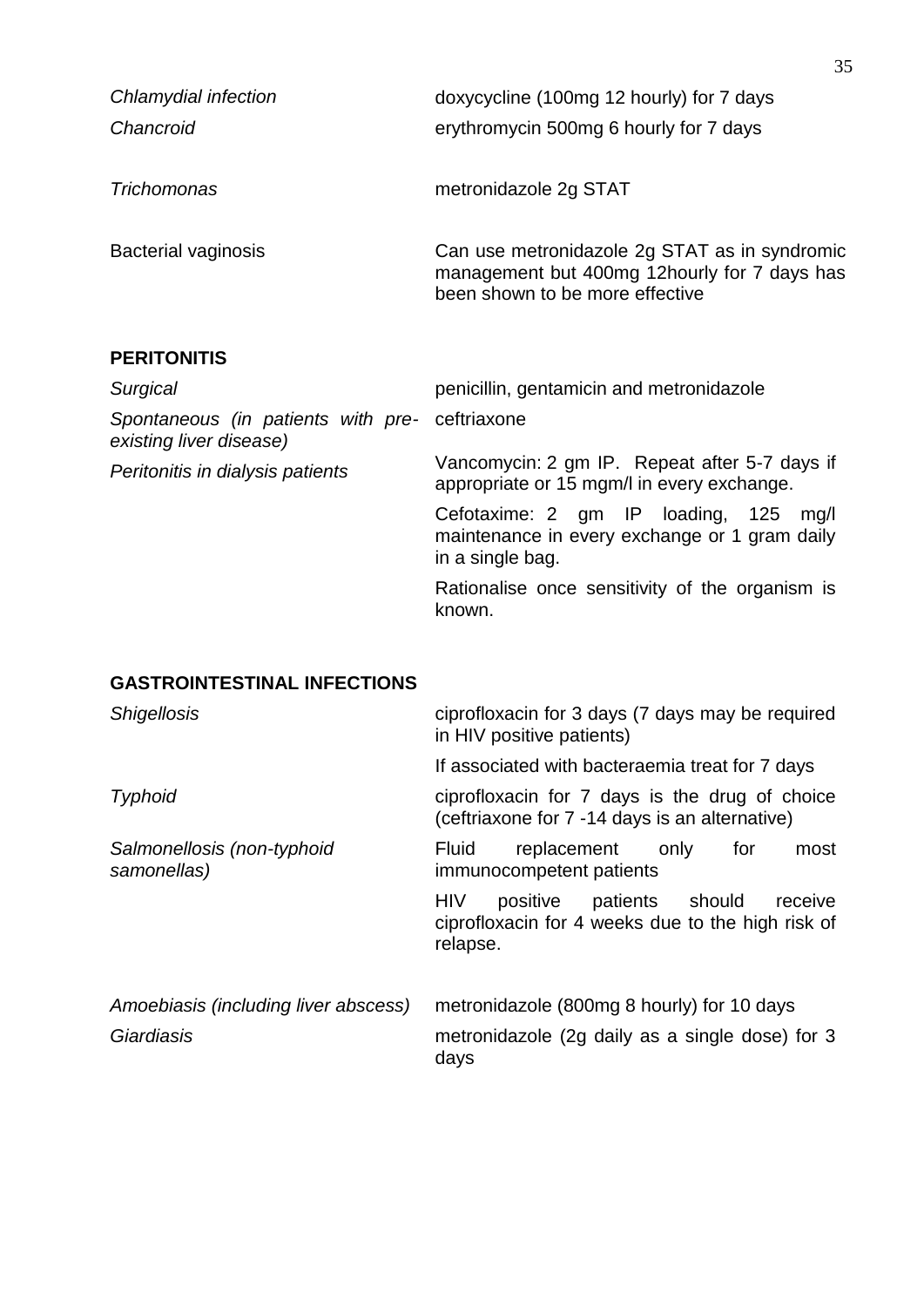36

| Pseudomembranous colitis                            | stop causative antimicrobial agent if possible<br>oral metronidazole 400mg 8 hourly for 10 days<br>or oral vancomycin 125mg 6 hourly for 10 days<br>if poor response or severe disease.                                                                         |
|-----------------------------------------------------|-----------------------------------------------------------------------------------------------------------------------------------------------------------------------------------------------------------------------------------------------------------------|
|                                                     | Consult with GIT unit in severe cases<br>combination<br>therapy (metronidazole<br>plus<br>vancomyin) may be indicated.                                                                                                                                          |
| Isospora belli                                      | co-trimoxazole 2 tabs (2X80/400mg) 6 hourly for<br>10 days. Alternative ciprofloxacin 500mg 12hrly<br>if allergic                                                                                                                                               |
|                                                     | followed by maintenance therapy - see page 43<br>Discuss with ID specialist if recurrent infection                                                                                                                                                              |
|                                                     |                                                                                                                                                                                                                                                                 |
| Cryptosporidium                                     | no effective treatment available at present but<br>patients respond well to ART.                                                                                                                                                                                |
| Microsporidium                                      | albendazole 400mg 12 hourly for one month<br>(only some species respond)                                                                                                                                                                                        |
| Helicobacter pylori                                 | metronidazole 400mg 12 hourly plus amoxicillin<br>1g 12 hourly plus a proton pump inhibitor for 14<br>days                                                                                                                                                      |
|                                                     | clarithromycin can be substituted for either of<br>the above drugs for allergy or treatment failure                                                                                                                                                             |
| <b>HELMINTHIC INFESTATIONS</b>                      |                                                                                                                                                                                                                                                                 |
| Ascaris, Trichuris, Enterobius,<br>Taenia, hookworm | albendazole 400mg<br>stat<br>mebendazole<br>or<br>suspension 100mg 12 hourly for 3 days.<br>In<br>heavy mixed infestations involving Trichuris, a<br>single daily dose of albendazole may be<br>inadequate and the dose may be given for 3<br>consecutive days. |

# *Hydatid disease* albendazole 15mg/kg/day up to 800mg/day given 12 hourly for at least three months

<span id="page-35-0"></span>In difficult cases (e.g. bone) extended therapy may be required.

If surgery or PAIR (Percutaneous Aspiration Injection of scolicidal & Re-aspiration) is considered, treat for at least four days before and one month after the procedure.

#### *Cysticercosis*

The decision to treat will depend on the anatomical situation of the lesions. Patients with intraventricular cysts will benefit from chemotherapy whereas patients with extensive intracranial disease may not, due to the effects of treatmentinduced inflammation

albendazole 800mg/day given 12 hourly (15mg/kg/day in children) for 8 days

praziquantel 50-100mg/kg/day given 8 hourly for 15-30 days.

Given together with corticosteroids to minimise inflammatory reaction, eg. dexamethasone 8mg/day po in divided doses for 8 days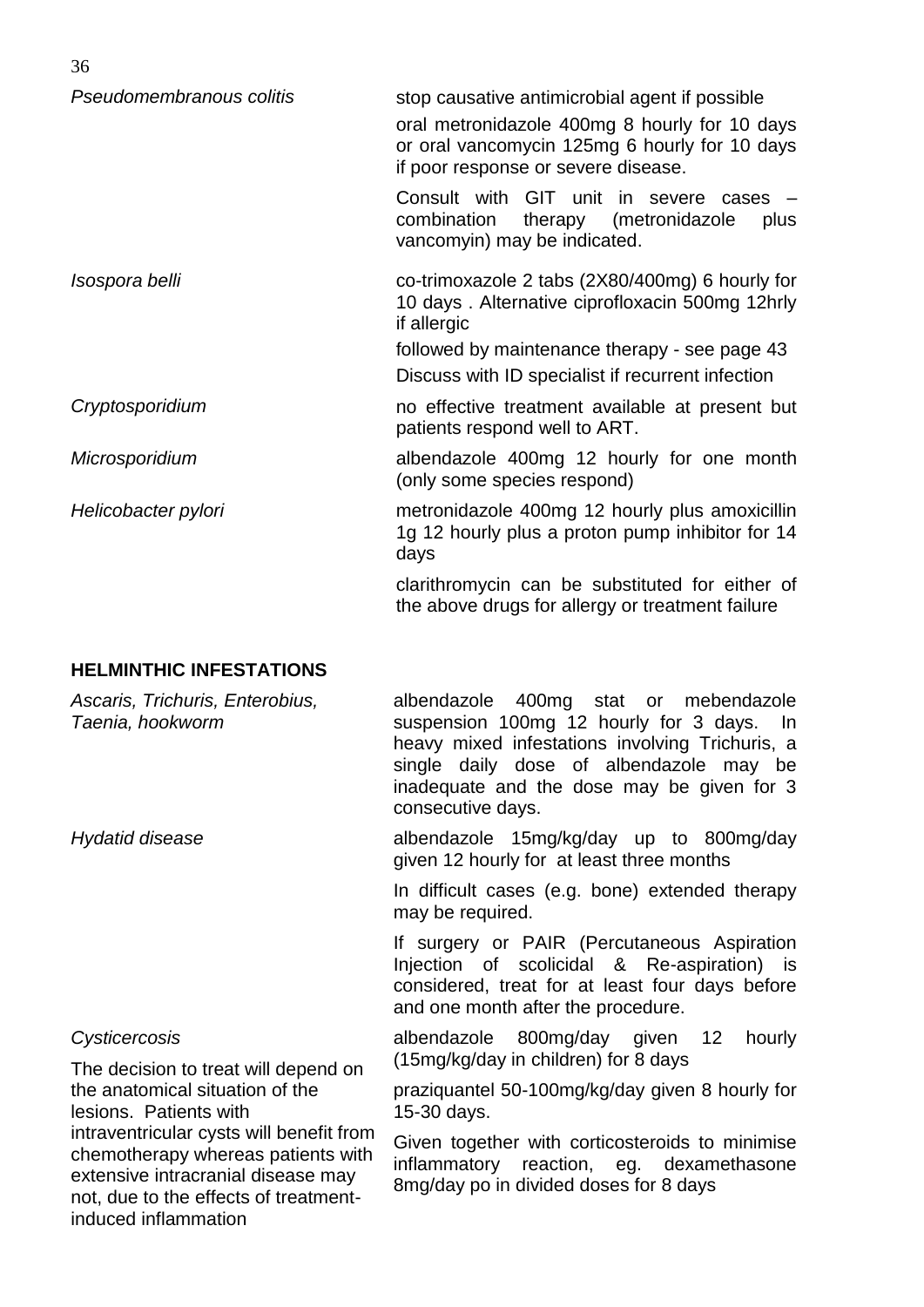| <b>Schistosomiasis</b> | praziquantel 40mg/kg as a single dose |
|------------------------|---------------------------------------|
| Fascioliasis           | Triclabendazole 10mg/kg single dose   |

# <span id="page-36-0"></span>**SOFT TISSUE INFECTIONS**

| Erysipelas                     | penicillin IV or IM followed by oral penicillin or<br>amoxicillin                                                                                                                                                                                                                                                                           |
|--------------------------------|---------------------------------------------------------------------------------------------------------------------------------------------------------------------------------------------------------------------------------------------------------------------------------------------------------------------------------------------|
| <b>Cellulitis</b>              | IV cloxacillin - convert to oral flucloxacillin<br>500mg 6 hourly (note that it is unnecessary to<br>add penicillin as cloxacillin will also cover<br>streptococci)                                                                                                                                                                         |
|                                | Clindamycin is available for penicillin allergic<br>patients or cases where clinical response to<br>cloxacillin is poor. Where infection with gram-<br>negative bacilli and/or anaerobes is suspected<br>(e.g. in diabetics or patients with peripheral<br>disease) add gentamicin<br>vascular<br>and<br>metronidazole or use co-amoxiclav. |
| <b>Wound infection</b>         | cloxacillin IV or oral flucloxacillin<br>Many infected wounds do not require antibiotic<br>therapy and resolve with drainage and dressing.<br>If a mixed infection is suspected (e.g. post<br>gynaecological or abdominal surgery) - consider<br>penicillin, aminoglycoside and metronidazole or<br>co-amoxiclav.                           |
| <b>Clostridial myonecrosis</b> | metronidazole (or penicillin)                                                                                                                                                                                                                                                                                                               |
| <b>Necrotising fasciitis</b>   | penicillin, aminoglycoside and metronidazole<br>Substitution of penicillin and metronidazole with<br>clindamycin may be considered, co-amoxiclav<br>can be used if aminoglycoside contraindicated.                                                                                                                                          |
| <b>Tetanus</b>                 | metronidazole 500mg 6 hourly for 7-10 days<br>debride any wounds that are present                                                                                                                                                                                                                                                           |
| <b>BURNS</b>                   |                                                                                                                                                                                                                                                                                                                                             |
| Streptococcus pyogenes         | co-amoxiclav or clindamycin for 10 days (used<br>because penicillin often fails due to the<br>presence of staphylococcal beta-lactamase in<br>this situation)                                                                                                                                                                               |
| Septicaemia                    | Therapy would depend on sensitivity patterns of<br>organisms prevalent in the local burns unit<br>Rationalise once sensitivity of the organism                                                                                                                                                                                              |

<span id="page-36-1"></span>known.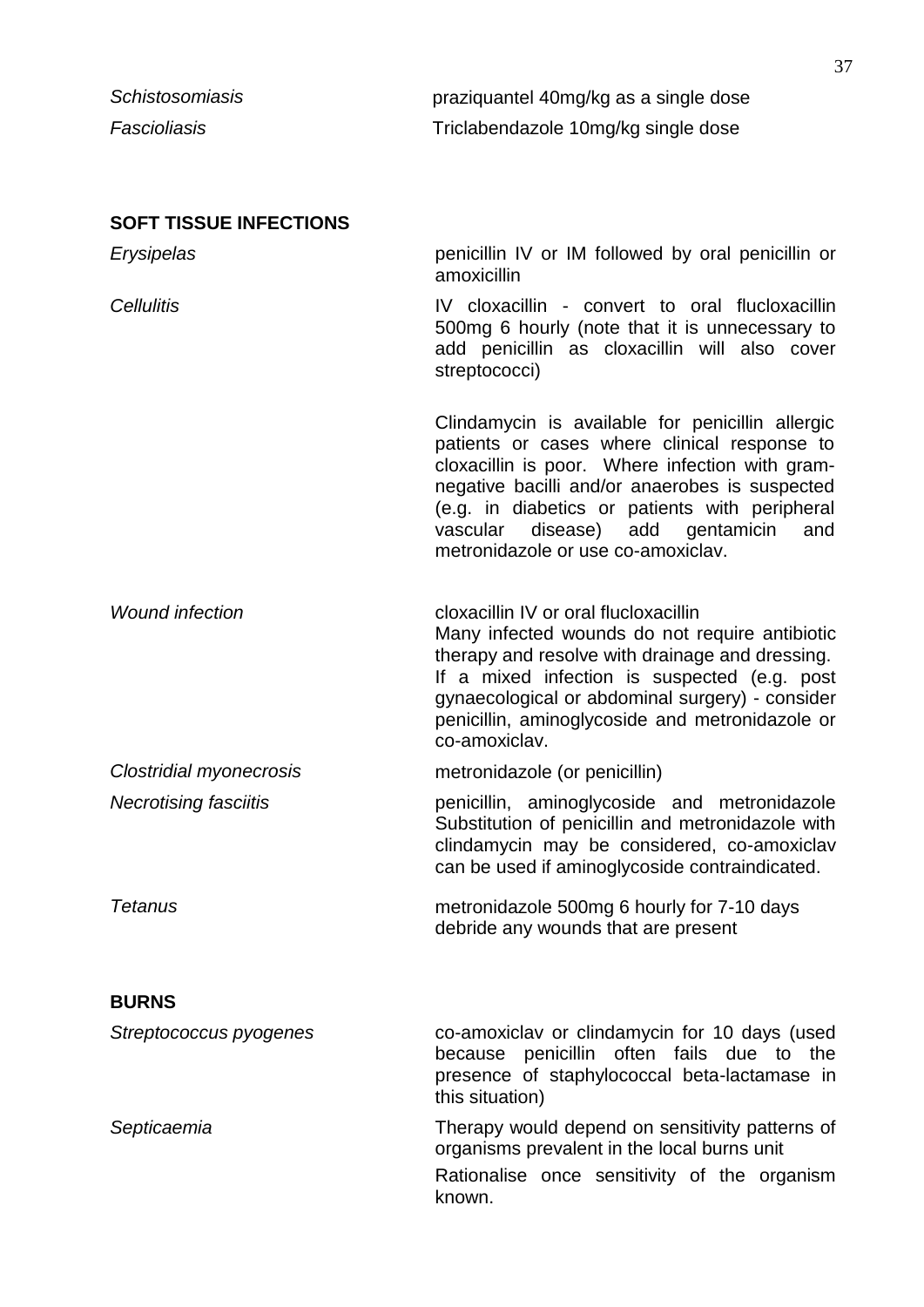## <span id="page-37-0"></span>**ORTHOPAEDIC INFECTIONS**

<span id="page-37-1"></span>

| Septic arthritis, osteomyelitis empiric<br>therapy                      | cloxacillin IV, change to oral flucloxacillin 1g 6<br>hourly when appropriate - for a total of $4 - 6$<br>weeks therapy                                                              |
|-------------------------------------------------------------------------|--------------------------------------------------------------------------------------------------------------------------------------------------------------------------------------|
|                                                                         | Fusidic acid may be added for non-response or<br>relapse.                                                                                                                            |
| Therapy should be adjusted in response to blood or pus culture results. |                                                                                                                                                                                      |
| gonococcal                                                              | ceftriaxone for 2 weeks or ciprofloxacin if<br>sensitivity has been established in the laboratory                                                                                    |
| Open fractures                                                          | see prophylaxis page 46                                                                                                                                                              |
| <b>EYE INFECTIONS</b>                                                   |                                                                                                                                                                                      |
| Conjunctivitis                                                          | chloramphenicol eye drops or ointment                                                                                                                                                |
|                                                                         | if no response or if culture indicates resistance,<br>use ciprofloxacin eye drops (restricted)                                                                                       |
| gonococcal                                                              | ceftriaxone 1g as a stat dose                                                                                                                                                        |
| <b>Blepharitis</b>                                                      | tetracycline eye ointment or fusidic acid eye<br>drops (available only to the Ophthalmology<br>Dept. or on request)                                                                  |
|                                                                         | doxycycline 100mg daily for 3 months has been<br>successful in difficult cases                                                                                                       |
| Corneal ulcers                                                          | quinolone eye drops - if no response or if<br>indicated by culture results, change to topical<br>and subconjunctival gentamicin and cefazolin<br>herpetic ulcers - topical acyclovir |
| Endophthalmitis                                                         | intravitreal vancomycin 1mg and ceftazidime<br>2.25mg with dexamethasone 0.2mg unless<br>fungal infection suspected                                                                  |
|                                                                         | oral ciprofloxacin 750mg 12 hourly may be<br>added in difficult cases                                                                                                                |
| Post intraocular surgery                                                | no standard recommendation at present                                                                                                                                                |
| <b>Fungal infections</b>                                                | these infections are rare and no standard<br>recommendation<br>exists<br>consult<br>the<br>$\sim 100$ km s $^{-1}$<br>Ophthalmology Dept.                                            |
|                                                                         | IV amphotericin B may be considered in severe<br>cases.                                                                                                                              |
| Penetrating eye injuries                                                | see prophylaxis page 46                                                                                                                                                              |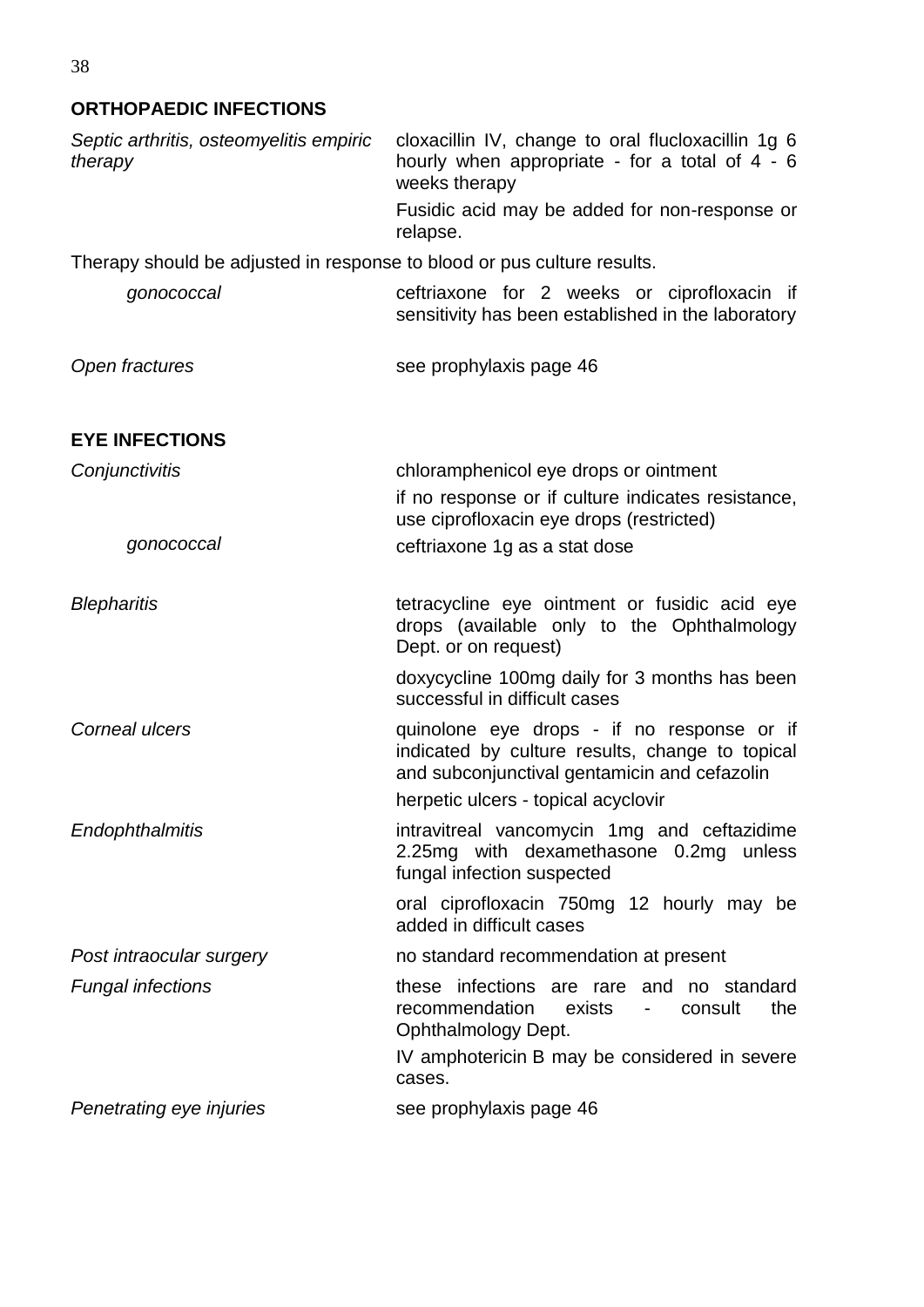#### **FUNGAL INFECTIONS**

<span id="page-38-0"></span>

| Aspergillosis                                            |                                                                                                                                                                                                                                                                                                                                                                                              |
|----------------------------------------------------------|----------------------------------------------------------------------------------------------------------------------------------------------------------------------------------------------------------------------------------------------------------------------------------------------------------------------------------------------------------------------------------------------|
| invasive                                                 | voriconazole 200 mg 12 hourly (400mg 12<br>hourly loading dose on first day) is the agent of<br>choice<br>amphotericin B 1mg/kg/day The duration of<br>therapy is yet to be defined but total doses of 2 -<br>2,5g are usually recommended.                                                                                                                                                  |
| Candidiasis                                              |                                                                                                                                                                                                                                                                                                                                                                                              |
| oral                                                     | nystatin suspension 1ml 6 hourly swirled and<br>swallowed                                                                                                                                                                                                                                                                                                                                    |
| oesophageal                                              | fluconazole 200 mg daily for two weeks                                                                                                                                                                                                                                                                                                                                                       |
|                                                          | specify if patient is HIV positive so that<br>pharmacy can issue donated stock – this does<br>not require microbiology release                                                                                                                                                                                                                                                               |
| vaginal                                                  | Local preparations are available and are<br>recommended in pregnancy. For difficult cases<br>fluconazole 150mg stat dose may be used if<br>motivated for (Brit J Obs Gyn 1989;96:226).                                                                                                                                                                                                       |
| urinary tract                                            | Asymptomatic candiduria in a catheterised<br>patient does not need to be treated (Pappas,<br>CID 2009;48:503), except in high risk patients<br>(neonates, neutropenic patients, or those<br>undergoing urological procedures. Removing or<br>changing the catheter is the most appropriate<br>action and should be the first response (if<br>possible) in any patient with candiduria.       |
|                                                          | In symptomatic patients (or asymptomatic<br>neonates or neutropenic patients), where<br>candiduria is thought to be associated with<br>disseminated candidiasis, then either<br>fluconazole 400mg daily, or amphotericin B<br>0,7mg/kg/day should be used.                                                                                                                                   |
|                                                          | For candida cystitis, fluconazole 200mg daily for<br>2 weeks is recommended.                                                                                                                                                                                                                                                                                                                 |
|                                                          | In refractory cases, or in cases with azole-<br>resistant cystitis, amphotericin<br>B<br>bladder<br>washouts may be useful. Give amphotericin B<br>bladder washouts for 3 days using one litre per<br>day of 50mg amphotericin B per litre. Instill an<br>aliquot of 200-300ml, then cross-clamp the<br>catheter for 60-90 minutes. Allow bladder to<br>drain and then repeat the procedure. |
| positive blood cultures (in<br>immunocompetent patients) | amphotericin B 0,7mg/kg/day If IV catheter<br>related, the catheter should be<br>removed<br>Therapy should be continued for two weeks after<br>the last positive blood culture. Blood cultures<br>must to be repeated while the patient is on<br>therapy. Fluconazole 400mg orally daily is an<br>effective alternative. (NEJM 1994;331:1325-                                                |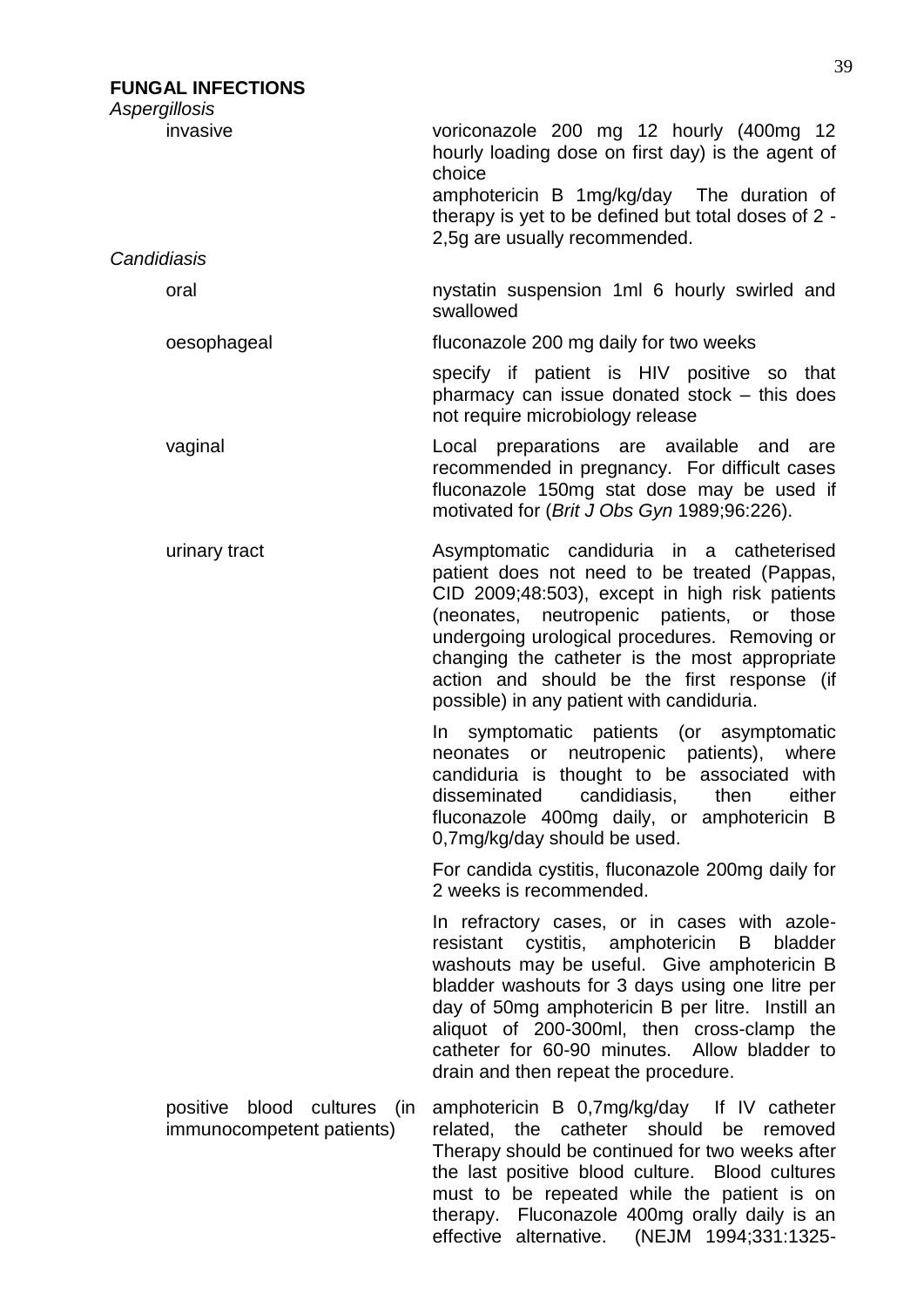1330), and should be used if the isolate is susceptible to azoles

amphotericin B 0,7mg/kg/day The end point of therapy is ill defined. An approach is to continue therapy for one month after the patient becomes afebrile. In endocarditis surgery is almost always required and therapy should be continued for 6 - 10 weeks thereafter.

intra-abdominal **Isolation** of candida from the initial surgical specimens does not always require therapy. However repeated isolation or symptomatic infection should be treated with amphotericin B 0,7mg/kg/day for two weeks, or fluconazole 400mg daily

*Cryptococcosis*

HIV positive **amphotericin** B 1 mg/kg/day + fluconazole 800mg daily for 14 days. In the acute phase daily therapeutic lumbar puncture, removing sufficient CSF to lower pressure to 18cm  $H_2O$  is important in patients with raised intracranial pressure. Thereafter fluconazole 400mg daily orally for 8

weeks followed by maintenance therapy. In recurrent infection, 800mg daily for 8 weeks followed by 400mg daily maintenance therapy

HIV negative **amphotericin B 1 mg/kg/day for 6 weeks or until** antigen titre is negative or stable at 8 or less and cultures are negative. Note that the antigen may remain detectable for months after successful therapy. **Infectious diseases should be consulted in all cases**.

#### <span id="page-39-0"></span>**MALARIA**

Uncomplicated *Plasmodium falciparum*

**Disease severity is frequently underestimated,** so careful monitoring is mandatory. Patients with uncomplicated malaria have mild symptoms, are ambulant, with normal mental function, and have no organ dysfunction.

If in any doubt of the severity of the malaria, discuss immediately with an ID specialist.

Oral artemether-lumefantrine (Coartem®) is indicated for non-severe cases of malaria.

Dose: 4 tablets (80mg artemether and 480mg lumefantrine per tablet) repeated after 8 hours on day one and then 12 hourly for a further 2 days.

Give each dose with fat containing food / drink to ensure adequate absorption.

positive blood cultures (in immunocompromised patients) or suspected metastatic infection (including endocarditis)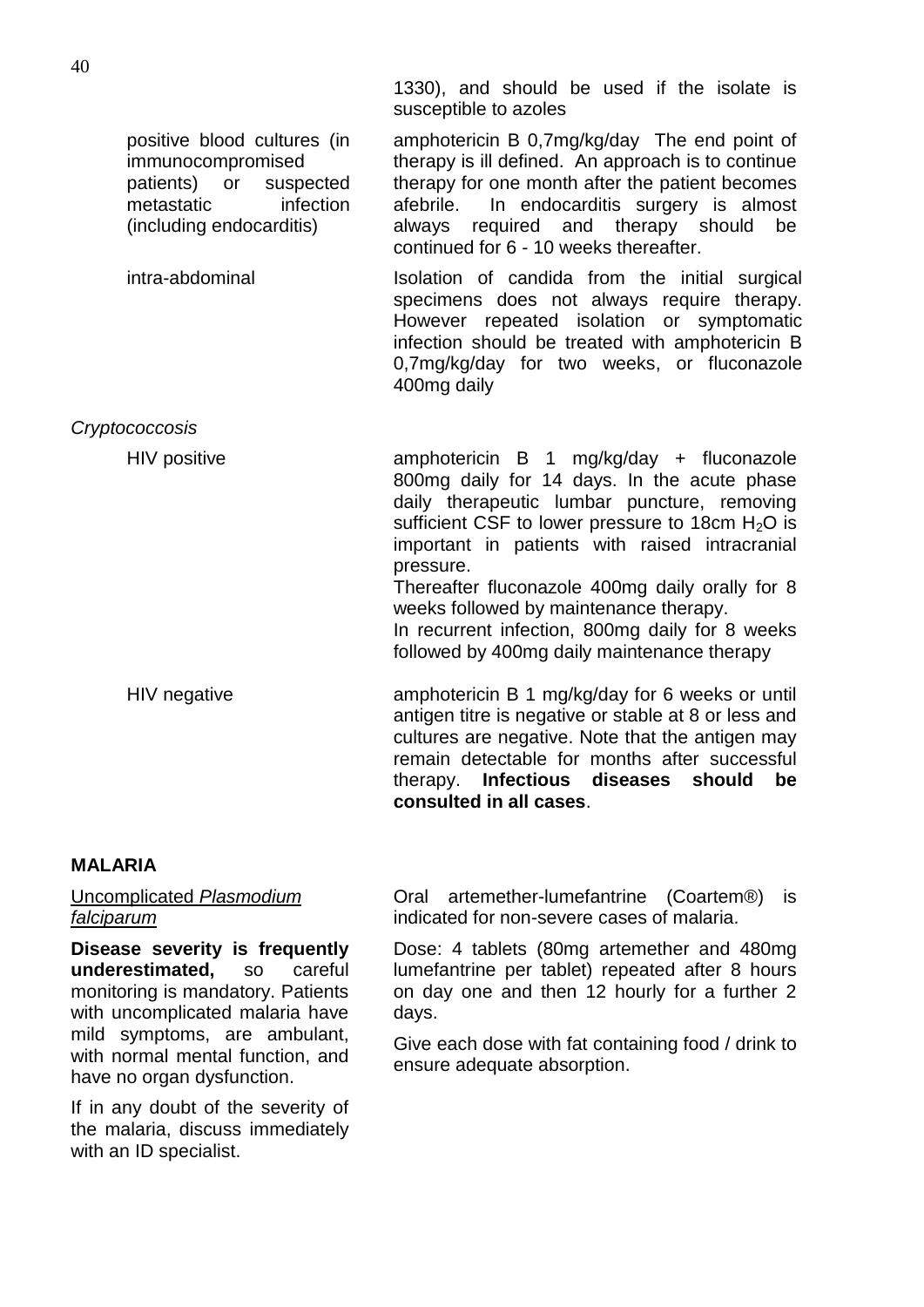#### Severe *P. falciparum*

e.g. impaired consciousness, convulsions, severe weakness, severe vomiting, dehydration, respiratory distress, macroscopic haematuria, abnormal bleeding (retinal haemorrhages, DIC), shock, visible jaundice, severe anaemia (Hb<5g/dl); hypoglycaemia (Hgt<2.2mmol/l); acidosis (pH<7.25 / bicarb < 15mmol/l); renal impairment (creatinine >250µmol/l); hyperlactataemia (venous lactate>4mmol/l); parasite density >4%.

#### NB**: ALL severe falciparum malaria cases MUST be discussed with an ID specialist on admission**

*P. vivax* or *P. ovale* malaria including

**IVI artesunate** is the preferred treatment. Dose: 2,4mg/kg IVI at 0, 12 and 24hr and then daily until able to tolerate oral treatment.

Only available at hospitals registered in the Parenteral Artesunate Access Programme, including Groote Schuur, Tygerberg, Jooste and Victoria Hospitals. Contact ID specialist on Call to assist with dosing and completion of forms for Section 21 MCC approval. To enrol in access programme, contact Prof Karen Barnes on 082 440 2542.

#### ALTERNATIVE REGIMEN

Commence therapy with **IV quinine** 20mg/kg stat given over 4 hours followed by 10mg/kg 8 hourly over 4 hours.

Once the patient improves, follow with artemether-lumefantrine , dosed as above.

Chloroquine 600 mg stat followed by 300 mg 8 hours later, then 300 mg daily for two days. This must be followed by primaquine base 15mg daily for 14 days to eradicate the hypnozoite stage in the liver and prevent relapse. Primaquine is currently available from GSH with MCC authorisation. Exclude G6PD deficiency before treating with primaquine.

**If unsure of species – treat for** *P. falciparum*

#### <span id="page-40-0"></span>**TOXOPLASMOSIS**

patients

immunocompetent patients

pregnant women spiramycin 3g/daily is the treatment of choice, but both this and the alternative, sulphadiazine are unavailable in S.A. Consider cotrimoxazole as below (risk to the foetus if used late in pregnancy) immunosuppressed patients both HIV positive and HIV negative cotrimoxazole one tablet (80/400mg) for each

no treatment usually required

8kg body weight per day, given 12hourly. The usual dose is therefore 4 tabs 12hourly – given for 1 month – followed by half the dose (2 tabs) 12hrly for 3 months (AAC 1998;42:1346-9) See page [42](#page-41-4) for alternative and maintenance therapy.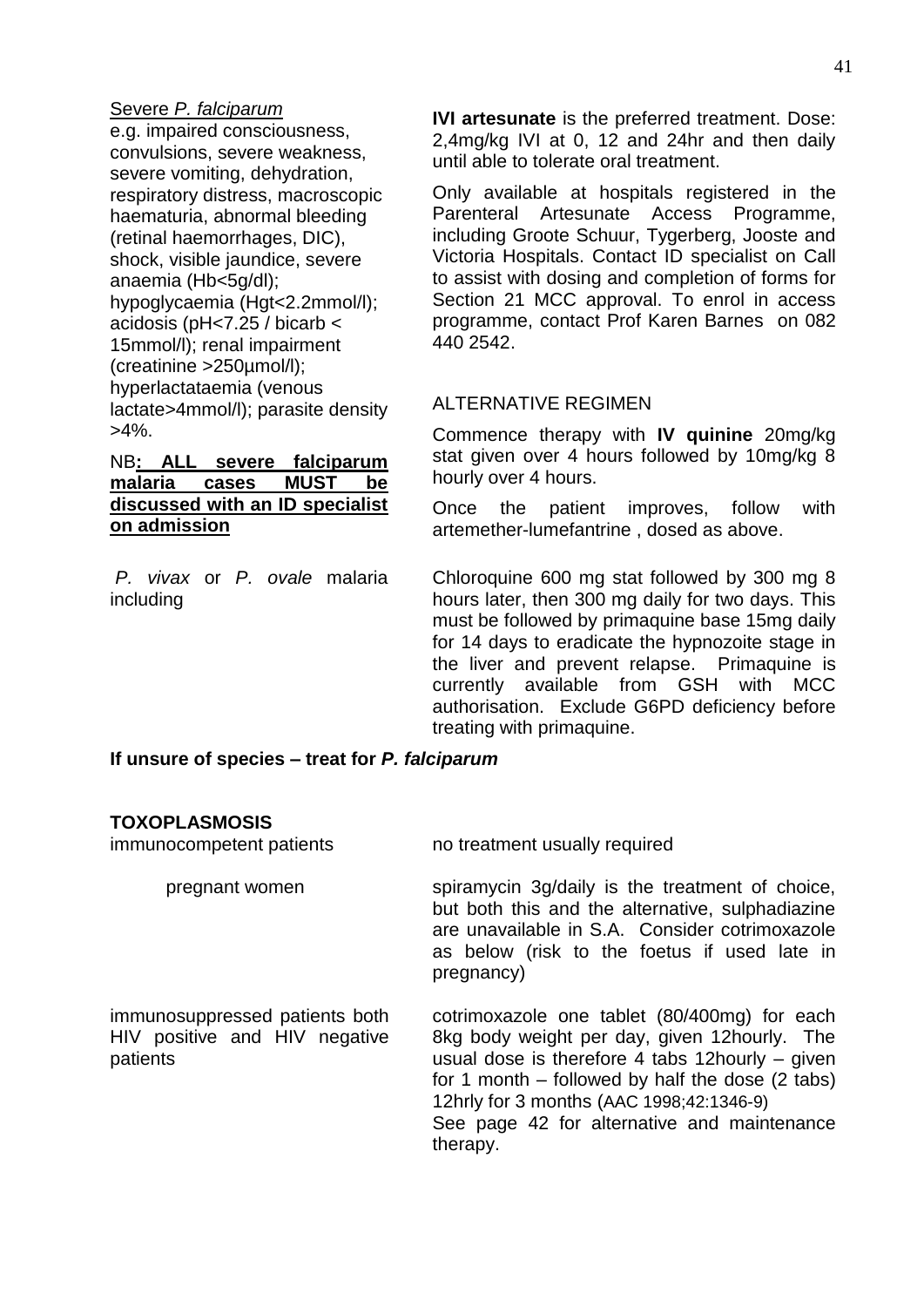<span id="page-41-0"></span>**BRUCELLOSIS** doxycycline 100mg 12 hourly for 6 weeks PLUS streptomycin daily for 3 weeks has been shown to be the most efficacious combination therapy, especially with bone involvement . Rifampicin 15mg/kg/day given 12 hourly for 6 weeks can replace the streptomycin if necessary.

<span id="page-41-1"></span>**TICK BITE FEVER** doxycycline 100mg 12 hourly for 7 days - if IV<br>required use IV ciprofloxacin or ciprofloxacin or chloramphenicol. clarithromycin is an alternative for milder disease when tetracyclines are contraindicated (eg in pregnancy, children <8 years old)

#### <span id="page-41-2"></span>**TREATMENT OF OPPORTUNISTIC INFECTIONS IN AIDS PATIENTS**

(Alternative agents are given as these patients are very often intolerant of drugs) For details on cotrimoxazole desensitisation see cotrimoxazole page [14\)](#page-13-2)

Maintenance therapy is sometimes referred to as secondary prophylaxis in other texts. Patients on HAART who have CD4 counts of >200 for more than 6 months may discontinue maintenance therapy

<span id="page-41-4"></span><span id="page-41-3"></span>

| Pneumocystis        | cotrimoxazole - one tablet (80/400mg) for each<br>4kg body weight per day This dose should be<br>divided into 3 or 4 doses a day giving no more<br>than 4 tablets per dose.                                                  |
|---------------------|------------------------------------------------------------------------------------------------------------------------------------------------------------------------------------------------------------------------------|
|                     | IV therapy is seldom indicated                                                                                                                                                                                               |
|                     | or clindamycin plus primaquine 15mg<br>daily<br>primaquine is currently only available with MCC<br>release (consult Infectious Diseases if this<br>therapy is contemplated).                                                 |
|                     | Therapy should be continued for 3 weeks.                                                                                                                                                                                     |
|                     | Adjunctive prednisone 40mg 12 hourly should<br>be given to hypoxic patients. This is given for 5<br>days followed by 40mg daily for 5 days and then<br>20mg daily for 11 days.                                               |
| maintenance therapy | cotrimoxazole 2 tabs (2X80/400mg) daily                                                                                                                                                                                      |
|                     | or dapsone 100mg daily                                                                                                                                                                                                       |
| Toxoplasma          | cotrimoxazole one tablet (80/400mg) for each<br>8kg body weight per day, given 12hourly. The<br>usual dose is therefore 4 tabs 12hourly - given<br>for 1 month $-$ followed by half the dose (2 tabs)<br>12hrly for 3 months |
|                     | AAC 1998;42:1346-9                                                                                                                                                                                                           |
|                     | or clindamycin 600mg 8 hourly, pyrimethamine                                                                                                                                                                                 |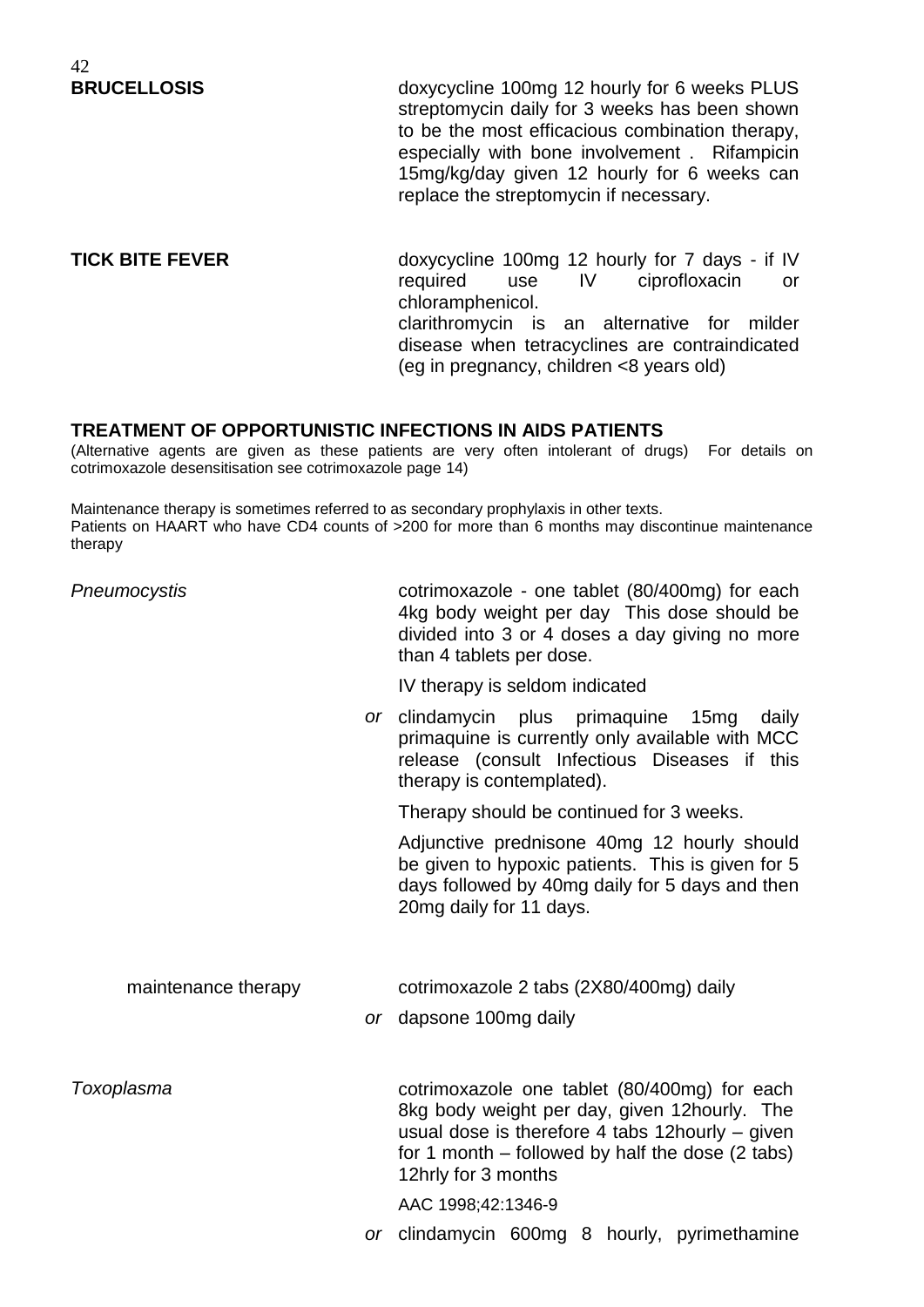<span id="page-42-0"></span>

|                             | 50mg daily plus folinic acid 15 mg daily (to<br>bone<br>from<br>prevent<br>marrow<br>suppression<br>pyrimethamine - folic acid is ineffective) for 6<br>weeks.                                                                                                        |
|-----------------------------|-----------------------------------------------------------------------------------------------------------------------------------------------------------------------------------------------------------------------------------------------------------------------|
| maintenance therapy         | cotrimoxazole 2 tabs (2X80/400mg) daily                                                                                                                                                                                                                               |
|                             | or clindamycin 300-450 8 hourly, pyrimethamine<br>25-50 mg daily plus folinic acid                                                                                                                                                                                    |
| Cryptococcus neoformans     | amphotericin B 1 mg/kg/day + fluconazole<br>800mg daily for 14 days. In the acute phase<br>daily therapeutic lumbar puncture, removing<br>sufficient CSF to lower pressure to 18cm H <sub>2</sub> O is<br>important in patients with raised intracranial<br>pressure. |
|                             | Thereafter fluconazole 400mg daily orally for 8<br>weeks.                                                                                                                                                                                                             |
| maintenance therapy         | fluconazole 200mg daily for life, or until CD4<br>count >200 (provided minimum 12 months<br>therapy has been given).                                                                                                                                                  |
| relapse                     | amphotericin B 1 mg/kg/day for 14 days                                                                                                                                                                                                                                |
|                             | Thereafter fluconazole 800mg daily orally for 8<br>weeks followed by maintenance therapy using<br>400mg daily                                                                                                                                                         |
| Candida (oesophageal)       | fluconazole 200 mg daily for two weeks                                                                                                                                                                                                                                |
| maintenance therapy         | not usually recommended                                                                                                                                                                                                                                               |
| Mycobacterium avium complex | clarithromycin 500mg 12 hourly plus ethambutol<br>15mg/kg/day (treatment is continued until CD4<br>count rises >100 on antiretroviral therapy).<br>Azithromycin<br>preferable<br>be<br>may<br>to<br>clarithromycin depending on ART regimen                           |
| Herpes simplex              | aciclovir 400mg 8 hourly for 7 - 14 days                                                                                                                                                                                                                              |
| maintenance therapy         | not usually recommended - acyclovir 400mg 12<br>hourly if frequent recurrences                                                                                                                                                                                        |
| Isospora belli              | co-trimoxazole 2 tabs (2X80/400mg) 6 hourly<br>for 10 days                                                                                                                                                                                                            |
|                             | or ciprofloxacin 500mg 12 hourly for 10 days                                                                                                                                                                                                                          |
| maintenance therapy         | cotrimoxazole 2 tabs (2X80/400mg) daily                                                                                                                                                                                                                               |
| recurrence                  | cotrimoxazole plus ciprofloxacin for 10 days<br>followed by maintenance therapy as above                                                                                                                                                                              |

43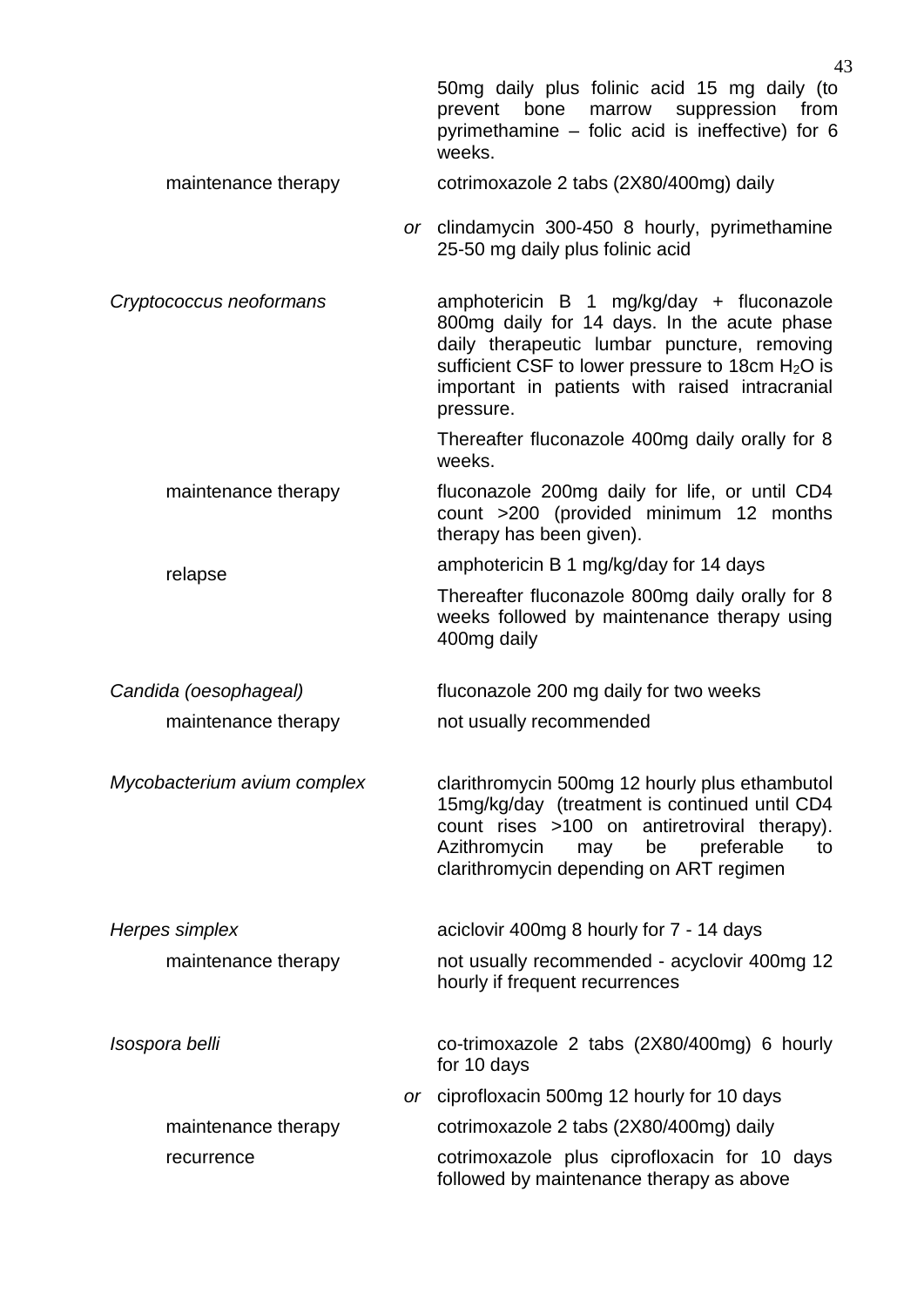*Cryptosporidium* no effective treatment available

*Microsporidium* albendazole 400mg 12 hourly for one month

# <span id="page-43-1"></span><span id="page-43-0"></span>**PROPHYLAXIS**

#### **SURGICAL PROPHYLAXIS**

#### **GENERAL PRINCIPLES**

- The need for prophylactic antibiotic therapy is based on the risk of wound contamination
- Antibiotic prophylaxis is not required for clean operations/procedures in patients who have minimal risk of contamination. In all other situations, prophylaxis should be considered
- Prophylaxis must be given within 60 minutes before the first incision, usually at induction
- The prophylactic dose is a single dose equal to the standard therapeutic dose.
- A second dose is given only if there is massive blood loss or surgery is prolonged, i.e. 2-3 hours for cefazolin OR > 8 hours for metronidazole IV.
- Post-operative doses of prophylactic drugs are generally unnecessary.
- Prophylactic antibiotics do not replace the need for good surgical technique and adherence to infection control measures.

| Type of surgery        | <b>Antibiotic used</b>                                                                                                                                                                         |  |  |
|------------------------|------------------------------------------------------------------------------------------------------------------------------------------------------------------------------------------------|--|--|
| Cardiothoracic surgery | cefazolin, IV, 1 g <sup>*</sup><br>further doses of 1g may be given 8 hourly<br>for up to 24 hours. With bypass surgery<br>or with excessive blood loss give a<br>second 1g dose at 2-3 hours. |  |  |
| Lower limb amputation  | cefazolin, IV, 1 g *                                                                                                                                                                           |  |  |
|                        | <b>PLUS</b>                                                                                                                                                                                    |  |  |
|                        | metronidazole, IV, 500 mg                                                                                                                                                                      |  |  |
|                        | cefazolin, IV, 1 g $*$                                                                                                                                                                         |  |  |
| Orthopaedic surgery    | for trauma related procedures see pg 47                                                                                                                                                        |  |  |
| Head and neck surgery  | cefazolin, IV, 1 g *                                                                                                                                                                           |  |  |
|                        | For procedures involving the oropharyngeal                                                                                                                                                     |  |  |
|                        | mucosa                                                                                                                                                                                         |  |  |
|                        | <b>ADD</b>                                                                                                                                                                                     |  |  |
|                        | metronidazole, IV, 500 mg                                                                                                                                                                      |  |  |
| Abdominal surgery      |                                                                                                                                                                                                |  |  |
| Upper GIT              | cefazolin, IV, 1 g *                                                                                                                                                                           |  |  |

1

<sup>\*</sup> If patient >80 kg use 2g dose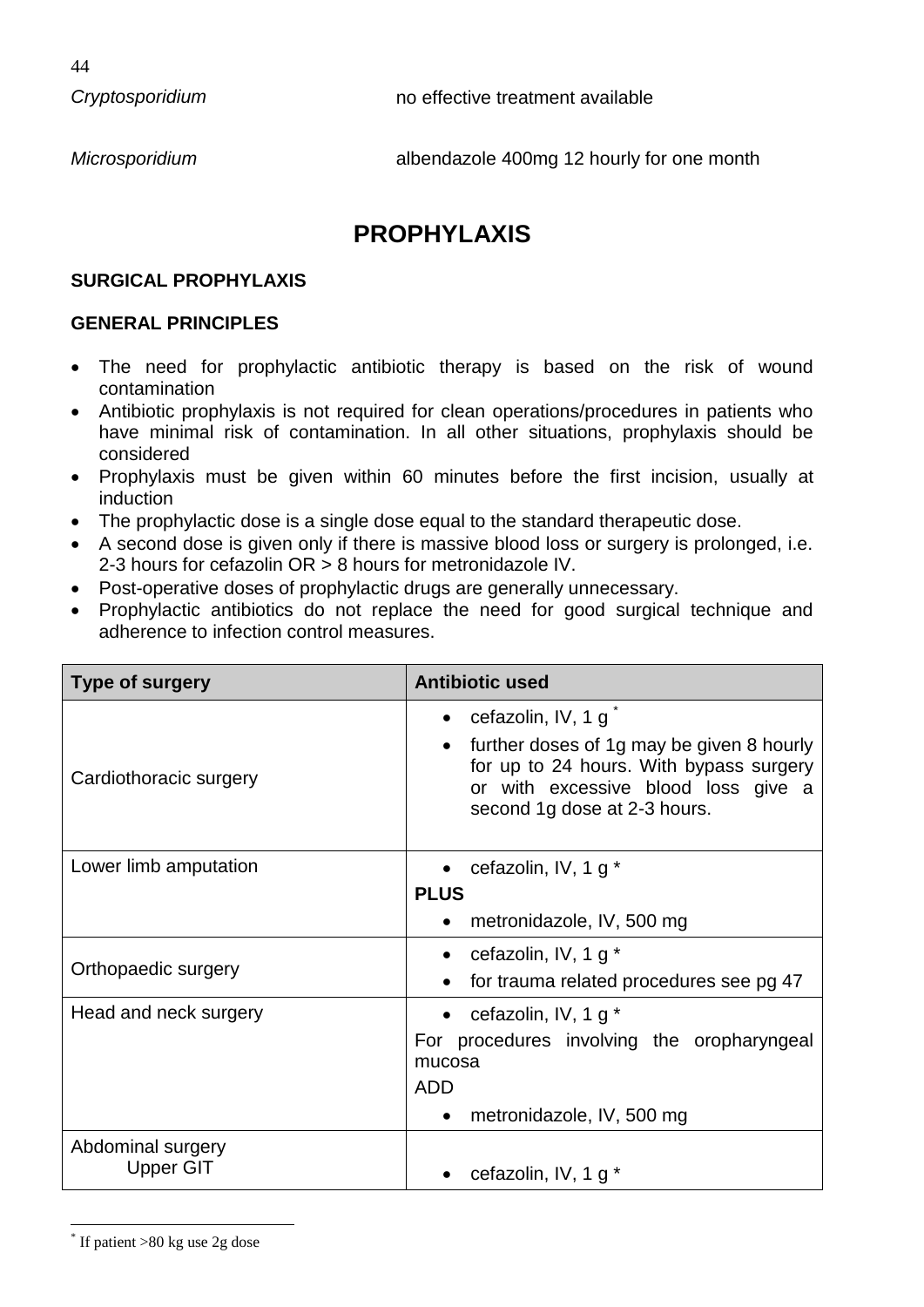| <b>Type of surgery</b>    | <b>Antibiotic used</b>                                                                                                                                                              |  |  |
|---------------------------|-------------------------------------------------------------------------------------------------------------------------------------------------------------------------------------|--|--|
| Colorectal and appendix   | cefazolin, IV, 1 g <sup>*</sup><br><b>PLUS</b>                                                                                                                                      |  |  |
|                           | metronidazole IV, 500 mg<br>If perforation has occurred, treat patient for<br>infection with a course of appropriate antibiotics<br>(refer to page 35 for treatment of peritonitis) |  |  |
| <b>Biliary</b>            | Only for high risk patients: bile obstruction,<br>jaundice, biliary stones or cholecystitis, or re-<br>operation, ERCP:                                                             |  |  |
|                           | • cefazolin, IV, 1 $g^*$                                                                                                                                                            |  |  |
|                           | <b>PLUS</b><br>metronidazole IV, 500 mg                                                                                                                                             |  |  |
| Pelvic surgery            | cefazolin, IV, 1 g *<br>$\bullet$                                                                                                                                                   |  |  |
|                           | <b>PLUS</b>                                                                                                                                                                         |  |  |
|                           | metronidazole IV, 500 mg                                                                                                                                                            |  |  |
| <b>ENT</b> surgery        | cefazolin, IV, 1 g *<br>$\bullet$<br>For procedures involving the oropharyngeal<br>mucosa:<br><b>ADD</b>                                                                            |  |  |
|                           | metronidazole, IV, 500 mg<br>$\bullet$                                                                                                                                              |  |  |
| Nephro-urological surgery | cefazolin, IV, 1 g *<br>$\bullet$<br>patients with preoperative<br>Treat<br>bacteriuria according to urine MC+S.                                                                    |  |  |
|                           | Trans-rectal<br>prostate<br>biopsy:<br>oral<br>ciprofloxacin 500mg 12hrs before and<br>after surgery                                                                                |  |  |
|                           | Cyctoscopy: 500mg ciprofloxacin before<br>procedure                                                                                                                                 |  |  |
| Ophthalmic surgery        | chloramphenicol 0.5% ophthalmic drops,<br>instil 1 drop 2-4 hourly for 24 hours prior<br>to surgery, preferably use separate vial<br>for each patient.                              |  |  |
| Neurosurgery              | cefazolin, IV, 1 g *                                                                                                                                                                |  |  |

#### *SEVERE ß-LACTAM ALLERGY*

In most situations use clindamycin, IV, 600 mg. Due to increasing clindamycin resistance in anaerobic bacteria, metronidazole may be added if anaerobic cover is needed.

Where Gram-negative cover is required, e.g., colo-rectal, biliary or pelvic surgery, add gentamicin 6 mg/kg as a single dose.

 $\overline{a}$ 

<sup>45</sup>

<sup>\*</sup> If patient >80 kg use 2g dose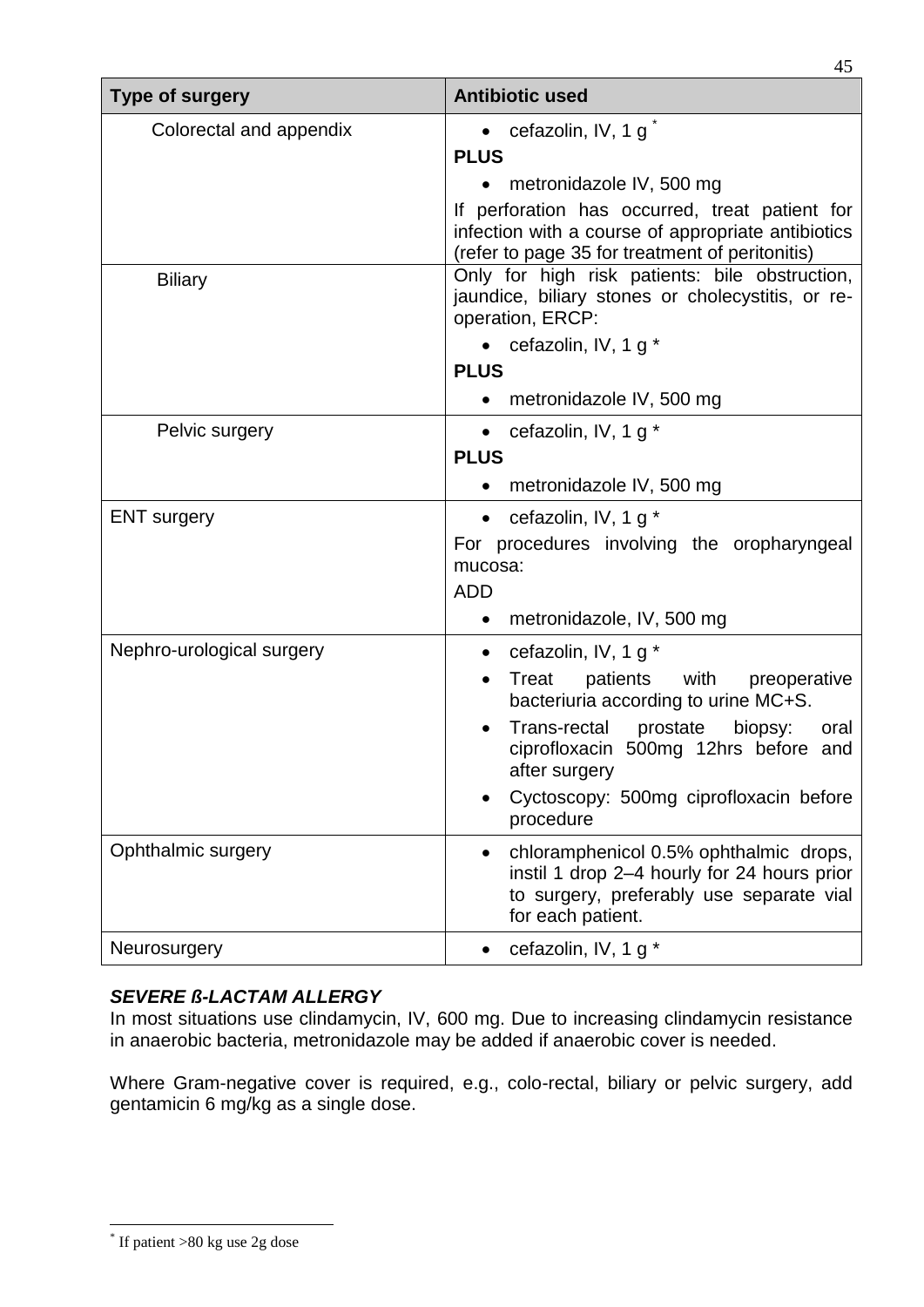# <span id="page-45-0"></span>**ANTIBIOTIC PROPHYLAXIS IN TRAUMA**

#### **Bites**

- There is no clear evidence of benefit for antibiotic prophylaxis in minor animal bites.
- High dose oral co-amoxiclav should be used in severe animal bites and all human bites.
- In penicillin allergic patients tetracycline or clindamycin would be appropriate choices.
- Remember to check whether prophylaxis is needed for rabies, tetanus or HIV.

## **Open fractures**

Distinguish between

 open fractures with minimal contamination which require cefazolin IV x 48 hrs and

 open fractures with significant contamination (high risk of environmental contamination, delay in treatment or significant tissue destruction). These require early treatment with cloxacillin, gentamicin and metronidazole.

## **Head injuries**

Compound depressed skull fractures and penetrating spinal cord injuries: Ceftriaxone 2g/day plus metronidazole for 5 days CSF leaks: No prophylactic antibiotics

#### **Penetrating eye injuries**

Cefazolin 1g IV 8 hrly plus ciprofloxacin 750mg 12 hrly, both for 3 days

# **MEDICAL PROPHYLAXIS**

#### **RHEUMATIC FEVER**

#### **– prevention of recurrences (secondary prophylaxis)**

<span id="page-45-1"></span>benzathine penicillin 1.2MU IM every 4 weeks (every 3 weeks if possible in motivated patients with severe cardiac lesions)

Patients unable to have IM injections – penicillin V 250mg 12 hourly

Penicillin-allergic patients, erythromycin 250mg 12 hourly

#### **Duration:**

without proven carditis - 5 years after last attack or until 18 (whichever is longer) with mild carditis (mild regurgitation or healed carditis) - 10 years after last attack or until 25 (whichever is longer)

<span id="page-45-2"></span>with severe valvular disease - lifelong

# **ENDOCARDITIS PROPHYLAXIS**

These recommendations are based on those of the American Heart Association as published in AHA Scientific Statement. 1998

Table 1 lists the cardiac conditions for which endocarditis prophylaxis is and is not recommended.

Table 2 lists the clinical situations in which endocarditis prophylaxis should be given.

46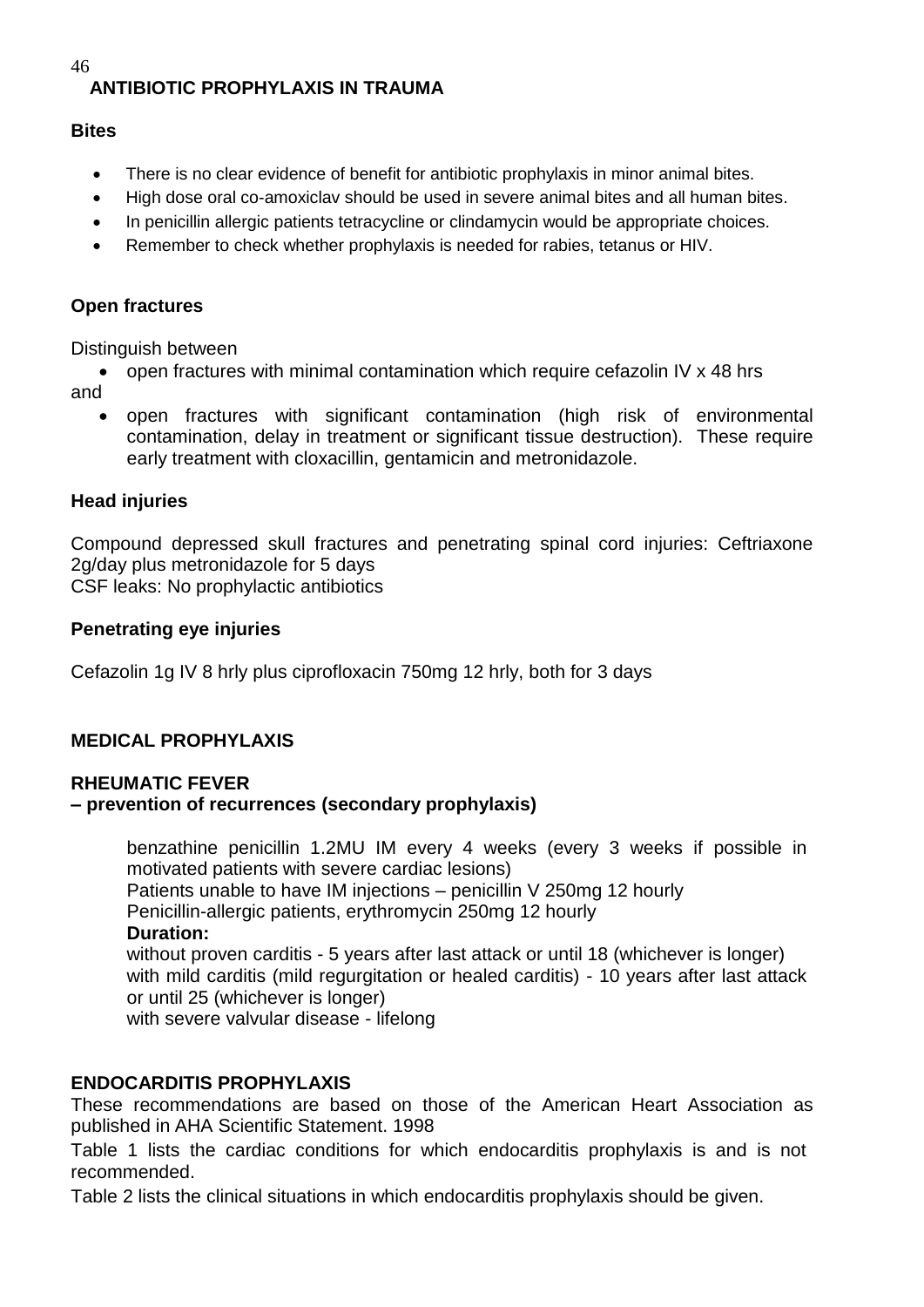#### **TABLE 1 : CARDIAC CONDITIONS**

*ENDOCARDITIS PROPHYLAXIS RECOMMENDED* Prosthetic cardiac valves, including bioprosthetic and homograft valves Previous bacterial endocarditis even in the absence of heart disease Surgically constructed systemic-pulmonary shunts or conduits Congenital cardiac malformations other than isolated secundum atrial septal defect**\*** Rheumatic and other acquired valvular dysfunction, even after valvular surgery**\*** Hypertrophic cardiomyophathy**\*** Mitral valve prolapse with valvular regurgitation**\* (\*The need for prophylaxis in these conditions has been questioned and recent guidelines of both the AHA and British Society for Antimicrobial Chemotherapy have removed them from the list. This is currently under consideration by South** 

**African cardiologists.)**

*ENDOCARDITIS PROPHYLAXIS NOT RECOMMENDED* Isolated secundum atrial septal defect

Surgical repair without residua beyond 6 months of secundum atrial septal defect, ventricular septal defect, or patent ductus arteriosus

Previous coronary artery bypass graft surgery

Mitral valve prolapse without valvular regurgitation#

Physiological, functional, or innocent heart murmurs

Previous Kawasaki disease without valvular dysfunction

Previous rheumatic fever without valvular dysfunction

Cardiac pacemaker and implanted defibrillators

#### **TABLE 2: DENTAL OR SURGICAL PROCEDURES**

*ENDOCARDITIS PROPHYLAXIS RECOMMENDED* All dental procedures involving dento-gingival manipulation Tonsillectomy and/or adenoidectomy Surgical operations that involve intestinal or respiratory mucosa Bronchoscopy with a rigid bronchoscope Nasal packing and nasal intubation Sclerotherapy for oesophageal varices Oesophageal dilation Oesophageal laser therapy Biliary tract surgery Gall stones – lithotripsy ERCP **Cystoscopy** Urethral dilatation Urethral catheterization if urinary tract infection is present $*$ Prostatic surgery Incision and drainage of infected tissue $*$ Vaginal hysterectomy Caesarean section Vaginal delivery in the presence of infection<sup>#</sup> (includes prolonged labour with prolonged rupture of membranes and difficult manipulative vaginal deliveries)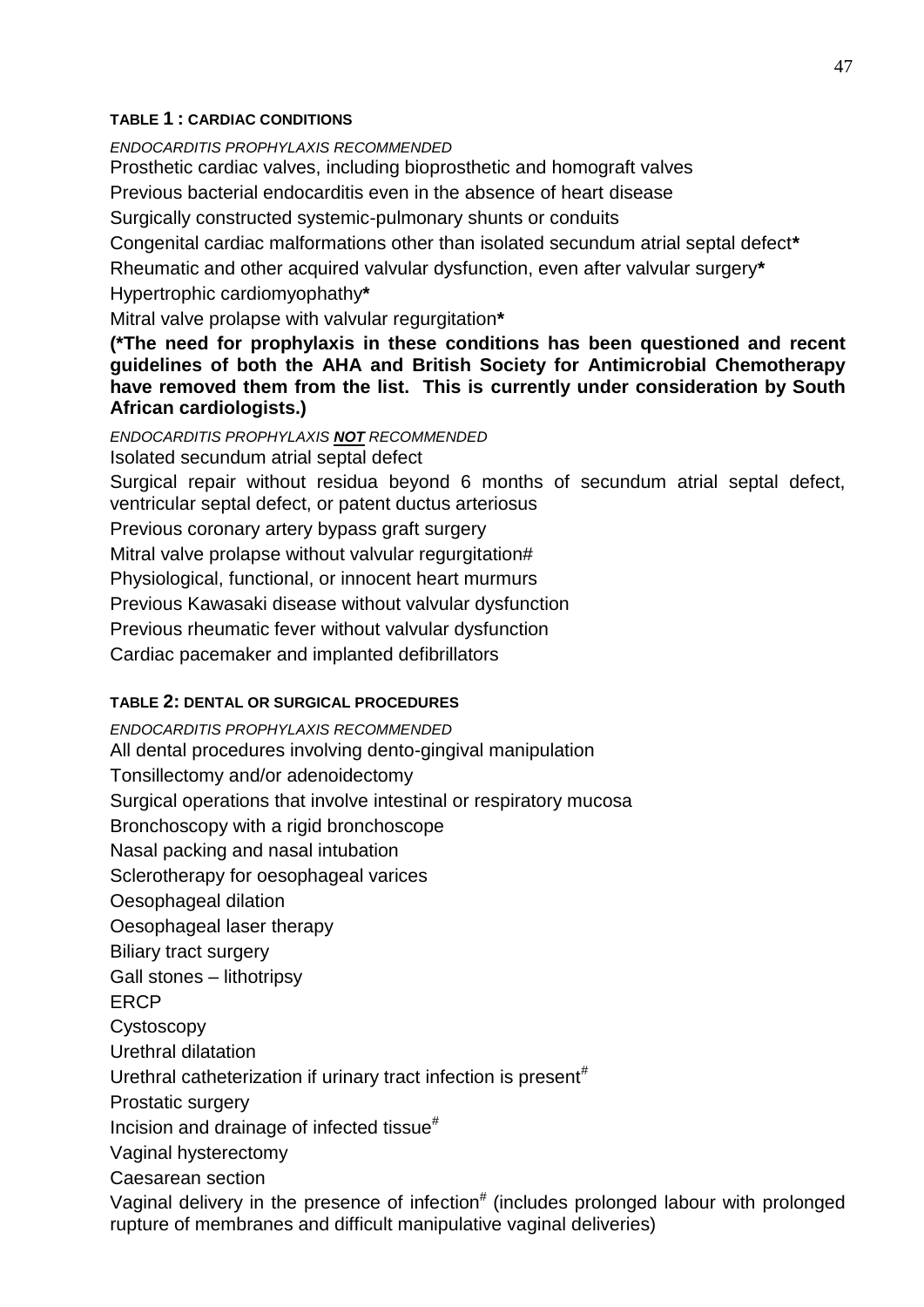48

Cosmetic piercing of tongue or involving oral mucosa (such procedures should be discouraged in patients who are at risk for endocarditis)

#### *ENDOCARDITIS PROPHYLAXIS NOT RECOMMENDED*

Dental procedures not likely to induce gingival bleeding, such as simple adjustment of orthodontic appliances or fillings above the gum line Injection of local intraoral anaesthetic (except intraligamentary injections) Shedding of primary teeth Tympanostomy tube insertion Endotracheal intubation Bronchoscopy with a flexible bronchoscope, with or without biopsy Cardiac catheterization Transoesophageal ECG Oesophageal varices - banding Endoscopy with or without gastrointestinal biopsy Barium enema **Proctoscopy** Renal stones – lithotripsy Circumcision Cosmetic piercing involving urethral mucosa In the absence of infection; urethral catheterization, dilatation and curettage, uncomplicated vaginal delivery, therapeutic abortion, sterilization procedures, or insertion

or removal of intrauterine devices

# Antibiotic therapy should be directed against the known or most likely bacterial pathogen.

#### **TABLE 3: RECOMMENDED REGIMENS FOR DENTAL, ORAL OR UPPER RESPIRATORY TRACT PROCEDURES**

| Standard regimen                                                                                                         | amoxicillin 3g orally 1 hour before procedure                                                              |
|--------------------------------------------------------------------------------------------------------------------------|------------------------------------------------------------------------------------------------------------|
| Nasal<br>nasal<br>packing<br>and<br>intubation                                                                           | cloxacillin 2g IV at induction or just prior to<br>procedure                                               |
| Penicillin allergic patients and<br>patients who are on long-term<br>prophylaxis<br>penicillin<br>for<br>rheumatic fever | 600 <sub>mg</sub><br>clindamycin<br>before<br>orally 1<br>hour<br>procedure                                |
| Patients unable to take oral<br>medications                                                                              | ampicillin 2g IV at induction or IM 30 minutes<br>before procedure                                         |
| Patients unable to take oral<br>medications who are penicillin<br>allergic or on long-term penicillin<br>prophylaxis     | clindamycin 600mg IV given in 50ml over 10<br>minutes at induction or up to 30 minutes before<br>procedure |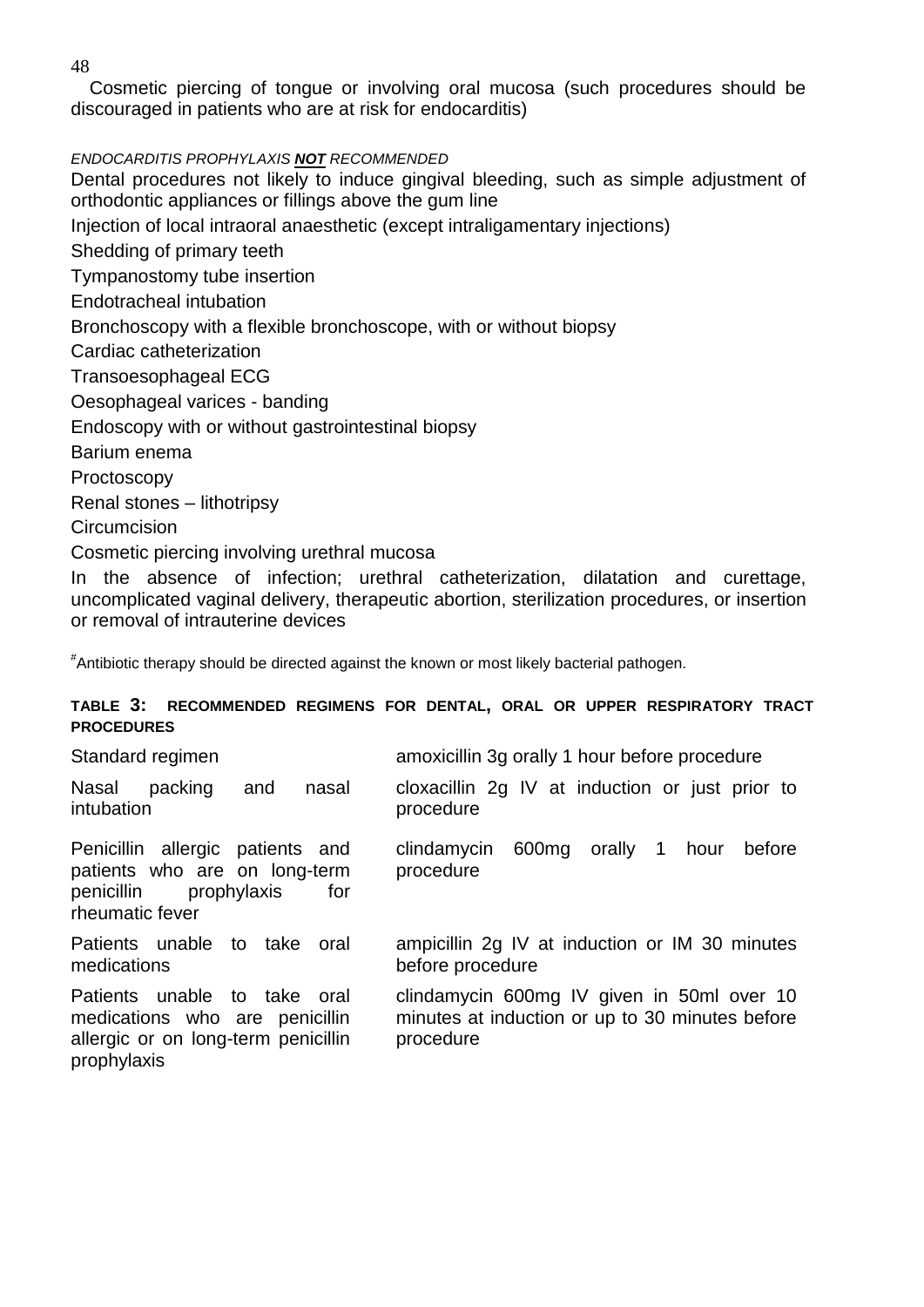#### **TABLE 4: RECOMMENDED REGIMENS FOR GENITOURINARY OR GASTROINTESTINAL PROCEDURES**

For genitourinary or gastrointestinal procedures in which prophylaxis is recommended (see Table 2 above) the choice of agent is dictated by the common occurrence of enterococcal infections and the possibility of aerobic gram-negative organisms.

| Standard regimen                                                                                      | ampicillin 2g IV plus gentamicin 1,5mg/kg at<br>induction or up to 30 minutes before procedure.<br>If surgery lasts more than 6 hours the parenteral<br>regimen may be repeated once 6 hours after the<br>initial dose. (Gentamicin would not normally be<br>given at a dosage interval of 6 hours but this is<br>done here for practical purposes - so that both<br>drugs can be given together.) |
|-------------------------------------------------------------------------------------------------------|----------------------------------------------------------------------------------------------------------------------------------------------------------------------------------------------------------------------------------------------------------------------------------------------------------------------------------------------------------------------------------------------------|
| Penicillin allergic patients and<br>patients who are on long-term<br>penicillin<br>prophylaxis<br>for | vancomycin 1g given over 1 hour followed by<br>gentamicin 1,5mg/kg at induction or up to 30<br>minutes before procedure. If surgery lasts more                                                                                                                                                                                                                                                     |

minutes before procedure. If surgery lasts more than 6 hours the gentamicin may be repeated 8 hours after the initial dose. No additional vancomycin is necessary.

NOTE: **Patients with prosthetic heart valves were previously considered high-risk cases and parenteral prophylaxis was considered essential. The use of regimens as outlined above is now recommended for these patients.**

#### <span id="page-48-0"></span>**MALARIA PROPHYLAXIS**

rheumatic disease

Prophylaxis for malarious areas in sub-Saharan Africa:

mefloquine 250mg weekly *or* doxycycline 100mg daily *or* atovaquone 250mg plus proguanil 100mg daily

Prophylaxis should be continued for 4 weeks after returning (except for atovaquone/proguanil which can be discontinued after 1 week).

NOTE: Avoidance of mosquito bites and application of insect repellents are vital adjuncts to chemoprophylaxis. Refer to Pharmacology Department, Medicines Information Centre – 406-6783/6780 or Dr Jantjie Taljaard at the Infectious Diseases Unit at Tygerberg Academic Hospital – 083 419 1452 if further information required.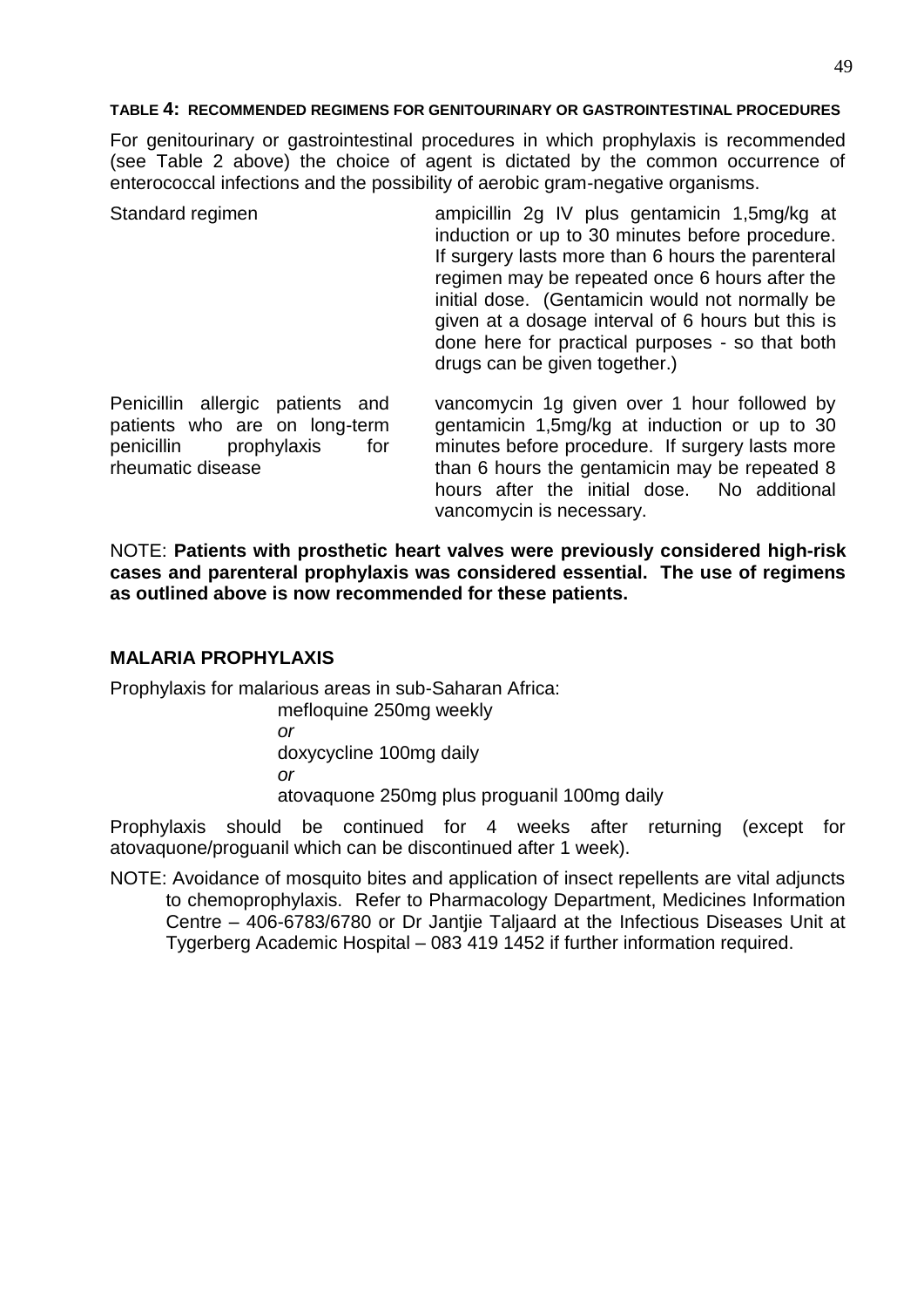#### <span id="page-49-0"></span>**MENINGOCOCCAL MENINGITIS PROPHYLAXIS**

Prophylaxis is only given to household contacts and medical staff who have performed mouth to mouth resuscitation or endotracheal intubation on the patient. Ciprofloxacin 500mg STAT is the drug of choice. Alternatives include rifampicin or ceftriaxone.

| <b>Generic Name</b> | <b>Dose</b>       |                          | Route          | <b>Duration [Days]</b> |
|---------------------|-------------------|--------------------------|----------------|------------------------|
|                     | <b>Adults</b>     | Children                 |                |                        |
| Rifampicin          | 600mg bd.         | 10mg/kg bd.              | P <sub>O</sub> | 2 days                 |
| Ciprofloxacin       | 500 <sub>mg</sub> | 10 <sub>mg/kg</sub>      | P <sub>O</sub> | Single Dose            |
| Ceftriaxone         | 250 <sub>mg</sub> | $<$ 15<br>vears<br>125mg | IM             | <b>Single Dose</b>     |

|  |  | Table 3: Antibiotics for chemoprophylaxis of meningococcal disease |
|--|--|--------------------------------------------------------------------|
|--|--|--------------------------------------------------------------------|

## **ANTIVIRAL PROPHYLAXIS**

#### **HIV PREVENTION OF MOTHER-TO-CHILD TRANSMISSION OF HIV**

 All pregnant women irrespective of CD4 count are eligible for ART and must be urgently referred to their nearest antiretroviral treatment centre to initiate HAART.

 For unbooked women nevirapine can be given in all stages of labour. It is only too late to give nevirapine if the baby is delivering imminently (the head is crowning).

 All babies on the PMTCT program should receive NVP daily after delivery for 6 weeks if they are formula fed or stop two weeks after weaning if breast-fed. Nevirapine dose for infants:

- Birth weight 2.5 kg or more: 15 mg
- Birth weight < 2.5 kg: 10 mg daily
- If the baby delivers less than two hours after the mother takes nevirapine, the baby should receive a dose of nevirapine immediately after delivery.

• Babies born more than two hours after the mother received nevirapine should receive a single dose at 6 - 72 hours.

#### <span id="page-49-1"></span>**HIV PROPHYLAXIS FOR RAPE SURVIVORS / POST-SEXUAL EXPOSURE**

Rape survivors attending GSH and TBH within 72 hours of assault can obtain tenofovir PLUS emtracitabine (Truvada or Didivir) given once daily for 4 weeks, with monitoring as outlined for occupational exposures below. If the patient is able to tolerate a third drug, alluvia 2 tabs 12hrly should be administered. There is no evidence for starting ART after 72 hours.

#### **References**

MMWR January 21, 2005/Vol.54/RR-2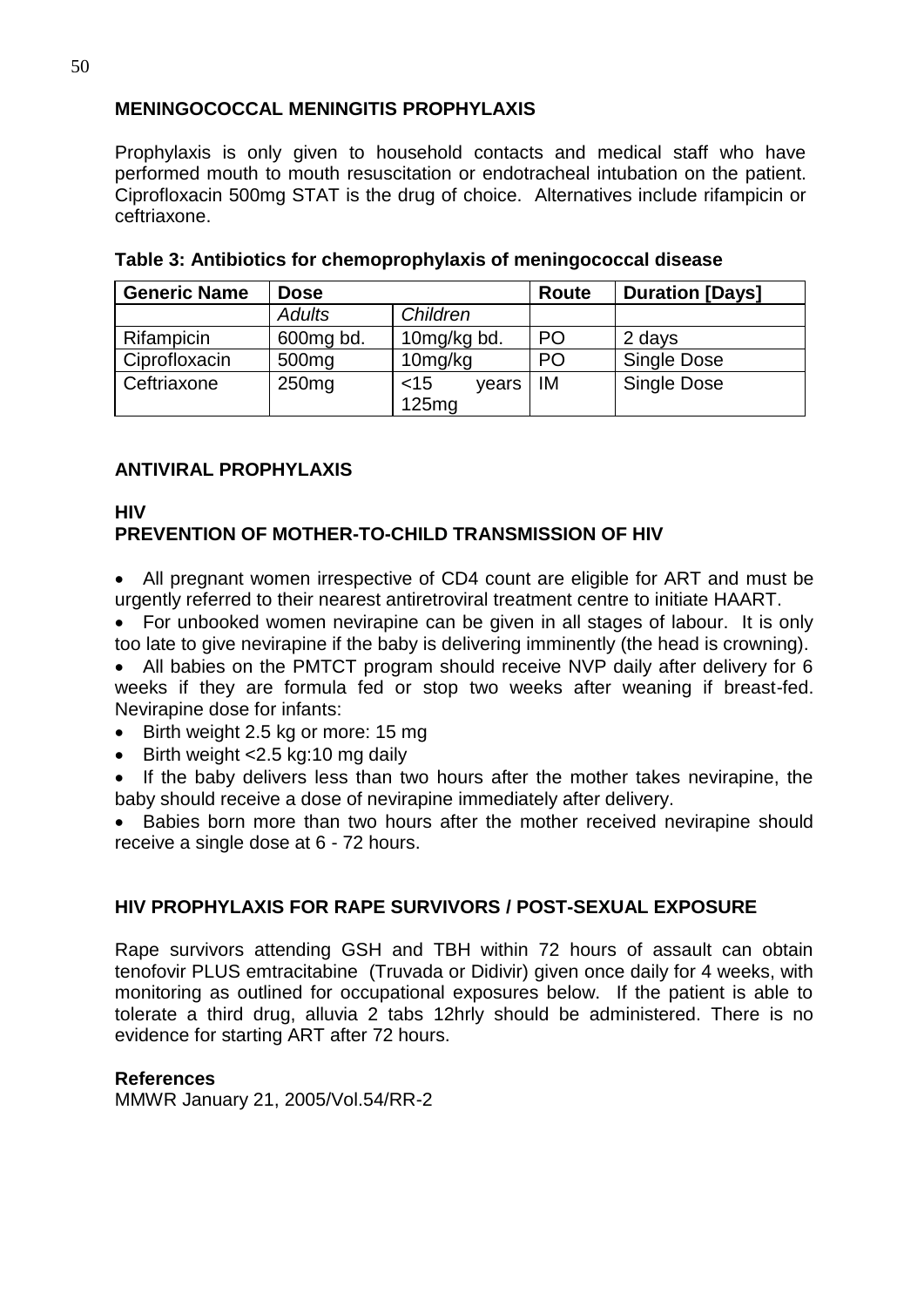#### <span id="page-50-0"></span>**OCCUPATIONAL POST-EXPOSURE HIV PROPHYLAXIS**

All exposures must be properly documented and followed up by the staff health clinic. Emergency post-exposure prophylaxis (PEP) is available in trauma unit (GSH) or Medical Emergencies F1 (TBH). The risk of a healthcare worker acquiring HIV following a percutaneous (needlestick or sharps) or mucosal splash injury with HIV-infected blood is very low at 0.3% and 0.09% respectively. The risk of acquiring HIV is increased when the sharps injury is deep, when the injury involves a hollow needle used in a vein or artery or when the source patient's viral load is high. Zidovudine post-exposure has been shown to reduce the risk by 81%.

PEP should be started **immediately after the injury** even if the HIV status of the source patient is unknown. Delaying PEP will significantly reduce its efficacy and should be avoided. Animal data suggests that prophylaxis after 24 hours is ineffective **and every effort should be made to ensure that PEP is accessible to staff within this time period..** It is not unreasonable however to offer PEP up to 72 hours after the incident – these cases should be discussed with an ID specialist so that a clear risk-benefit assessment can be made. PEP should not be given to persons who are already HIV-infected.

Combination ART is advocated using 3 drugs (see table). Tenofovir and emtracitabine (Truvada or Didivir) od should be used as the backbone with addition lopinavir/ritonavir (Aluvia – 2 tablets 12 hourly (Southern African Journal of HIV Medicine 2008, Vol 9, No 3). Stavudine or zidovudine may be substituted for tenofovir, however zidovudine is strongly associated with gastrointestinal symptoms, especially within the first 2-3 days. If the source patient is on ART, the choice of PEP regimen should be discussed with an ID specialist. **All PEP must be continued for 28 days**.

PEP should **not** be offered for exposures to body fluids which carry no risk of infection (eg vomitus, urine, faeces or saliva) or when the source is known to be HIV seronegative. If there are features suggesting seroconversion illness, prophylaxis should be continued until the results of additional tests are available (discuss with an Infectious Diseases specialist).

Follow-up testing will be arranged through Staff Health. Other potentially transmissible pathogens such as hepatitis B, C and syphilis will be reviewed.

#### **Recommendations for post exposure prophylaxis (PEP) after exposure to infectious material (includes blood, CSF, semen, vaginal secretions & synovial/pleural/ pericardial/ peritoneal / amniotic fluid) from HIV seropositive patients.**\*

|                     | HIV status of source patient |                 |  |
|---------------------|------------------------------|-----------------|--|
| Exposure            | Positive or Unknown*         | <b>Negative</b> |  |
| Intact skin         | No PEP                       | No PEP          |  |
| Mucosal splash/     | 3 Drugs                      | No PEP          |  |
| Non-intact skin     |                              |                 |  |
| Percutaneous injury | 3 Drugs                      | No PEP          |  |

\*If subsequent testing reveals the source to be HIV seronegative, PEP can be stopped. In the event of the source HIV status remaining unknown, the full 28 day course of PEP should be completed.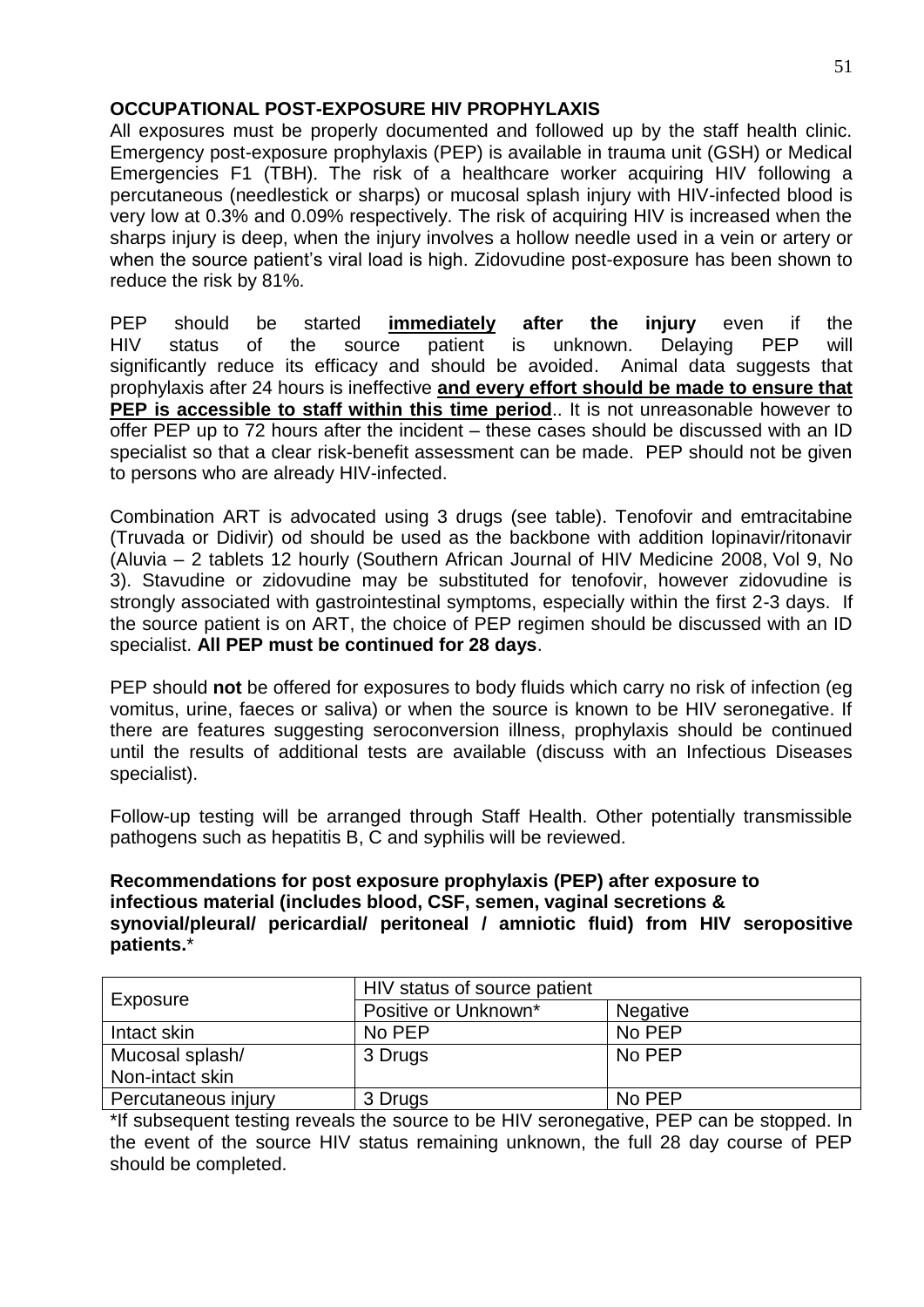# **HEPATITIS A**

- <span id="page-51-0"></span> Household, community or health care workers in contact with a hepatitis A infected person can be given PEP if HepA IgG negative.
- Vaccine alone is favoured unless > 2 weeks since contact or if the contact is immunocompromised or has pre-existing liver disease where vaccine plus immune globulin should be given. The efficacy of the vaccine alone in persons over 40 years is not well established and HNIG should be given in addition.
- Infants < 1 year immunoglobulin should be given (vaccine not licensed for use in this age group)
- Dose
	- o vaccine- 2 doses a month apart
	- o human normal immune globulin (HNIG)- 0.02-0.04 ml/kg
	- o vaccine and immune globulin should be given at different sites

# **HEPATITIS B**

- <span id="page-51-1"></span> A previously vaccinated person with a surface antibody titre of > 10 IU/ml requires no PEP.
- Contacts are infectious if they are hepatitis B surface antigen-positive (HBsAg).
- Mucocutaneous exposure to blood and body fluids require PEP with hepatitis B immune globulin (HBIG) and vaccine.
- Institutional or household contacts (no defined exposure) require vaccine only.
- Newborns of HBsAg-positive mothers
	- $\circ$  If mother eAg positive: HBIG and vaccine (1<sup>st</sup> dose at birth)
	- $\circ$  If mother eAg negative: vaccine only (1<sup>st</sup> dose at birth)
- Dose (vaccine and immunoglobulin to be given at different sites)
	- o HBIG (200 IU/2ml)
		- Newborn <5 years: 200 IU
		- 5-9 years: 300 IU
		- $\blacktriangleright$  >10 years: 500 IU
	- o Vaccine: 3 doses at 0, 1 and 3 months

# **HEPATITIS C**

- <span id="page-51-2"></span>No effective PEP but early diagnosis and treatment is important.
- Baseline ALT and anti-HCV should be performed on the exposed healthcare worker.
- Follow-up testing at 6, 12 and 24 weeks advised. do ALT and if increased do HCV RNA PCR

# **INFLUENZA**

- <span id="page-51-3"></span> Antiviral chemoprophylaxis for influenza is currently NOT recommended by the WHO. The WHO recommendations advise that post-exposure presumptive antiviral treatment may be of benefit in some higher risk situations, such as transplant patients, or patients with severe immunosuppression (e.g. those receiving chemotherapy). If such higher risk individuals have been exposed to a patient with influenza, strongly consider presumptive treatment with oseltamivir or zanamivir (Healtcare Workers' Handbook on Influenza, April 2013: National Institute of Communicable Diseases/South African National Department of Health)
- Dose
	- o Zanamivir: 10 mg twice daily (inhaled) for 10 days
	- o Oseltamivir: 2 mg/kg/dose, maximum 75 mg/dose, twicea day for 5 days (extended treatment duration may be considered in selected cases)

#### 52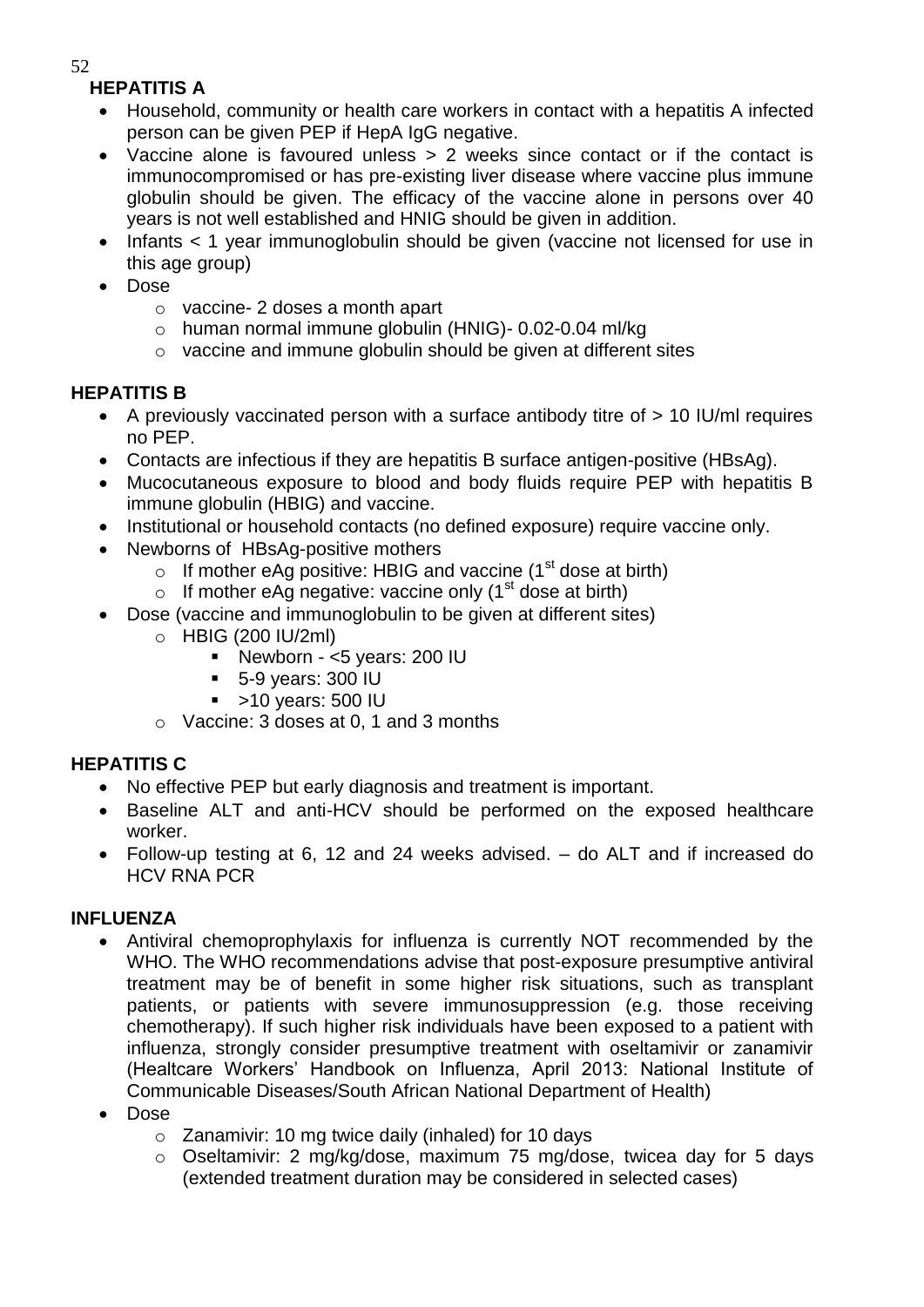#### **MEASLES**

- <span id="page-52-0"></span>**Household or community contacts.**
- Vaccine (<72 hours post exposure) or HNIG can be given.
- Vaccine is not suitable for contacts <6 months old, pregnant women.and immunocompromised contacts. These individuals should be given HNIG.
- **Dose** 
	- o Vaccine: 1 dose if >1 year old, if <1 year, repeat at 15 months
	- $\circ$  HNIG: 0.2-0.25 ml/kg (max 15 ml)

#### **MUMPS**

<span id="page-52-1"></span>• No effective PEP.

#### **RUBELLA**

<span id="page-52-2"></span>• No effective PEP.

#### **RABIES**

- <span id="page-52-3"></span>Dog bites are the cause of most rabies cases in SA.
- **PEP prophylaxis involves the use of vaccine**  $\pm$  **rabies immune globulin (RIG).**
- **There is no cut-off time to start rabies PEP.**
- Risk of acquiring rabies depends on the site and severity of the bite.
- **Exposure** 
	- $\circ$  Low risk (superficial scratch no bleeding, licking of broken skin): give vaccine only
	- o High risk (bites and scratches that penetrate the skin and draw blood. licking of mucous membranes): RIG and vaccine
- Dose
	- o Vaccine- 0.5-1 ml (depends on supplier) on day 0, 3,7,14 and 28 for immunecompromised persons and on day 0, 3, 7, and 14 for immunecompetent persons ([MMWR Recomm Rep.](http://www.ncbi.nlm.nih.gov.ez.sun.ac.za/pubmed/20300058) 2010 Mar 19;59(RR-2):1- 9.). Vaccine is given into the deltoid (adults) or anterolateral thigh (infants).- NOT into gluteus maximus.
	- o RIG 20 IU/kg infiltrated into the wound, remainder into the buttock. Supplied in 2ml ampoules containing 300IU. Dose (ml)= body weight (kg) X 0.13.
- Clean the wound thoroughly with soap and water for 5 minutes then apply antiseptic solution e.g. 70% alcohol or iodine solution. Avoid suturing.
- **Prophylactic antibiotics and tetanus toxoid should be given after high risk** exposures.
- Late presentation (>48hrs) and immunocompromised people as above but double dose of vaccine on day 0
- If previously immunised only vaccine on day  $0 \& 3$ .

#### **VARICELLA**

- <span id="page-52-4"></span> The recommended form of PEP following VZV exposure (chickenpox or shingles) depends on the context:
	- o Healthy non-immune contacts: vaccine <72 hours post-exposure or acyclovir from day 7-21 post-exposure
	- o Pregnant women who are not immune: Zoster immune globulin (ZIG) at any stage of pregnancy or acyclovir from day 7-21 post-exposure
	- o Neonates born to mothers who develop chickenpox 7 days before, and up to 28 days after delivery: ZIG (acyclovir is a second option if ZIG is not available)
	- o Infants under 6 months of age who are exposed to chickenpox (as maternal immunity is usually lost by 2-3 months): ZIG (acyclovir, a second option)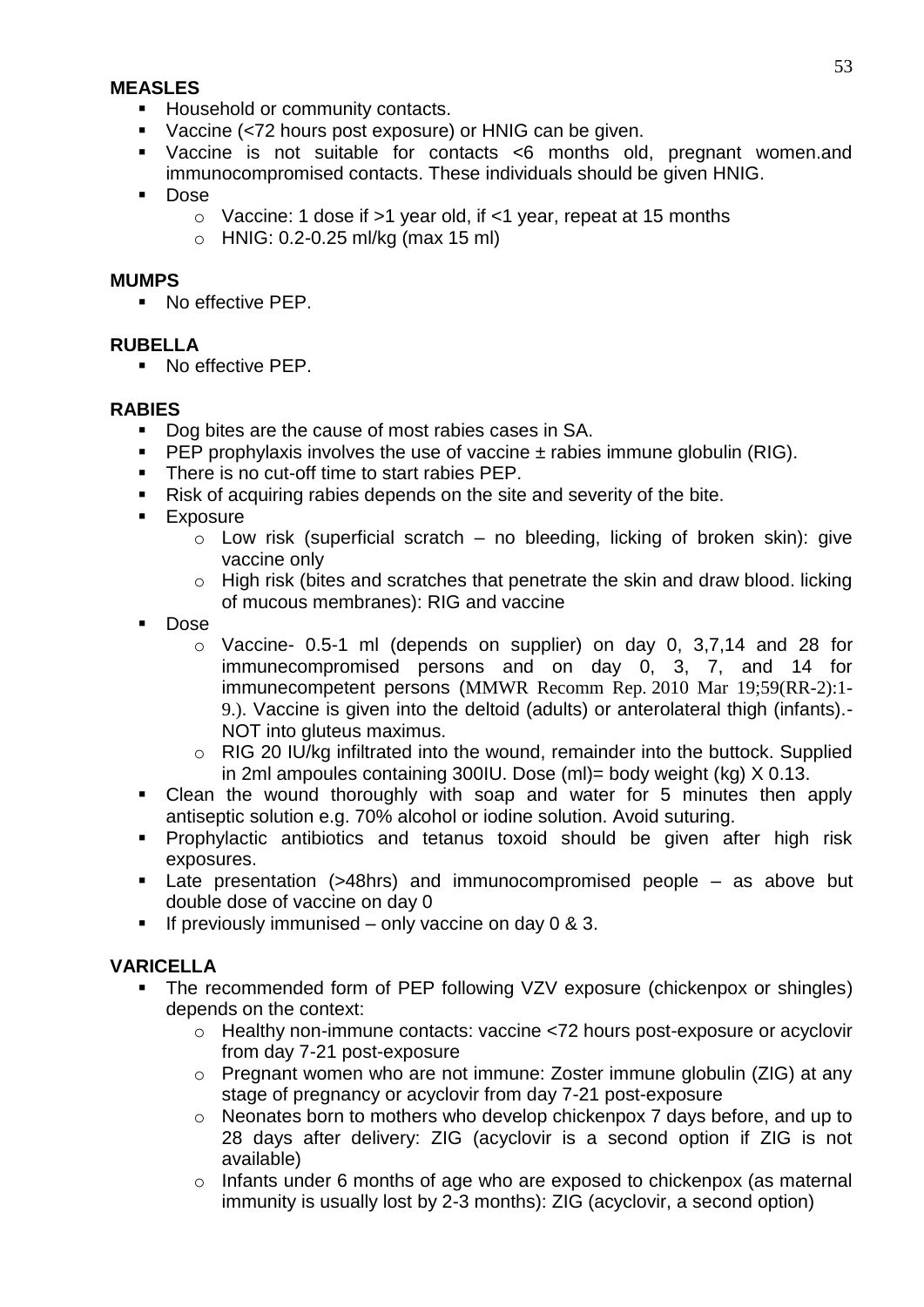o Immunocompromised patients: ZIG (vaccine is safe for most immunocompromised patients but the protective efficacy is less). Acyclovir is a second option.

- **Dose** 
	- o Vaccine
		- **-** <13 years old: 1 dose
		- >13 years old: 2 doses 4 weeks apart
	- o Acyclovir:
		- Adults: 800 mg 5 x daily
		- Children: 40 mg/kg/day in 4 divided doses
	- o ZIG (200 IU/2ml)
		- 0-5 years: 2 ml
		- 6-10 years: 4 ml
		- $\blacksquare$  11-14 years: 5 ml
		- $\blacktriangleright$  > 15 years: 6ml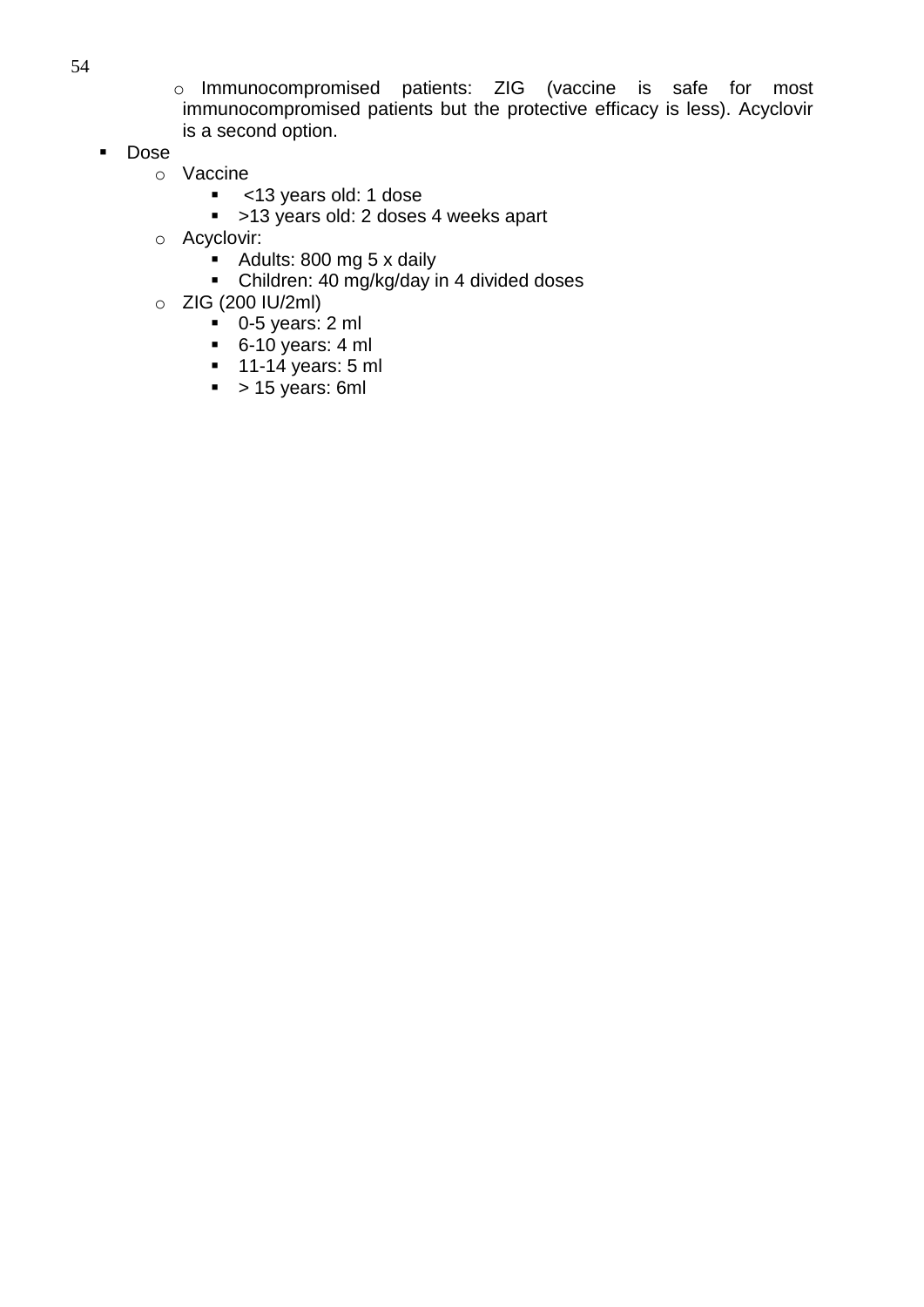#### **GENERALLY CONTRAINDICATED**

tetracyclines

albendazole erythromycin estolate doxycycline streptomycin

#### **TRY TO AVOID, USE ONLY IF ESSENTIAL**

amikacin nalidixic acid aminoglycosides ofloxacin (avoid during1<sup>st</sup> trimester)<br>chloramphenicol\* ofloxacin pentamidine chloramphenicol\* ciprofloxacin (avoid during  $1<sup>st</sup>$  trimester) piperacillin/tazobactam colistin colistin praziquantel (avoid during 1<sup>st</sup> trimester) co-trimoxazole\* primaquine fluconazole (dose-dependent toxicity) pyrimethamine ganciclovir quinine gentamicin quinolones (avoid during 1<sup>st</sup> trimester) griseofulvin sulphonamides\* imipenem trimethoprim/sulfamethoxazole\* itraconazole vancomycin ketoconazole linezolid mebendazole (avoid during 1<sup>st</sup> trimester)

<span id="page-54-0"></span>

#### **PROBABLY SAFE, USE WHEN CLEARLY INDICATED**

| acyclovir<br>amoxicillin                              | erythromycin (avoid estolate derivative)<br>ethambutol |  |
|-------------------------------------------------------|--------------------------------------------------------|--|
| ampicillin                                            | ethionamide                                            |  |
| amphotericin B                                        | isoniazid                                              |  |
| cefazolin                                             | methenamine mandelate                                  |  |
| cefotaxime                                            | 1 <sup>st</sup><br>metronidazole<br>during<br>(avoid   |  |
|                                                       | trimester)                                             |  |
| cefoxitin                                             | nitrofurantoin*                                        |  |
| ceftazidime                                           | nystatin                                               |  |
| ceftriaxone                                           | penicillins                                            |  |
| cephalosporins                                        | piperacillin                                           |  |
| clindamycin                                           | pyrazinamide                                           |  |
| cloxacillin                                           | rifampicin (Vit K needed at birth)                     |  |
| co-amoxiclav                                          | tenofovir (limited data, concern<br>about              |  |
|                                                       | bone and renal toxicity)                               |  |
| efavirenz (try to avoid in 1 <sup>st</sup> trimester) |                                                        |  |

ertapenem zidovudine

\*contraindicated near term

Compiled by the Medicines Information Centre, Division of Clinical Pharmacology, UCT Need help? Phone 021-406 6829 or 021-406 6780 or 021-406 6783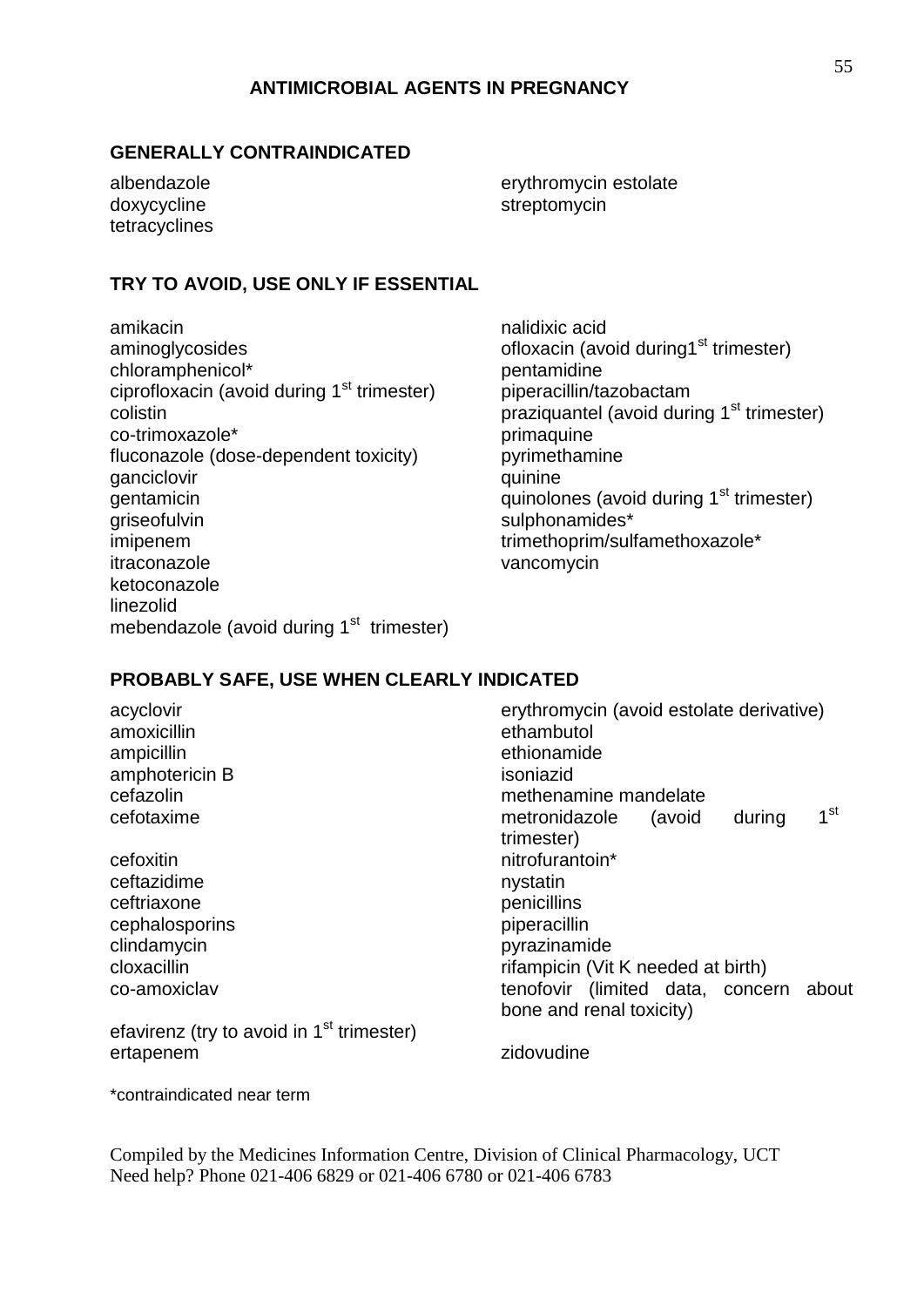# <span id="page-55-0"></span>**ANTIMICROBIAL AGENTS DURING LACTATION**

# **GENERALLY CONTRAINDICATED**

chloramphenicol metronidazole (if essential give 2g STAT and then bottle feed for 24 hours)

# **COMPATIBLE**

amikacin amoxicillin ampicillin acyclovir cephalosporins cloxacillin erythromycin ethambutol fluconazole gentamycin isoniazid (monitor infant for peripheral neuritis, hepatitis & pyridoxine deficiency) mebendazole nalidixic acid\* nystatin penicillins piperacillin praziquantel (bottle feed for 72 hours) quinine\* rifampicin streptomycin sulphonamides\* (in healthy, full-term neonate. Avoid in ill, stressed or premature infants) tetracycline trimethoprim\* vancomycin \* avoid in infants with G6PD deficiency

# **NO HUMAN DATA – PROBABLY COMPATIBLE**

albendazole (in normal doses) ethionamide

# **LIMITED HUMAN DATA – PROBABLY COMPATIBLE**

ciprofloxacin mefloquine clindamycin methenamine colistin nitrofurantoin\* imipenem ofloxacin meropenem ertapenem kanamycin pyrazinamide ketoconazole primaquine

# **NO HUMAN DATA – POTENTIAL TOXICITY**

griseofulvin linezolid Compiled by the Medicines Information Centre, Division of Clinical Pharmacology, UCT Need help? Phone 021-406 6829 or 021-406 6780 or 021-406 6783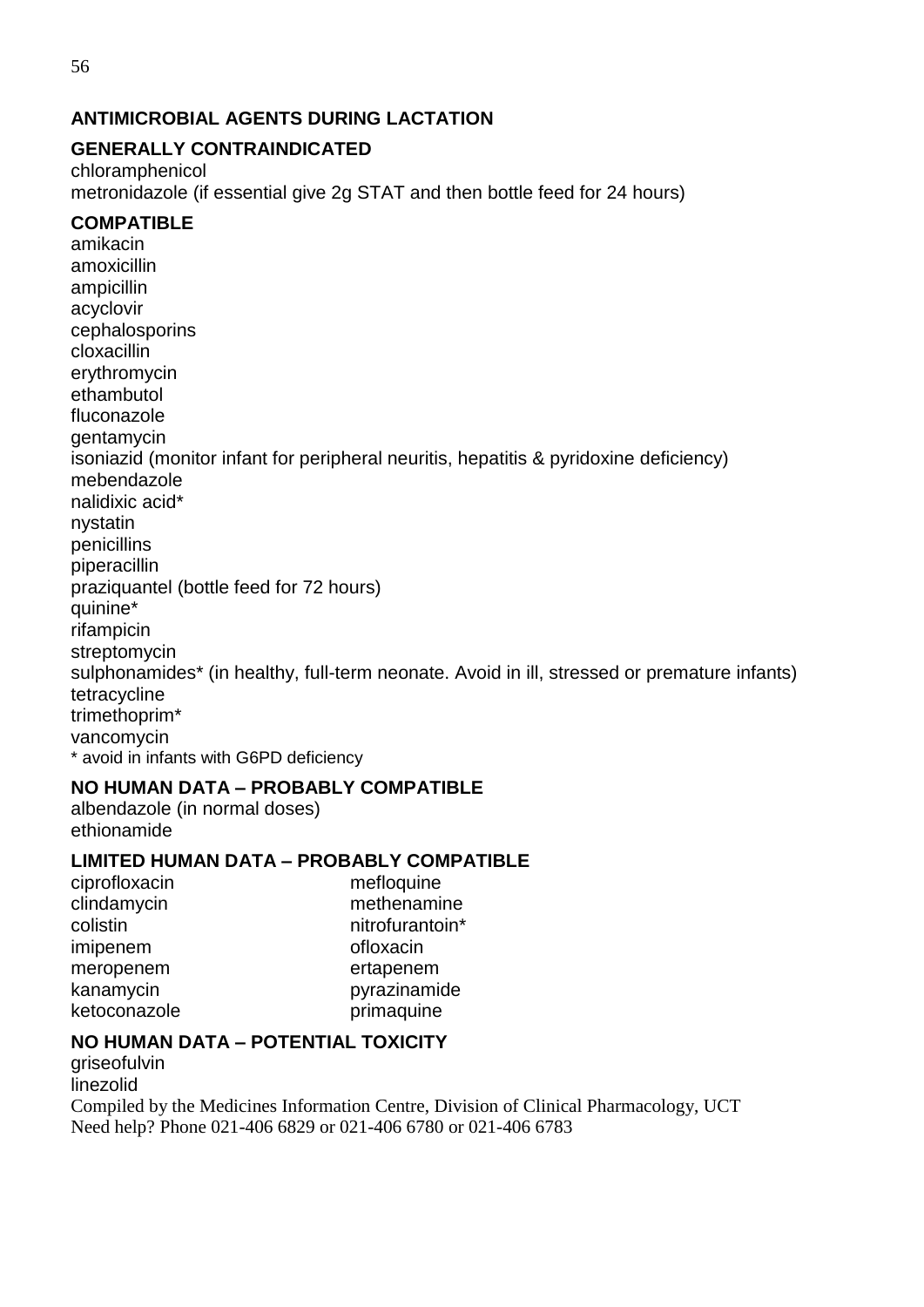#### **ANTIMICROBIAL AGENTS IN PORPHYRIA**

These ratings have been assigned on the basis of published information, a comparison of drugs of similar structure, personal experience and intuition. Published experience is not necessarily available to support every rating and ratings should serve as a guide only.

#### **AVOID**

chloramphenicol ethionamide ethionamic ethionamic chloramphenicol<br>clindamycin ethionamic erise ethionamic extension entity extends the clindamycin cotrimoxazole indinavir indinavir pyrazinamide dapsone betoconazole sulfonamides sulfonamides miconazole trimethoprim

<span id="page-56-0"></span>

qriseofulvin nitrofunantoin

#### **MAY PROVE TO BE UNSAFE: USE WITH EXTREME CAUTION**

| albendazole<br>amprenavir<br>doxycycline<br>efavirenz<br>fluconazole<br>isoniazid | itraconazole<br>metronidazole<br>minocycline<br>nelfinavir<br>nevirapine<br>rifabutin | rifampicin<br>ritonavir<br>tetracyclines<br>zidovudine |
|-----------------------------------------------------------------------------------|---------------------------------------------------------------------------------------|--------------------------------------------------------|
| <b>USE WITH CAUTION</b>                                                           |                                                                                       |                                                        |

## abacavir **contract of the contract of the contract of the contract of the contract of the contract of the contr** azithromycin lamivudine pentamidine cephalosporins (other) linezolid saquinavir ciprofloxacin mebendazole stavudine<br>
clarithromycin metloquine metloquine stavudine clarithromycin mefloquine

didanosine moxifloxacin

#### **THOUGHT TO BE SAFE**

ertapenem niclosamide ethambutol nystatin famciclovir **penicillin** flucloxacillin piperacillin piperacillin fusidic acid **primaquine** ganciclovir proguanil imipenem quinine methenamine streptomycin mandelate valaciclovir neomycin vancomycin

qentamicin pyrimethamine natamycin valganciclovir

#### **INSUFFICIENT DATA FOR A RECOMMENDATION (AVOID IF POSSIBLE)**

colistin emtricitabine tazobactam

clofazimine framycetin terizidone praziquantel

Compiled by Prof R Hift, MRC/UCT Liver Research Centre Queries may be addressed to the Porphyria Information Centre, tel:406 6332.